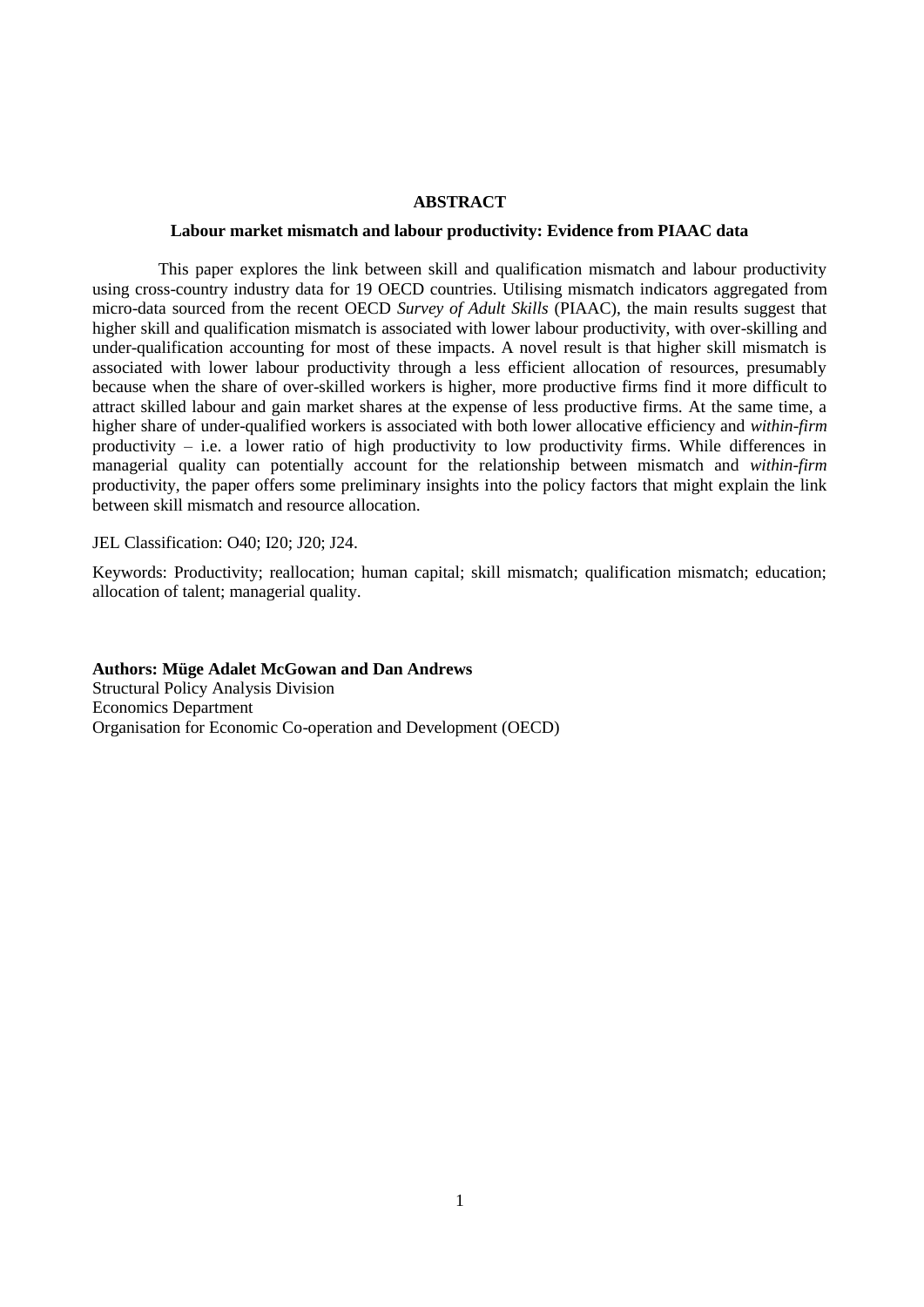# **TABLE OF CONTENTS**

| LABOUR MARKET MISMATCH AND LABOUR PRODUCTIVITY: EVIDENCE FROM PIAAC |  |
|---------------------------------------------------------------------|--|
| $\mathbf{1}$ .                                                      |  |
| 2.                                                                  |  |
| 2.1                                                                 |  |
| 2.2                                                                 |  |
|                                                                     |  |
| 3.1                                                                 |  |
| 3.2                                                                 |  |
| 3.3                                                                 |  |
|                                                                     |  |
| 4.1                                                                 |  |
| 4.2                                                                 |  |
| 4.3                                                                 |  |
| 4.4                                                                 |  |
| 5.                                                                  |  |
| 6.                                                                  |  |
|                                                                     |  |
|                                                                     |  |
|                                                                     |  |
|                                                                     |  |

# **Tables**

| Table 1.  |                                                                                         |     |
|-----------|-----------------------------------------------------------------------------------------|-----|
| Table 2.  |                                                                                         |     |
| Table 3.  | Mismatch and labour productivity: controlling for the overlap between the components of |     |
|           |                                                                                         | .22 |
| Table 4.  |                                                                                         |     |
| Table A1. |                                                                                         |     |
| Table A2. |                                                                                         |     |
| Table A3. |                                                                                         |     |
| Table A4. | Mismatch and labour productivity: using the 5% definition of skill mismatch35           |     |
| Table A5. |                                                                                         |     |
| Table A6. |                                                                                         |     |
| Table A7. | The link between mismatch, managerial quality and labour productivity37                 |     |
| Table B1. |                                                                                         |     |
| Table B2. | Mismatch and labour productivity: controlling for the overlap between qualification and |     |
|           |                                                                                         |     |
|           |                                                                                         |     |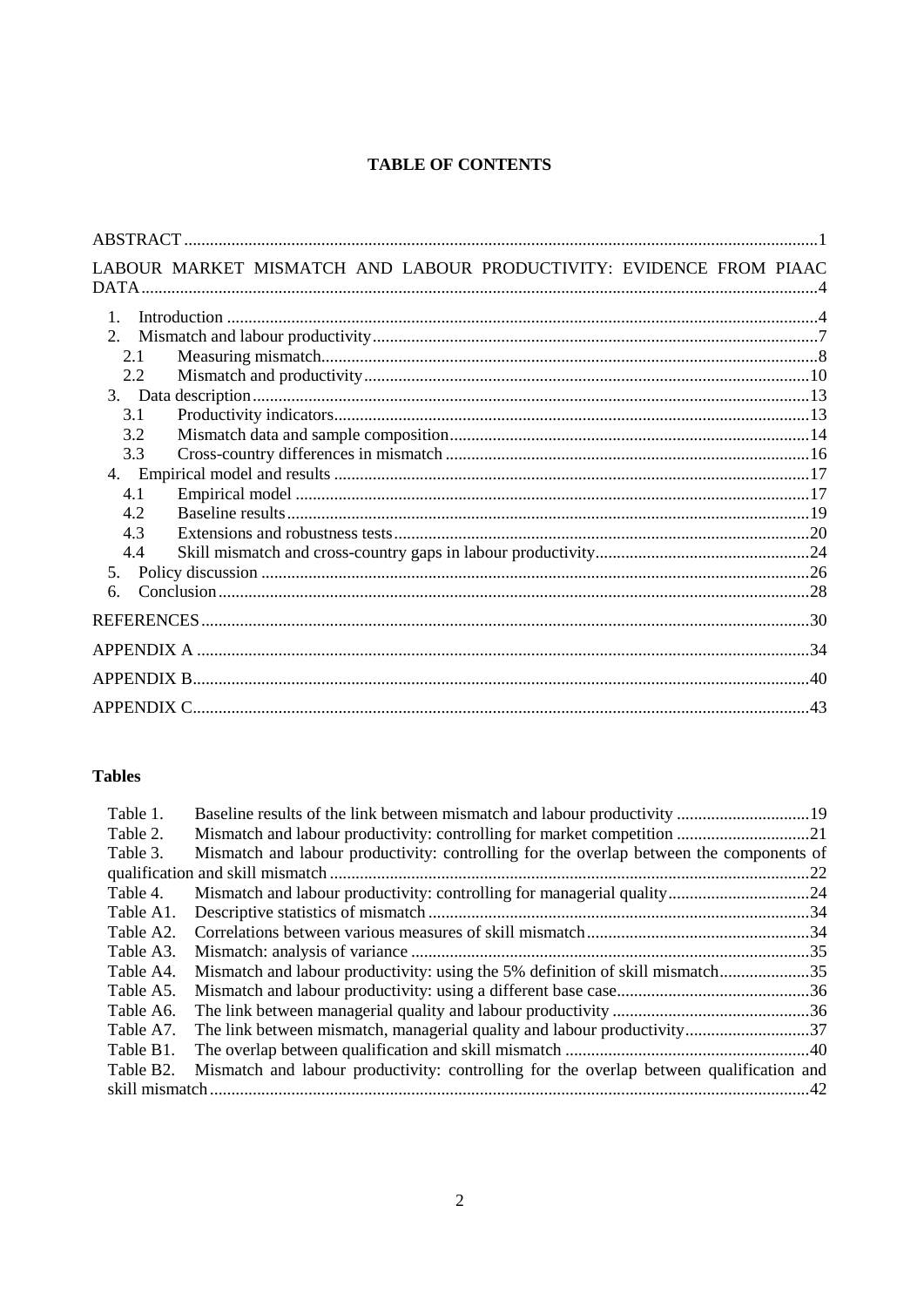# **Figures**

| Figure 1.               | Large differences in income per capita are mostly accounted for by labour productivity gaps5 |  |  |  |  |  |  |  |
|-------------------------|----------------------------------------------------------------------------------------------|--|--|--|--|--|--|--|
| Figure 2.               |                                                                                              |  |  |  |  |  |  |  |
| Figure 3.               |                                                                                              |  |  |  |  |  |  |  |
| Figure 4.               |                                                                                              |  |  |  |  |  |  |  |
| Figure 5.               |                                                                                              |  |  |  |  |  |  |  |
| Figure A1.              |                                                                                              |  |  |  |  |  |  |  |
| Figure A2.              | Counterfactual productivity gains from reducing skill mismatch: robustness to                |  |  |  |  |  |  |  |
| aggregation             | 39                                                                                           |  |  |  |  |  |  |  |
| Figure C1.              |                                                                                              |  |  |  |  |  |  |  |
| Figure C <sub>2</sub> . | Counterfactual productivity gains from reducing skill mismatch: additional countries44       |  |  |  |  |  |  |  |

# **Boxes**

\_\_\_\_\_\_\_\_\_\_\_\_\_\_\_\_\_\_\_\_

*The statistical data for Israel are supplied by and under the responsibility of the relevant Israeli authorities. The use of such data by the OECD is without prejudice to the status of the Golan Heights, East Jerusalem and Israeli settlements in the West Bank under the terms of international law.*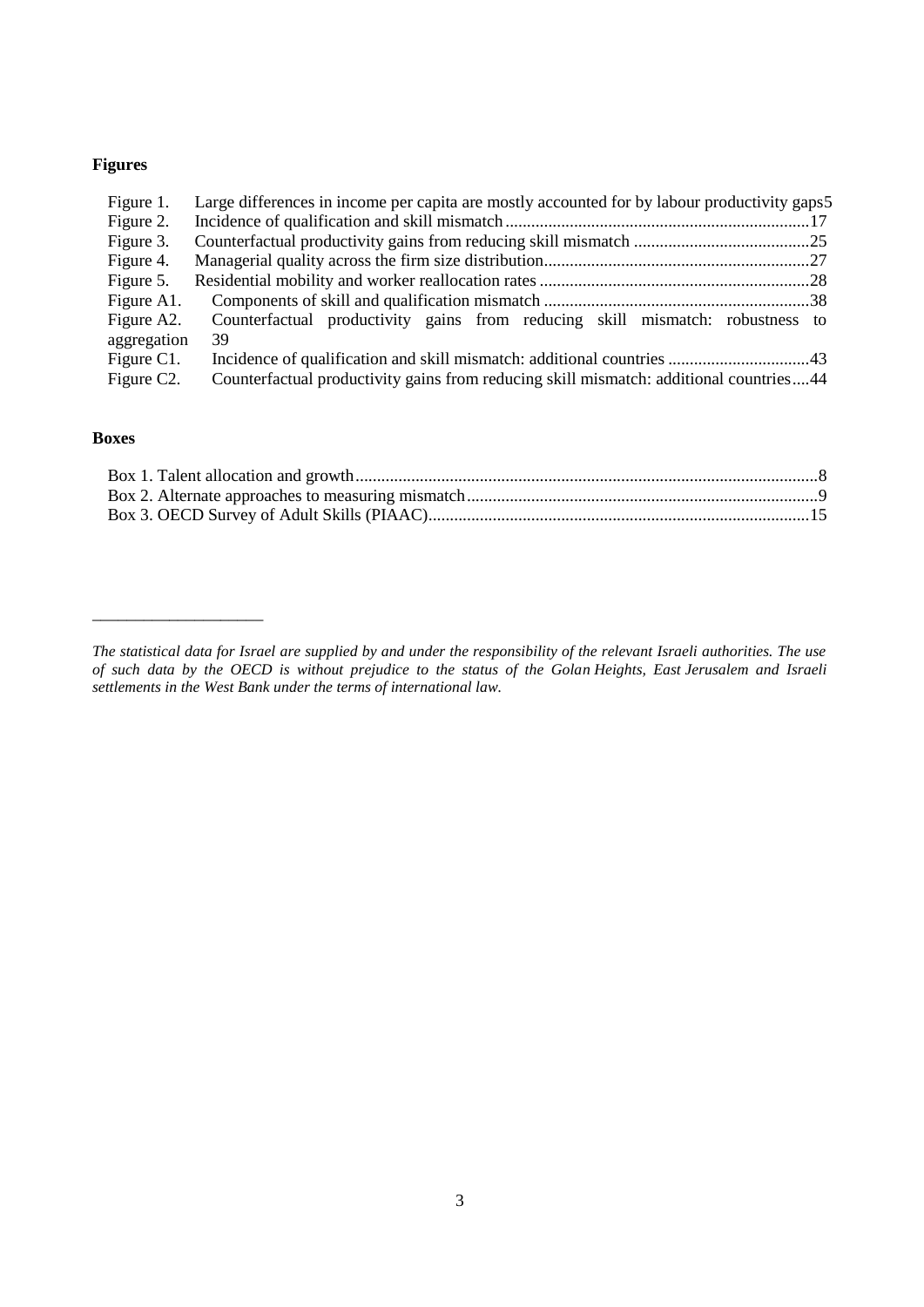# <span id="page-3-0"></span>**LABOUR MARKET MISMATCH AND LABOUR PRODUCTIVITY: EVIDENCE FROM PIAAC DATA**

## By Müge Adalet McGowan and Dan Andrews<sup>1</sup>

# <span id="page-3-1"></span>**1. Introduction**

1. Cross-country differences in GDP per capita generally reflect differences in labour productivity (Figure 1). In turn, these labour productivity gaps are largely a function of differences in multi-factor productivity and the human capital pool that a country has at its disposal. While increases in the stock of highly educated workers have significantly boosted labour productivity over the past 50 years, the rate of increase in the stock of human capital is projected to slow (Braconier et al., 2014; Fernald and Jones, 2014). At the same time, the increasing economic importance of knowledge is projected to raise the returns to skills, thus underpinning further increases in earning inequalities within countries over coming decades (Braconier et al., 2014). In this context, the ability of economies to efficiently deploy their existing stock of human capital will take on heightened significance in order to combat the slowing growth and rising inequality that these projections imply.

2. According to the OECD *Survey of Adult Skills (*PIAAC), however, roughly one-third of workers in OECD countries are over- or under-qualified for their job, while one-sixth report a mismatch between their existing skills and those required for their job (OECD, 2013). At a first glance, this implies that there is considerable scope to improve the efficiency of human capital allocation in OECD countries. The potential gain to aggregate productivity from doing so is unclear, however, given that the existing literature typically does not estimate the direct effect of mismatch on productivity, but rather infers it indirectly from wages, job satisfaction and other correlates of productivity (Hartog, 2000). Moreover, the few studies in the literature that directly examine the relationship between mismatch and productivity are country-specific (Mahy et al., 2013), and thus it is unclear how generalizable their conclusions are to other countries.

3. Accordingly, this paper utilises cross-country data to explore the *direct* relationship between skill and qualification mismatch – aggregated from PIAAC micro-data – and industry-level labour productivity indicators, constructed from firm-level data. Another key novelty of the paper is that it studies the channels that link mismatch to productivity. To this end, it employs a decomposition which reveals that differences in aggregate labour productivity at any point in time will reflect two factors. First, average differences in *within-firm* productivity – measured by the unweighted average of firm productivity, irrespective of each firm's relative size – which is increasing in the ratio of high productivity to low productivity firms within an industry. Second, the extent to which, all else equal, it is the more productive firms that command a larger share of industry employment (*i.e.* allocative efficiency), which will be the outcome of the shift in resources across firms in previous periods (see Olley and Pakes, 1996). While the former component has been the subject of much research, reflecting a number of *within-firm* factors (*e.g.* managerial quality; intangible assets), researchers are increasingly linking the efficiency of resource allocation within industries to aggregate performance.

 $\mathbf{I}$ 

<sup>1</sup> Corresponding authors are: Müge Adalet McGowan [\(Muge.adaletmcgowan@oecd.org\)](mailto:Muge.adaletmcgowan@oecd.org) and Dan Andrews [\(Dan.Andrews@oecd.org\)](mailto:Dan.Andrews@oecd.org) from the OECD Economics Department. The authors would like to thank Stéphanie Jamet, Christian Kastrop, Catherine Mann, Giuseppe Nicoletti, Glenda Quintini, Alessandro Saia, Jean-Luc Schneider and participants at the Education Directorate PIAAC and Economics Department Brown Bag seminars for their valuable comments; Veronica Borg and Paulina Granados Zambrano for help with data and Catherine Chapuis and Sarah Michelson for excellent statistical and editorial support.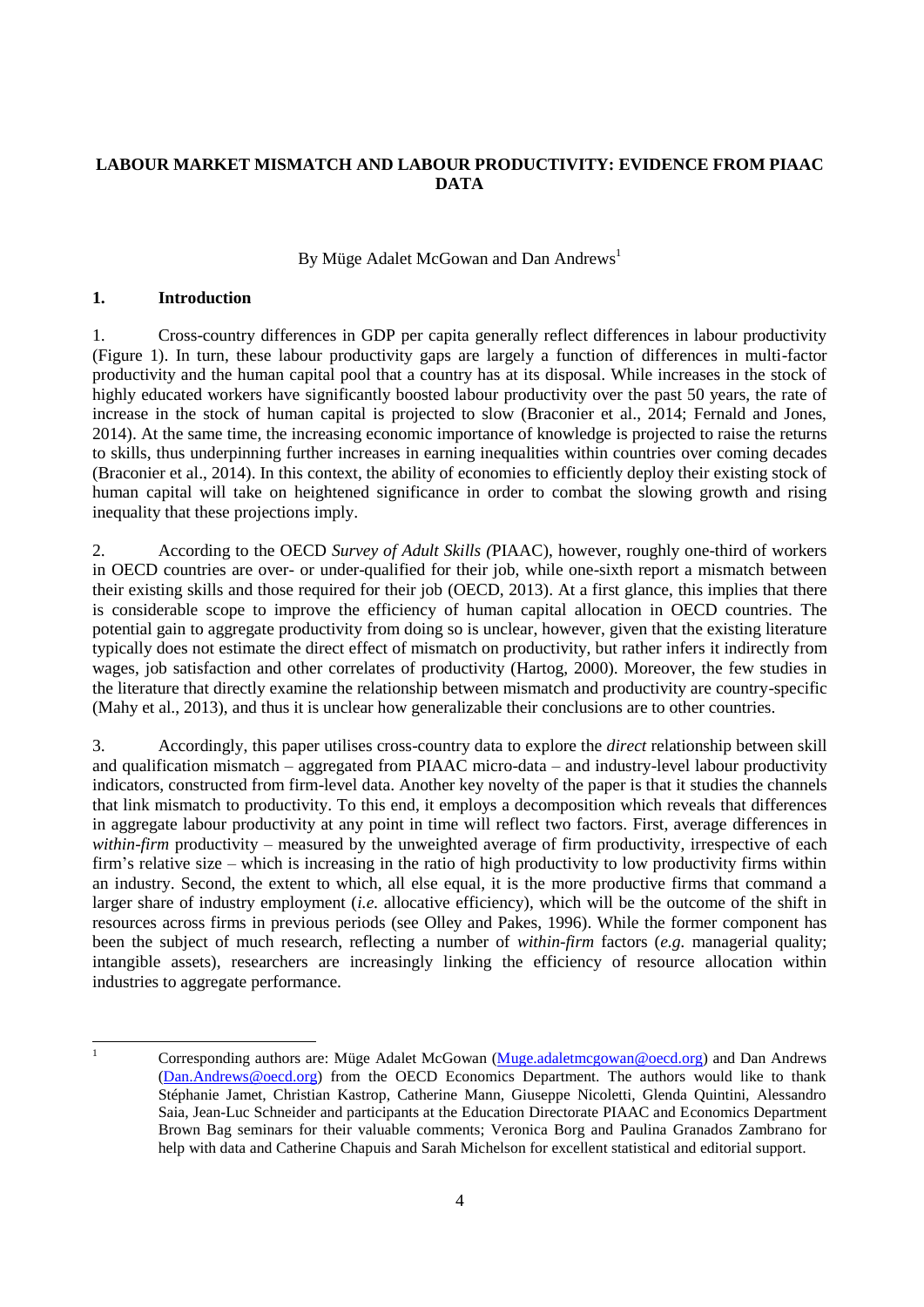### **Figure 1. Large differences in income per capita are mostly accounted for by labour productivity gaps**



<span id="page-4-0"></span>OECD countries, 2013

Panel A: % GDP per capita difference compared with the upper half of OECD countries (2013 PPPs)

Panel B: % difference in labour resource utilisation and labour productivity



Notes: The sum of the percentage difference in labour resource utilisation and labour productivity do not add up exactly to the GDP per capita difference since the decomposition is multiplicative. Labour productivity is measured as GDP per hour worked. Labour resource utilisation is measured as the total number of hours worked per capita.

Source: OECD (2015), *Going for Growth*.

4. To the best of our knowledge, the existing literature only allows for the possibility for mismatch to affect *within-firm* productivity. From the perspective of any given firm, hiring an over-skilled and overqualified worker may be beneficial for productivity, assuming there are no adverse effects on job satisfaction and the higher wages do not more than offset any associated productivity gains. From the perspective of the economy as a whole, however, the impacts may be very different. Assuming that wages do not adjust to these frictions in the short-run, mismatch could have reallocation effects. This could be the case if there are other relatively more productive firms in the economy that could potentially employ the mismatched workers more efficiently, but these firms find it difficult to gain market shares due to lack of skilled and well-qualified labour. In this case, the more productive firms remain smaller than otherwise, lowering aggregate productivity relative to a situation where workers are reallocated to achieve a more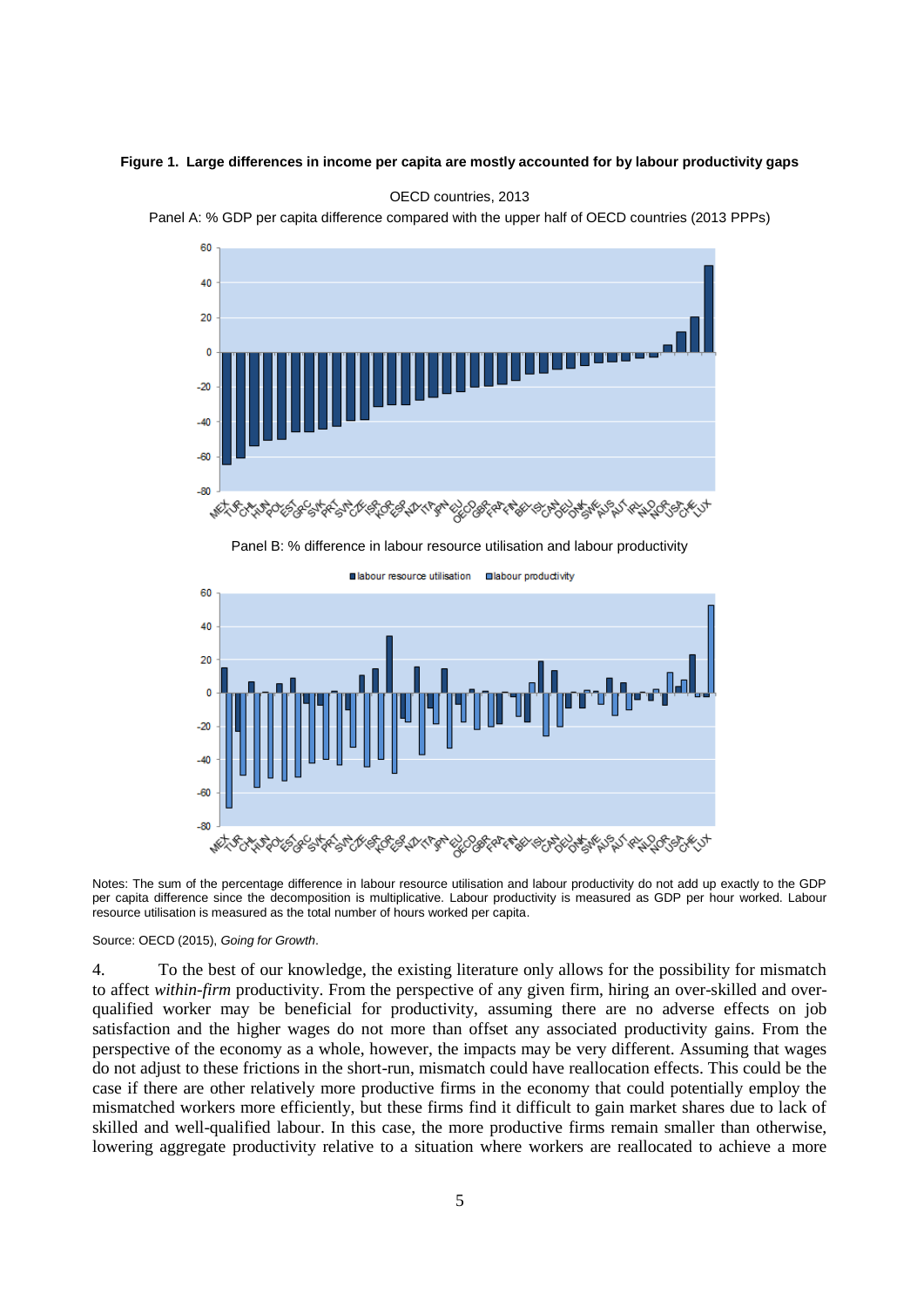efficient match. By allowing for the possibility that mismatch affects productivity through its impact on resource allocation, this paper connects research on mismatch to an emerging literature which focuses on resource misallocation as a potential explanation for why some countries are more productive than others.<sup>2</sup>

5. We analyse both skill and qualification mismatch since their determinants and impact on productivity may be different (Allen and Van der Velden, 2001). Specifically, we employ two main approaches: *i)* consider qualification and skill mismatch and their components separately; and *ii)* take into account the overlap between the types of mismatch, to allow for the possibility that some workers that are over-skilled might also be over-qualified, for example. The first approach is possible since the overlap between qualification and skill mismatch is low, with on average only one-tenth of workers mismatched in terms of both. The second approach is useful as it paints a more nuanced picture of the links between mismatch and productivity, although the results should be treated with caution as the additional categories create additional pressure from a degrees of freedom perspective, given the relatively small sample size.

6. To summarise, using both approaches, we find that higher qualification and skill mismatch is associated with lower labour productivity, although the exact channel varies across the different types of mismatch. The results are consistent with a body of existing evidence which emphasises that underqualification and under-skilling are associated with lower productivity *within* the affected firms. At the same time, however, new insights emerge, which suggests that mismatch can adversely affect labour productivity via the allocation of employment across firms of varying productivity levels.

7. While higher skill mismatch is associated with lower productivity, this largely reflects the strong negative correlation between over-skilling and productivity; by contrast, the under-skilled component of mismatch – assuming that the worker is well-matched in terms of qualifications – does not appear to bear on productivity. Furthermore, the negative correlation between over-skilling and labour productivity results from its effect on allocative efficiency; that is, in industries with a higher share of over-skilled workers, the more productive firms find it more difficult to attract suitable labour, in order to expand their operations. The effect is also economically significant. For example, if interpreted causally, the estimates suggest that Italy – a country with high skill mismatch and low allocative efficiency – could potentially close one-fifth of its gap in allocative efficiency with the United States if it were to reduce its level of mismatch within each industry to that corresponding to the OECD best practice. Hence, the allocation of skills can potentially account for a non-trivial share of cross-country labour productivity gaps, which provides a complement to recent analysis finding that the *level* of skill use (constructed from PIAAC data) can explain 30-40% of the cross country variation in aggregate labour productivity (OECD, 2013).

8. The paper also explores the link between qualification mismatch and productivity, although this type of mismatch may be somewhat less relevant to the extent that it does not take into account skills gained or lost beyond the formal qualifications (Desjardins and Rubenson, 2011). In contrast to skills, the negative relationship between qualification mismatch and productivity is largely driven by the underqualified component of mismatch, while over-qualification by itself – assuming that the worker is wellmatched in terms of skills – is not statistically significant. Furthermore, under-qualification is related to productivity through both lower allocative efficiency and *within-firm* productivity – that is, a higher share of under-qualified workers is associated with a lower ratio of high productivity firms to low productivity firms, within an industry.

9. Controlling for the overlap between skill and qualification mismatch yields two main additional insights. First, a higher share of workers who are both over-qualified and over-skilled is positively associated with *within-firm* productivity, but negatively correlated with allocative efficiency. These findings imply that while having workers with a combination of over-skilling and over-qualification might

 $\overline{a}$ 

<sup>2</sup> See Hsieh and Klenow (2009); Bartelsman et al. (2013) and Andrews and Cingano (2014).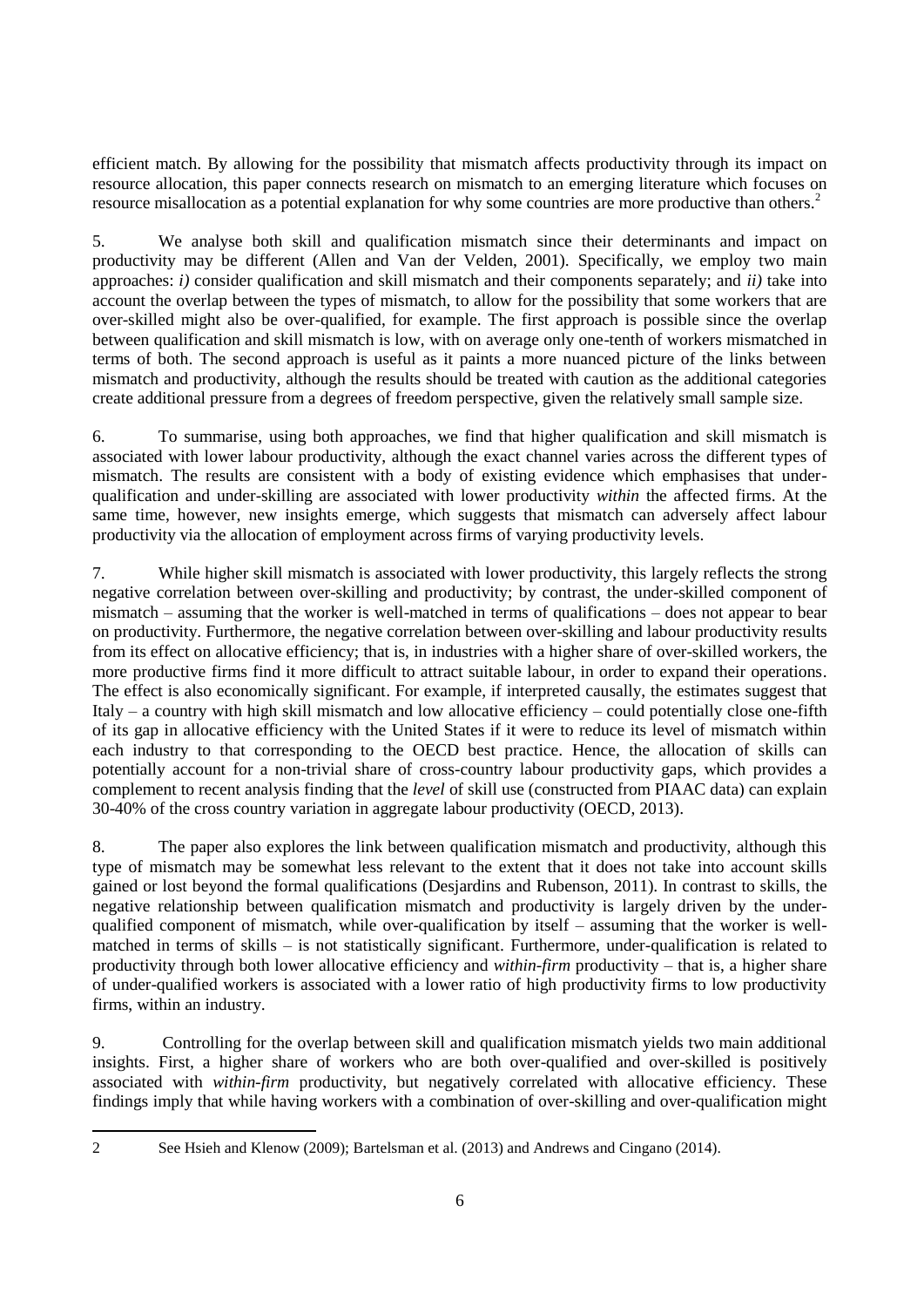be good for the firms who employ these workers, this does not necessarily translate into higher aggregate productivity because it may constrain the growth of other relatively more productive firms that could more efficiently utilise these workers. Second, the negative relationship between under-qualification and *withinfirm* productivity is entirely driven by workers who are both under-qualified and under-skilled. However, additional analysis suggests that differences in managerial quality can potentially account for this relationship between under-qualification and under-skilling, and *within-firm* productivity. This suggests that a more efficient matching of qualifications and skills to jobs is one of the possible channels through which higher managerial quality increases productivity, as shown in the seminal work of Bloom and Van Reenen (2007).

10. These results are suggestive, but should be treated with caution because they are based on a relatively small sample size. Moreover, they only identify correlations, as opposed to causal effects, and it is possible that there may be more scope to reduce mismatch in industries with more efficient reallocation. While further research is clearly required, the analysis nonetheless highlights a number of important policy issues. First, given its correlation with productivity, mismatch is a relevant structural indicator that should be monitored in cross-country structural surveillance exercises. Second, policymakers should be concerned with not only increasing the stock of human capital, but also allocating the existing pool more efficiently. This is particularly important given the benefits of human capital-augmenting policies take a long time to be realised, while improving the allocation of human capital will enhance the 'bang-for-the-buck' (*i.e.* productivity impact) of such policies.

11. While the paper primarily focuses on the establishing a link between mismatch and productivity, the question of what drives mismatch remains. The link between managerial quality, mismatch and *withinfirm* productivity uncovered in this paper reaffirms the importance of policies that improve managerial performance, such as pro-competitive product market regulations. That mismatch is also linked to productivity through the reallocation channel, however, suggests that a broader set of policies also warrant consideration.

12. The paper proceeds as follows. The next section defines the mismatch indicators and discusses the channels that link mismatch to productivity. Section 3 discusses data measuring productivity and mismatch and presents some descriptive cross-country evidence on differences in skill and qualification mismatch across industries. Section 4 outlines the empirical methodology used to estimate the relationship between productivity and mismatch, and then discusses the baseline results, robustness tests and extensions to the analysis. Section 5 identifies some potential policy factors that may shape mismatch, while the final section offers some concluding thoughts.

# <span id="page-6-0"></span>**2. Mismatch and labour productivity**

13. While the centrality of human capital accumulation for economic growth has been firmly established (Romer, 1989), evidence on the importance of the efficient allocation of human resources to jobs is only beginning to emerge. One strand of research takes a broad perspective, emphasising the adverse effects of gender and racial discrimination and lack of equality of opportunity for the allocation of talent and ultimately productivity performance (see Box 1 for details). While the consequences for productivity of discrimination, for example, are relatively clear to the extent that it can result in blatant occupational mismatch – such as restrictions on women entering certain professions – human capital misallocation can also take more subtle forms, such as a mismatch of worker's skills and/or qualifications to jobs.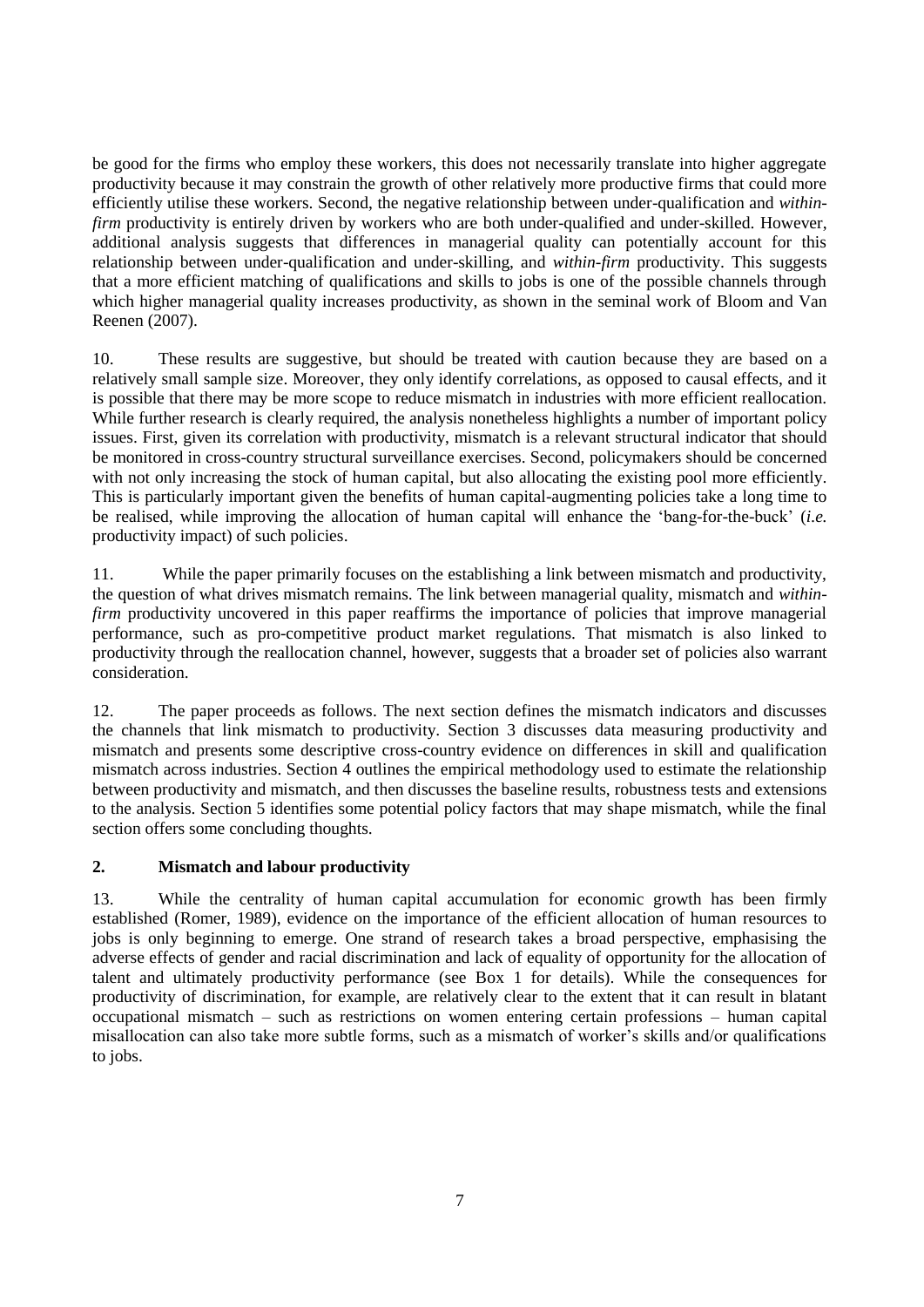#### **Box 1. Talent allocation and growth**

A recent literature has highlighted the negative effects on productivity of labour market discrimination restricting the allocation of talent. Hsieh et al. (2013) augment the traditional Roy (1951) model of occupational choice such that barriers to occupational choice, relative mobility across occupations and relative returns to occupational skills affect the occupational distribution. They find that reductions in barriers to occupational choice facing women and racial minorities in the United States can explain 15-20% of growth in aggregate output per worker over the period 1960 to 2008. Using a cross-country approach, Cuberes and Teignier (2014) find that the exclusion of females from entrepreneurship leads to a 12% drop in average output per worker.

Barriers to equality of opportunity, reflected in low intergenerational mobility, are another potential source of talent misallocation to the extent that talented children of poor parents may never reach their full potential. The relationship between parental or socio-economic background and offsprings' educational and wage outcomes is positive and significant (Causa and Johannson, 2009). Using PIAAC data, OECD (2014) finds that despite some improvements in access to education, in most countries, 40-50% of adults have the same educational attainment as their parents. Furthermore, skill proficiency levels are also correlated with the education of the parents (Huber and Stephens, 2014). An example of such barriers causing a misallocation of talent and inefficiency is family firms, where the person who inherits the firm might not be a good manager (Pica and Rodriguez Mora, 2005), while Hassler and Rodriguez Mora (2000) show that management driven by talent instead of inheritance improves the allocation of talent, resulting in higher innovation and growth. Indeed, Bloom and Van Reenen (2007) show that family-owned firms are typically less well-managed, particularly those managed by the oldest son of the founder.

Financial market frictions can also affect the allocation of talent. Caselli and Gennailoi (2005) show that credit market imperfections may prevent the transfer of control of productive assets from the untalented rich to the talented poor and the severity of the misallocation of talent will depend on the degree of concentration on the goods market such that increased competition would improve the allocation of talent. Other barriers to misallocation of talent include lack of competition and restrictions on firm size. Furthermore, factors that might influence the occupational choice of talented people such that they are skewed towards rent-seeking sectors at the expense of research or entrepreneurship may also engender a misallocation of talent.

### <span id="page-7-0"></span>*2.1 Measuring mismatch*

14. A good match between the skills demanded by firms and those acquired in education and on the job is important for promoting strong and inclusive growth. While there is a variety of approaches to measuring qualification and skill mismatch in the literature (see Box 2), in this paper we adopt the following definitions based on data from the OECD *Survey of Adult Skills* (see Section 3.2):

- *Qualification mismatch*: a benchmark of "appropriate" qualifications required to get the job is created, based on the following question: "If applying today, what would be the usual qualifications, if any, that someone would need to get this type of job?". If the person has a qualification (measured by the International Standard Classification of Education (ISCED) level corresponding to their highest qualification) above (below) this benchmark, they are classified as over-qualified (under-qualified).
- The measure of *skill mismatch* is based on qualitative information *i.e*. a self-assessment of mismatch – that is verified by quantitative information on skill proficiency. This approach – adopted in OECD (2013) – involves three steps:
	- First, the (literacy) proficiency scores of workers who report themselves as well-matched *i.e.* those who neither feel they have the skills to perform a more demanding job nor feel the need for further training in order to be able to perform their current job satisfactorily – are used to create a quantitative scale of the skills required to perform the job for each occupation (based on 1-digit ISCO codes).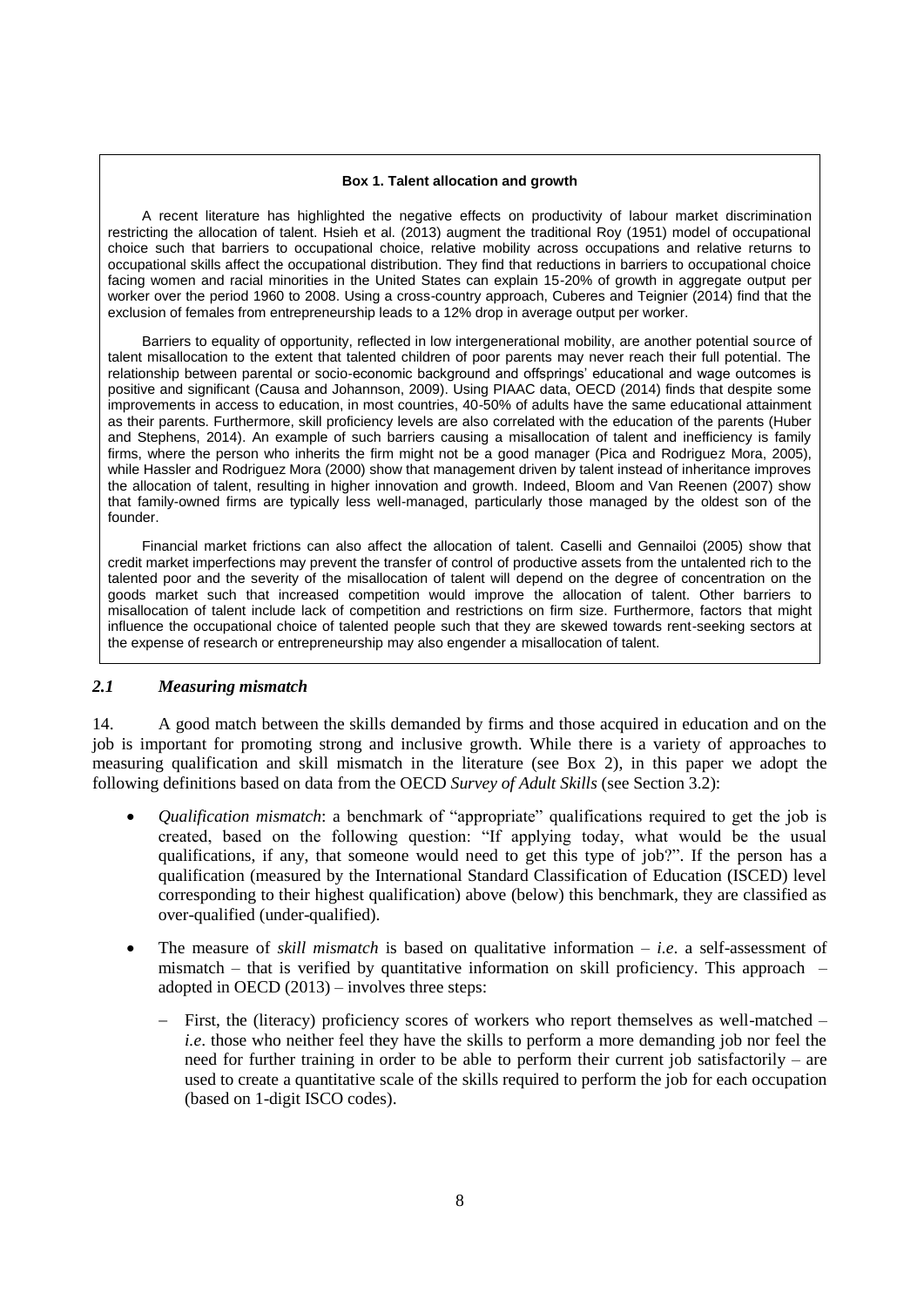- Second, using this scale of proficiency scores of well-matched workers, minimum and maximum threshold values – based on the  $5<sup>th</sup>$  and  $95<sup>th</sup>$  percentile, for example – are identified, which effectively provide the bounds that define what it is to be a well-matched worker.
- Third, respondents whose scores are lower (higher) than this minimum (maximum) threshold in their occupation and country, are classified as under- (over-) skilled. By contrast, respondents whose proficiency scores reside within these bounds are not counted as mismatched, regardless of whether they self-report as being well-matched or mismatched.

#### **Box 2. Alternate approaches to measuring mismatch**

#### *Qualification mismatch*

There are several approaches to measuring qualification mismatch. One is to compare the qualification level of a worker according to the International Standard Classification of Education (ISCED) level and the required qualification level corresponding to his/her occupation code according to the International Standard Classification of Occupations (ISCO) (Chevalier, 2003). A second approach is to calculate the modal qualification of workers in each occupation and country (Mendes de Oliveira et al., 2000). This measure has some drawbacks as it assumes that all jobs within an occupation have the same education requirements and combines current and past qualification requirements, suffering from cohort effects.

A final approach is based on workers' opinions on the match between their jobs and education, which is the definition used in this paper (Battu et al., 2000; Dorn and Sousa-Poza, 2005). This type of self-reported measures can be subject to biases due to the wording of the question or the impact of external variables, some of which may be country-specific (Dumont and Monso, 2007). However, they have the advantage of being job-specific rather than suffering from the caveats associated with the other measures.<sup>1</sup>

#### *Skill mismatch*

There are also several ways to measure skill mismatch. One is to ask workers to assess themselves on their skill level and that required for their job. While this self-assessment method addresses the issue of partial measurement of skills (such as those based only on numeracy or literacy), it does not identify specific skill deficits or excesses. Furthermore, there is some evidence that skill deficits are hard to measure using this method (Allen and van der Velden, 2001). Indeed, PIAAC data show that the incidence of under-skilling is much lower than that of over-skilling (Table A1 in Appendix A). Another approach is to directly measure the skills of individual workers, most commonly, literacy and numeracy, and to compare them with skill use at work (CEDEFOP, 2010; Desjardins and Rubenson, 2011). Such measures are subject to two main drawbacks. First, they assume that skill use can be a proxy for job requirements. Second, skill proficiency and skill use are based on different theoretical concepts and are hard to measure on the same scale. In fact, skill proficiency and skill use are calculated by using structurally different types of information as the indicators of skill proficiency are based on cognitive tests, whereas those of skill use exploit survey questions on the frequency with which specific tasks are carried out.

A final approach is to combine information on self-reported skill mismatch and skill proficiency as developed in OECD (2013) – which is exploited in this paper. The main limitation of this measure is that it uses 1-digit occupation codes because of sample size, thus assuming that all jobs with the same occupation code have the same skill requirements. However, it does carry a number of advantages, to the extent that it addresses the drawbacks associated with the other approaches outlined above.<sup>2</sup>

1. OECD (2014b), which also utilises the definition adopted in this paper, reports that qualification mismatch indicators calculated using the other two approaches yield similar country rankings and incidences of mismatch of the same magnitude. 2. See Pelizzari and Fichen (2013) for a more detailed description of the construction of this skill mismatch indicator and Allen et al. (2013) and Levels et al. (2014) for a criticism and an analysis based on an alternative skill mismatch indicator using skill use and proficiency data from PIAAC.

15. Qualification mismatch may not reflect skill mismatch, even though qualifications have been extensively used as a proxy for skills. Although qualification mismatch is easier to measure and broader in its coverage of skills (even though it is measured indirectly), it does not take into account: *i)* skills gained or lost beyond the formal qualifications (Desjardins and Rubenson, 2011); *ii)* differences in the quality and orientation of various education and training systems; and *iii)* on-the-job learning or adult learning/training. Hence, using qualification mismatch as an indicator of skill mismatch has been criticised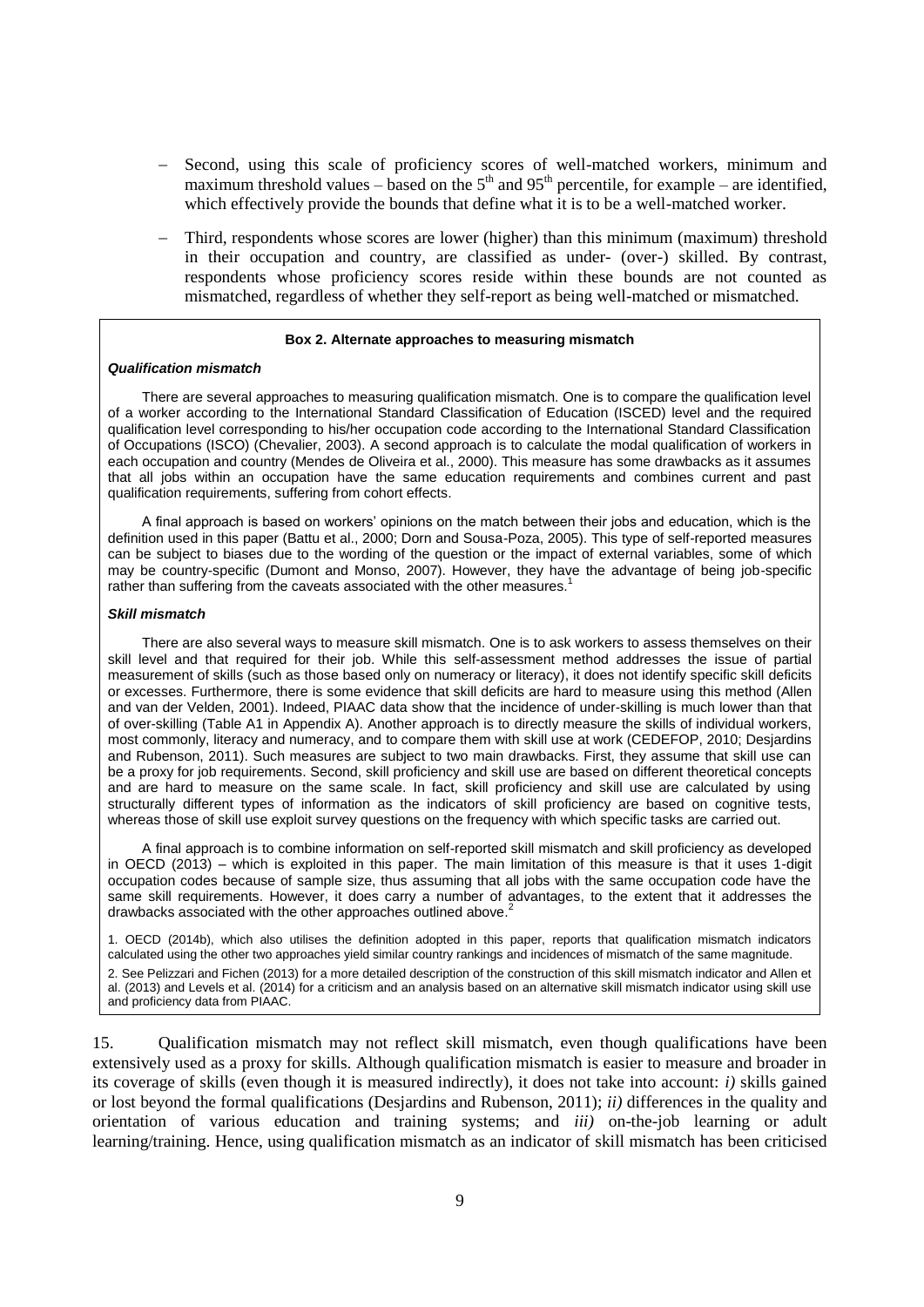(Green and McIntosh, 2007; Mavromaras et al., 2009). Skill mismatch is more precise as it takes into account skill gain or loss, but its definition is narrower as it concentrates on one aspect of skills such as literacy or numeracy.

16. With these definitions in mind, roughly one-third of workers in OECD countries experience qualification mismatch, while one-sixth of workers are affected by skill mismatch calculated using the  $5<sup>th</sup>$ percentile thresholds (OECD, 2013) – a figure that rises to one-fourth when we consider a  $10<sup>th</sup>$  percentile threshold. While we interpret this as evidence of inefficiencies in the allocation of skills and qualifications, it is important to recognise that some of this mismatch reflects temporary factors that will not necessarily carry important implications for productivity. Indeed, imbalances between the demand for and supply of different skills will inevitably arise, due to economic shocks, imperfect information about opportunities in the labour market and improvements in technology and organisational practices (Robst, 1995; Sicherman, 1991). While this implies that the natural rate of mismatch will be above zero, empirical evidence suggests that mismatch is relatively persistent (Mavromaras et al., 2012 and 2013), possibly reflecting frictions affecting: *i*) the response of the supply of skills to demand; *ii*) firms' recruitment and training; and *iii*) intergenerational and geographical mobility. Moreover, persistent differences in the incidence of mismatch across socio-demographic characteristics might suggest that there are barriers to allocating at least part of the labour force more efficiently. In this context, these measures of mismatch are potentially important structural indicators, and it is thus natural to relate them to productivity.

# <span id="page-9-0"></span>*2.2 Mismatch and productivity*

17. The existing literature on the impact of mismatch on productivity draws on two main approaches, which can yield varying conclusions. The first strand of research relies on human capital theory – and more specifically, the observation that wages equal marginal productivity in competitive equilibrium – and thus infers the impact of mismatch on productivity through its estimated effect on wages. The second strand of the literature focuses on the impact of mismatch on job satisfaction in order to indirectly estimate the productivity impact of mismatch. In both cases, the effect of mismatch on productivity is not directly estimated. Furthermore, the existing research tends to be country-specific and ignores some of the possible channels that link mismatch to aggregate productivity.

# *2.2.1 Indirect evidence of the impact of mismatch on productivity is inconclusive*

18. The first approach, based on human capital theory, posits that over- (under-) qualified/skilled workers should be inherently more (less) productive at their jobs and that the associated gap in wages should reflect these different levels of productivity. Indeed, these predictions are generally borne out in the research that studies the impact of mismatch on wages (see Mahy et al., 2013 for a summary). For instance, across a sample of OECD countries, Quintini (2011a) estimates that over-qualified workers earn around 4% more than well-matched workers in similar jobs. In other words, a tertiary graduate who holds a job requiring only an upper secondary qualification will earn less than if he were in a job requiring a tertiary qualification, but more than an upper secondary graduate in a job requiring upper secondary qualifications. Similarly, under-qualified workers earn on average around 17% less than workers who are well-matched in similar jobs.<sup>3</sup> Recent analysis based on PIAAC data has shown that skill levels can explain part of the wage effects of qualification mismatch, but the extent depends on the institutional setting, for example, in

 $\overline{a}$ 

<sup>3</sup> Hence, an upper secondary graduate in a job requiring tertiary qualifications will earn more than an upper secondary graduate in a job requiring upper secondary qualifications but less than a tertiary graduate in a job requiring tertiary qualifications. The latter comparison of workers with the same skills in different jobs is based on assignment theory that emphasises both individual and job characteristics for mismatch analysis (Sattinger, 1993).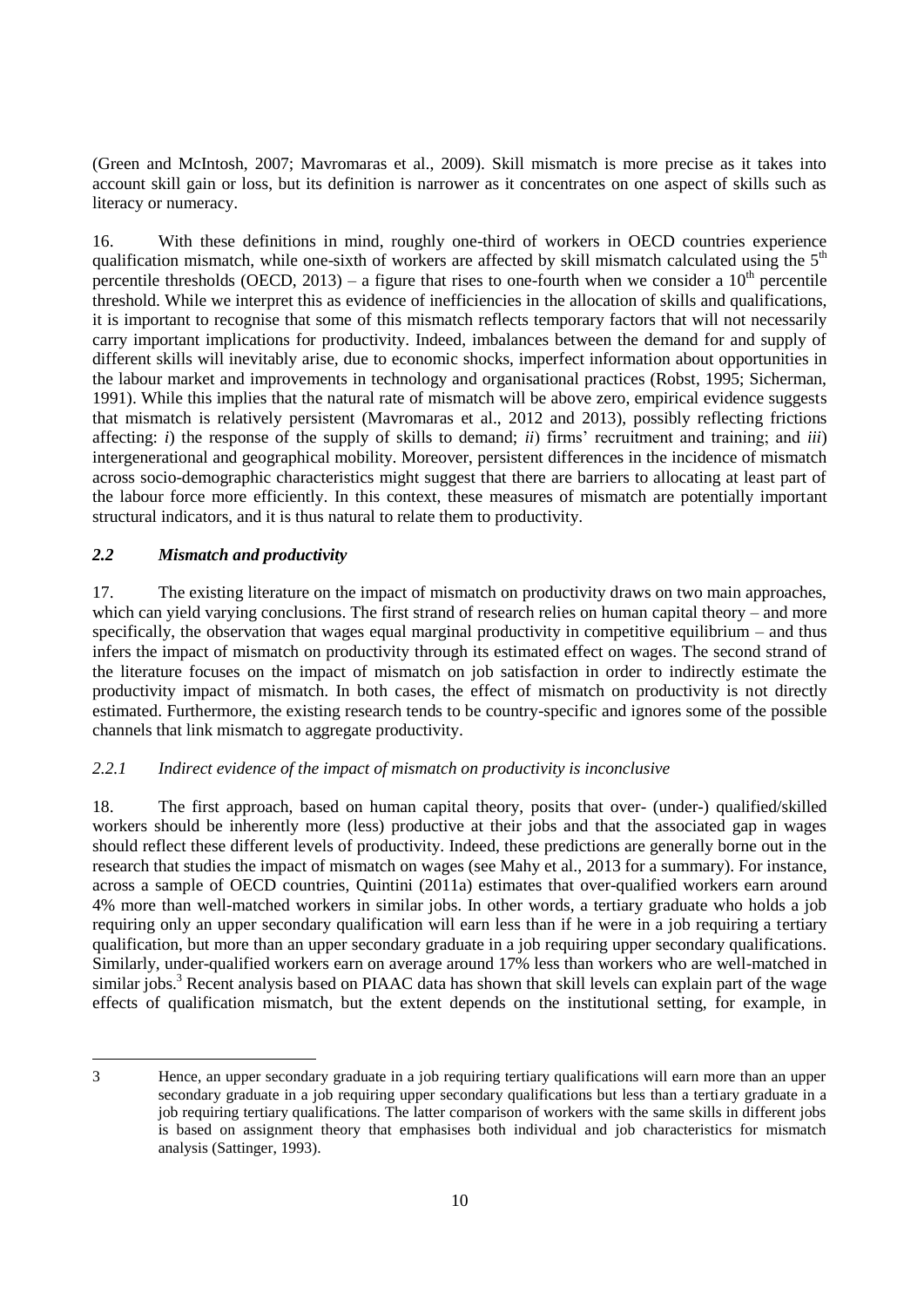countries with weak employment protection legislation, a larger part of the observed effects can be accounted for by skills (Levels et al., 2014).

19. An alternate approach is to infer the impact of mismatch on productivity through its relationship with other correlates of firm productivity (*e.g.* job satisfaction, absenteeism and turnover) but the conclusions are less clear-cut. Over-qualified or over-skilled workers would have an incentive to move to a job that better reflects their education and skills, suggesting that they experience reduced job satisfaction, which would in turn decrease job effort, increase absenteeism and lower productivity (Green and Zhu, 2010; Battu et al., 1999). Quintini (2011a) finds that being over-qualified reduces job satisfaction compared with well-matched workers with the same level of qualification, but the effect is not significant compared with well-matched workers with the same job.

20. Low job satisfaction can also lead to higher job turnover such that over-qualified and over-skilled workers are more likely to change jobs or engage in on-the-job training than well-matched workers with similar qualifications or jobs (Quintini, 2011b; Sloane et al., 1999; Verhaest and Omey, 2006). High job turnover can be a barrier to the accumulation of firm-specific human capital, as neither the employee nor the employer would have high incentives to invest in them. Indeed, there is evidence that over-qualified workers are less likely to take part in training than well-matched workers with the same qualifications (Hersch, 1991; Verhaest and Omey, 2006), while the opposite results hold when compared to well-matched workers in the same job (Büchel, 2002).

21. There is some evidence that the effect of skill mismatch on job satisfaction is stronger than that of qualification mismatch, with over-skilling having a negative effect on satisfaction (Allen and van der Velden, 2001). Despite the evidence of some relationship between mismatch and job satisfaction, the correlation between job satisfaction and qualitative measures of job performance is only modest (the correlation coefficient is around 0.3) which casts some doubt on the reliability of using job satisfaction to assess the effect of mismatch on productivity (Judge et al., 2001).

22. A range of other studies also provide indirect evidence in favour of the proposition that the allocation of skills has important economic consequences. Industry-level studies from specific countries demonstrate that skill shortages – as measured by surveys of firms' perceptions – have sizeable adverse impacts on productivity growth (Haskel and Martin, 1993), technological adoption and tangible and intangible investment (Forth and Mason, 2006).<sup>4</sup> It is important to note, however, that the source of skill shortages in these studies is unclear, and may not necessarily be related to under-skilling or over-skilling. Moreover, there is evidence that the perception of employers and employees differ, with employers being less likely to report skill gaps (McGuinness and Ortiz, 2014).<sup>5</sup>

 4 Using industry-level data for the United Kingdom, Haskel and Martin (1993) find that increases in skill shortages reduced productivity growth by 0.7% per annum between 1980 and 1986. Bennett and McGuinness (2009) find hard-to-fill and unfilled vacancies reduced output per worker levels by between 65-75% in affected firms in Northern Ireland, while Tang and Wang (2005) provide similar evidence for Canada. Nickell and Nicolitsas (2000) find that a permanent 10 percentage point increase in the share of companies in a firm's industry reporting skilled labour shortages leads to a permanent 10% reduction in its fixed capital investment and a temporary 4% reduction in R&D expenditure.

<sup>5</sup> At the same time, other studies calculate the costs of skill gaps in terms of vacancies and unemployment, which have been estimated to range from 7-8% of GDP for a number of European countries (Marsden et al., 2002).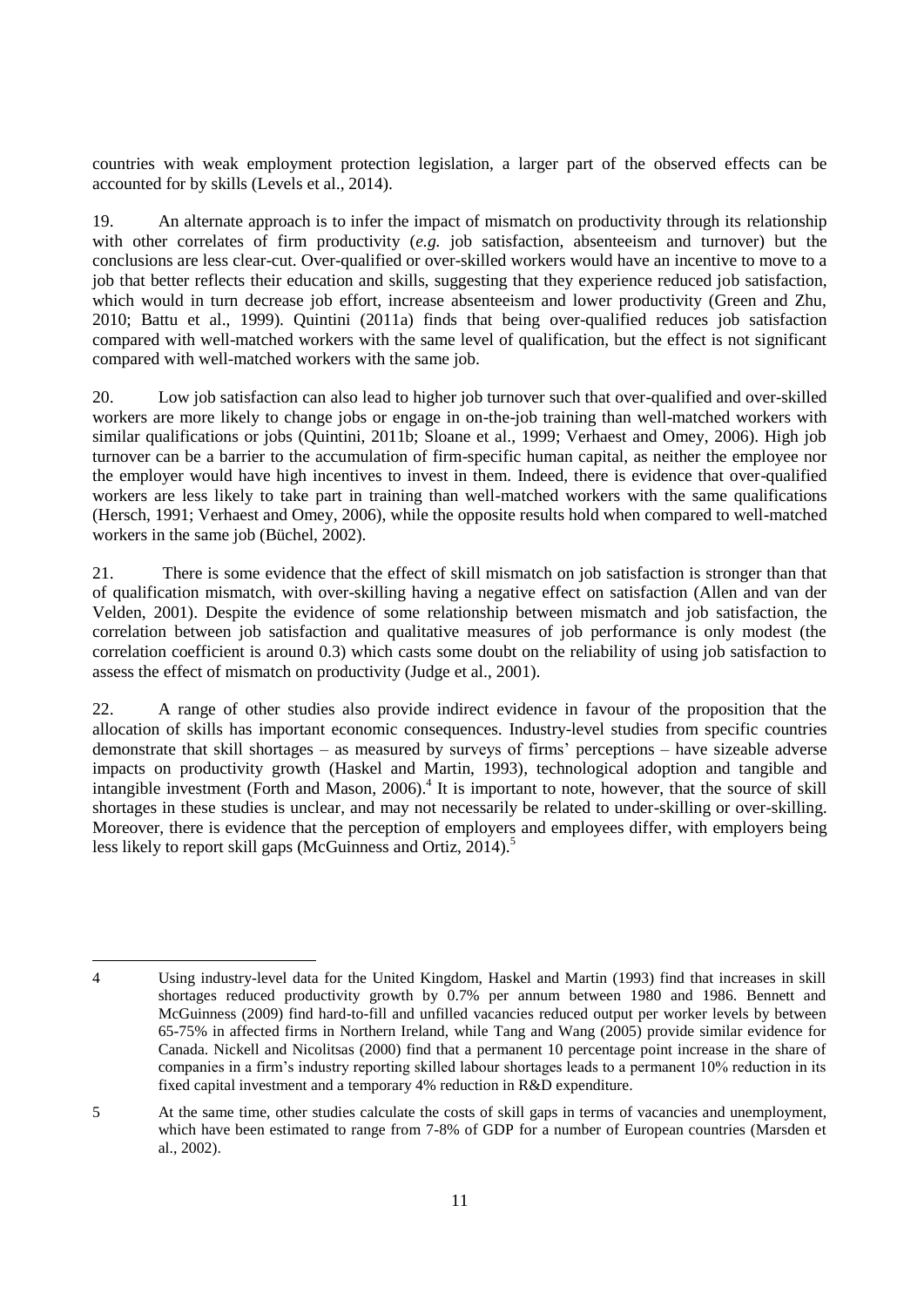# *2.2.2 Direct evidence of the impact of mismatch on productivity is limited*

23. For our purposes, the main methodological shortcoming of the existing literature is that they do not directly address the link between mismatch and productivity, but instead focus on indirect links through wages and job satisfaction (Hartog, 2000). Indeed, direct evidence on the impact of mismatch on firm productivity is very limited. The most relevant study uses linked employer-employee data for Belgium and finds a positive impact of over-qualification on firm productivity and a negative one for underqualification (Mahy et al., 2013). Furthermore, the effect of over-qualification on productivity is stronger for firms with a higher share of high-skilled jobs and that are in high-tech or knowledge-based industries. Using a similar dataset, Kampelman and Rycx (2012) also show that additional years of over-qualification increase the productivity of firms, while under-qualification has the reverse effect. While these studies from Belgium represent an important advance in the literature, it is unclear whether the conclusions can be extended to other countries.

# *2.2.3 Mismatch can affect aggregate productivity through reallocation effects*

24. A key feature of the existing literature is its exclusive focus on the impact of mismatch on *withinfirm* productivity, but the impact on aggregate productivity may very well be different. From the perspective of a single firm, hiring an over-skilled worker may be beneficial for productivity, assuming there are no adverse effects on job satisfaction and the higher wages do not more than offset any associated productivity gains. From the perspective of the economy as a whole, however, over-skilling in any given firm could be harmful to productivity to the extent that there exist relatively more productive firms that could more efficiently utilise these skills but find it difficult to expand due to a lack of suitable labour.<sup>6</sup> In an economy where firms are relatively homogenous, the potential gains to aggregate productivity from such a reallocation of mismatched workers would be relatively small. In practice, however, the degree of heterogeneity in firm performance is striking, which creates considerable scope for productivity-enhancing reallocation. For example, even within narrowly defined industries in the United States, firms at the  $90<sup>th</sup>$ percentile of the TFP distribution are twice as productive as firms at the  $10^{th}$  percentile (Syverson, 2004).<sup>7</sup> Moreover, the distribution of firm productivity is typically not clustered around the mean (as would be the case with a normal distribution) but is instead characterised by many below-average performers and a smaller number of star performers. From this perspective, mismatch could also potentially influence aggregate productivity through the channel of resource allocation: that is, the allocation of employment across firms of varying productivity levels.

25. Given the tendency for highly productive firms to coexist with low productivity firms within narrowly-defined industries, the recent literature has focused on resource misallocation as a potential explanation for why some countries are more productive than others (Bartelsman et al., 2013; Hsieh and Klenow, 2009). A key observation is that in well-functioning economies, a firm's relative position in the productivity and size distributions is positively correlated, which means that on average relatively more productive firms should be larger (see Olley and Pakes, 1996). Research on firm dynamics reveals large cross-country differences in the efficiency of resource allocation, which suggests that some economies are more successful at channelling resources to highly productive firms than others. For example, in the United States, manufacturing sector labour productivity is 50% higher due to the actual allocation of employment across firms, compared to a hypothetical situation where labour is uniformly allocated across firms, irrespective of their productivity (Bartelsman et al., 2013). While a similar pattern holds for some countries of Northern Europe such as Sweden, it turns out that static allocative efficiency is considerably lower in other OECD economies, particularly those of Southern Europe (Andrews and Cingano, 2014).

<sup>6</sup> In this case, aggregate productivity could improve via a reallocation of workers toward these firms.

<sup>7</sup> The same is true with respect to the firm size distribution, with many small firms co-existing with a smaller number of very large firms (Bartelsman et al., 2013).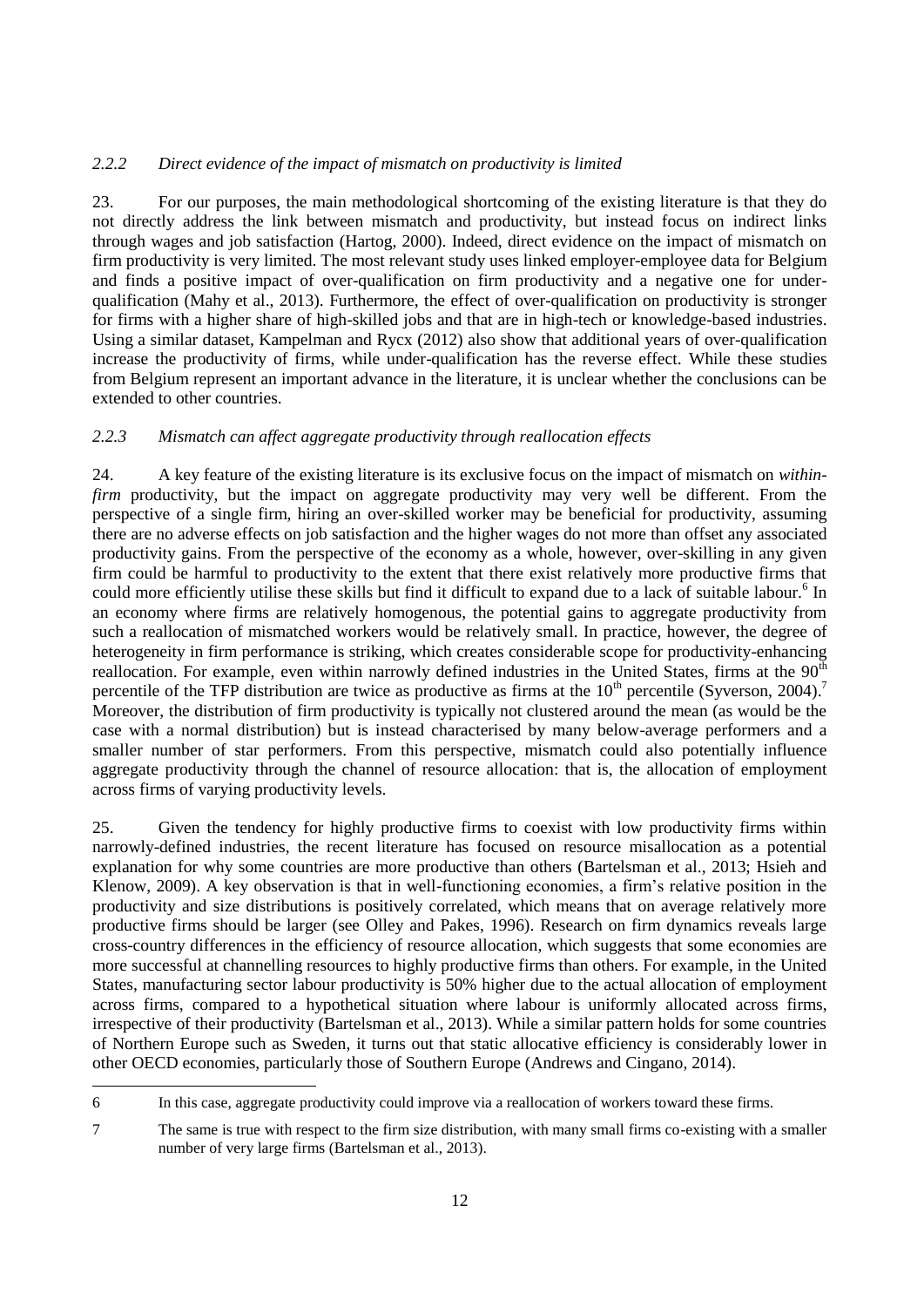26. In fact, it is increasingly being recognised that the growth potential of innovative firms is inversely related to the amount of resources that are absorbed by other less productive firms. In a heterogeneous firm model calibrated to US data, Acemoglu et al. (2013) show that policy intervention such as R&D tax subsidies are only truly effective when policy-makers can encourage the exit of "low-type" incumbent firms, in order to free-up R&D resources (*i.e.* skilled labour) for innovative "high-type" incumbents and entrants.<sup>8</sup> Along the same lines, mismatch could make it more difficult for the most productive firms in an economy to attract suitable labour and expand, thus lowering aggregate productivity. Indeed, such an explanation could potentially draw on four observations: *i*) there is a fixed pool of highly skilled workers; *ii*) more productive firms employ a higher share of high skilled workers than less productive firms; *iii*) to the extent that over-skilling implies that high skilled workers are clogged up in low productivity firms, the effective pool of labour that the most productive firms can draw workers from is reduced; *iv*) which in turn makes it more difficult for the most productive firms to attract employment and expand, thus lowering allocative efficiency. Of course, this assumes that the adjustment in wages in the short run is not sufficiently large to facilitate a reallocation of mismatched workers from less productive to more productive firms, via mechanisms such as poaching. Indeed, this assumption seems reasonable to the extent that there are frictions that affect the efficiency of labour reallocation, arising from policy-induced frictions (*e.g.* labour market regulations; see Hopenhayn and Rogerson, 1993) or structural factors that prevent geographical mobility across regions.

### <span id="page-12-0"></span>**3. Data description**

 $\overline{a}$ 

## <span id="page-12-1"></span>*3.1 Productivity indicators*

27. With this in mind, we follow the emerging literature on firm dynamics and decompose weighted average productivity at the industry level into: *i*) *within-firm* or unweighted average productivity, which captures the fraction of 'better' relative to 'worse' firms; and *ii*) the extent to which, all else equal, it is the more productive firms that command a larger share of aggregate employment (*i.e*. allocative efficiency). More formally, we employ the cross-sectional decomposition of productivity developed by Olley and Pakes (1996). An index of productivity in industry *j,* defined as the weighted average of firm-level productivity ( $P_j = \sum_{i \in j} \theta_i P_i$ ) can be written as:

$$
\sum_{i \in j} \theta_i P_i = \overline{P}_j + \sum_{i \in j} (\theta_i - \overline{\theta}_j) (P_i - \overline{P}_j)
$$
(1)

where  $\bar{P}_j = 1/N_j \sum_{i \in j} P_i$  is the *within-firm* productivity mean,  $\theta_i$  is a measure of the relative size of each firm (measured by the firm employment share) and  $\bar{\theta}_j$  is the average share at the industry level. This allows the decomposition of aggregate productivity  $(P_i)$  into a moment of the firm productivity distribution (the unweighted mean) and a joint moment with the firm size distribution reflecting the extent to which firms with higher efficiency also have a larger relative size (the Olley-Pakes covariance term or allocative efficiency).

28. In this framework, a positive allocative efficiency reflects an increase in the industry productivity index due to an actual allocation of employment across firms within an industry relative to the case in which employment is randomly allocated, which would imply that weighted average and *within-firm*  (unweighted) average productivity are equal. Another advantage of this approach is that focusing on the relative contribution of allocative efficiency to the observed aggregate productivity level only involves

<sup>8</sup> This reflects the idea that low-type firms – despite their lack of innovativeness – still employ skilled labour to cover the fixed costs of operation, such as management and back-office operations. One implication is that a R&D subsidy will be fully capitalised into the high-skilled wage rate – without a concomitant rise in innovation output (as suggested by Goolsbee, 1998) – unless the effective supply of high skilled labour can rise to meet additional demand via downsizing and/or exit of "low-type" firms.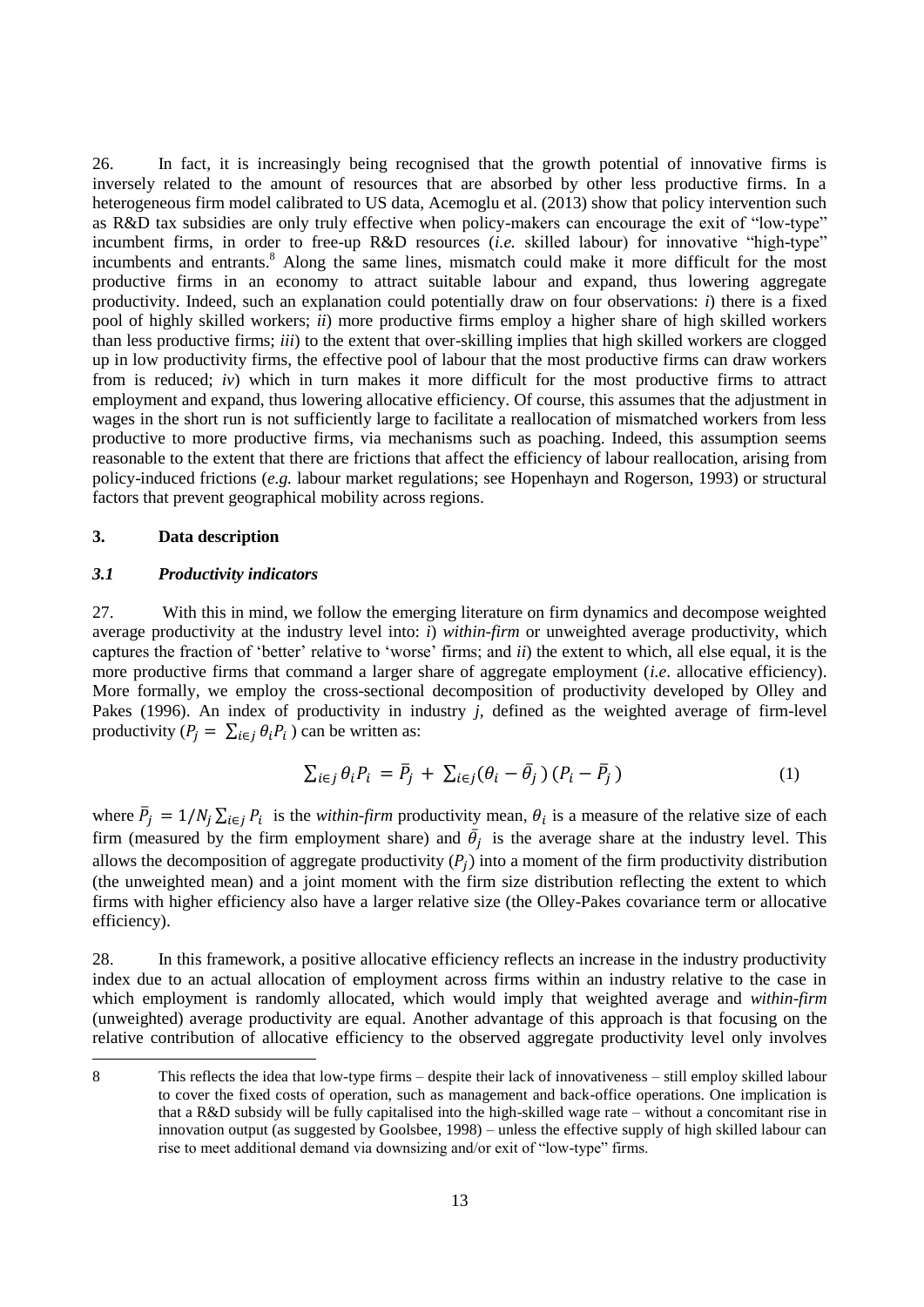comparing productivity levels of firms in the same industry and countries, such that most of the measurement problems are controlled for (Bartelsman et al., 2009). By contrast, measurement problems can make comparisons of the levels of weighted average productivity or *within-firm* (unweighted) average productivity across sectors or countries problematic, although the inclusion of country and industry fixed effects in the regression specifications can potentially control for these problems. Finally, this decomposition could be performed at various levels of aggregation  $-e.g.$  the country level or at the 1 or 2digit industry level – but we adopt a 1-digit industry classification to better align with the mismatch data.

29. While there are several potential sources of industry-level productivity data for OECD countries (*e.g.* OECD STAN or EU KLEMS), firm-level data are required to perform the decomposition outlined above. Following Andrews and Cingano (2014), we use a harmonised cross-country dataset, where the underlying firm level data are sourced from ORBIS, a commercial database provided to the OECD by Bureau Van Dijk.<sup>9</sup> ORBIS has a number of drawbacks such as the representativeness of firms in certain industries and underrepresentation of small and young firms. Hence, in order to improve representativeness, the ORBIS firm sample is aligned with the distribution of the firm population from the Structural Demographic Business Statistics (SDBS) collected by the OECD and Eurostat, based on confidential national business registers.<sup>10</sup> This post-stratification procedure is of course based on the assumption that within each specific cell, ORBIS firms are representative of the true population – an assumption that may be problematic if the nature of selection varies across countries.<sup>11</sup> Labour productivity is calculated using an operating revenue turnover-based measure of labour productivity as value-added data are not available for all firms, but as outlined in Andrews and Cingano (2014), the correlation between the two measures is reasonably high. Finally, we follow a common data cleaning practice by excluding firms with one employee and firms in the top and bottom 1% of the labour productivity distribution.

## <span id="page-13-0"></span>*3.2 Mismatch data and sample composition*

30. The measures of qualification and skill mismatch, introduced in Section 2.1, are assembled from micro-data contained in the *OECD Survey of Adult Skills* (PIAAC), which is described in more detail in Box 3. To align with the industry level productivity indicators discussed in Section 3.1, the share of workers that are well-matched, over-qualified/skilled and under-qualified/skilled are aggregated to the 1 digit industry level. Although PIAAC has 2-digit industry level identifiers, there are often not enough observations within each 2-digit industry cell to ensure sufficiently reliable estimates, so only 1-digit industries are considered. $12$ 

<sup>9</sup> See Pinto Ribeiro et al. (2010) for details on the construction of the data, which includes financial and balance sheet information on tens of millions of firms worldwide.

<sup>10</sup> The post-stratification procedure applies re-sampling weights based on the number of employees in each SDBS country-industry-size class cell to 'scale up' the number of ORBIS observations in each cell so that they match those observed in the SDBS (see Gal, 2013). For example, if SDBS employment is 30% higher than ORBIS employment in a given cell, then the 30% 'extra' employment is obtained by drawing firms randomly from the pool of ORBIS firms, such that the 'extra' firms will make up for the missing 30%. See Gal (2013) and Andrews and Cingano (2014) for more details on the cleaning and construction of the data sample.

<sup>11</sup> To the extent that post-stratification weights do not address the issue of how accurately industry level productivity indicators are measured when the underlying number of available units is small, this issue will be addressed empirically by weighting OLS regression estimates by the number of available observations in each country-industry cell.

<sup>12</sup> On average across countries in our sample, there are 407 observations in each 1-digit industry, while there are only 117 observations on average in 2-digit industries, but the variance around this average is very large.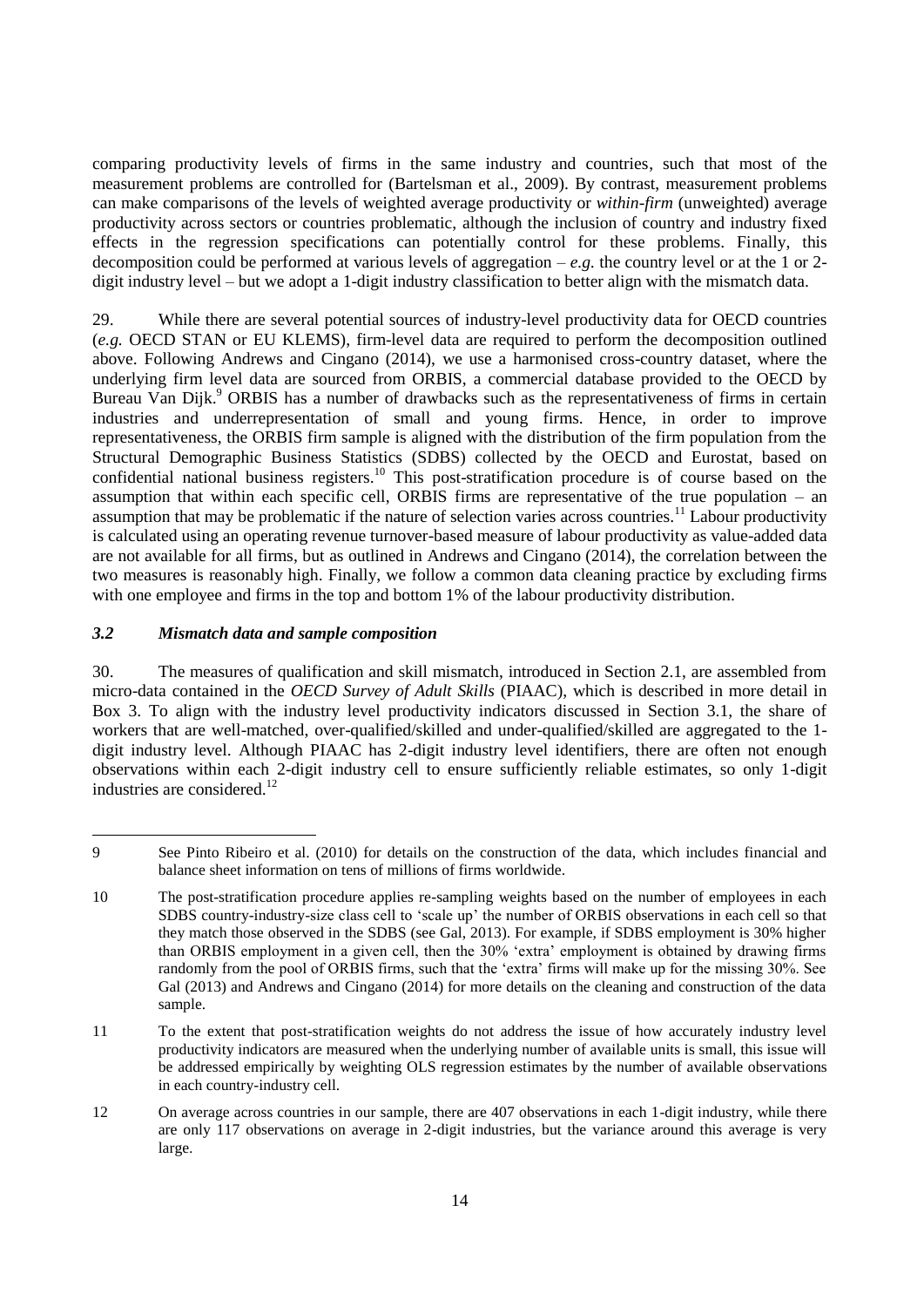#### **Box 3. OECD Survey of Adult Skills (PIAAC)**

The survey is based on a background questionnaire administered to households representing the population aged between 16 and 65 in 24 countries: Australia, Austria, Belgium (Flanders), Canada, the Czech Republic, Denmark, Estonia, Finland, France, Germany, Ireland, Italy, Japan, Korea, the Netherlands, Norway, Poland, the Slovak Republic, Spain, Sweden, the United Kingdom (England and Northern Ireland), the United States, Cyprus\* and the Russian Federation. The data were collected in 2011-12 and published in the autumn of 2013.<sup>1</sup> On average, across countries, 77.5% of participants were assessed on a computer, while the rest took the paperbased assessment.

PIAAC has extensive information on skill use at work and at home and background variables such as educational attainment, employment status, job, socio-economic background and personal characteristics. It was also designed to measure key cognitive and workplace skills and provides indicators on the proficiency of individuals in literacy, numeracy and problem-solving in technology-rich environments, measured on a 500-point scale. These data allow a more in-depth assessment of skills compared to previous surveys as they include more dimensions in capturing key information-processing competencies defined as:

- *Literacy:* ability to understand, evaluate, use and engage with written texts to participate in society, to achieve one's goals, and to develop one's knowledge and potential.
- *Numeracy*: ability to access, use, interpret and communicate mathematical information and ideas in order to engage in and manage the mathematical demands of a range of situations in adult life.
- *Problem-solving in technology rich environments:* the ability to use digital technology, communication tools and networks to acquire and evaluate information, communicate with others and perform practical tasks. 2

There are two main issues that need to be taken into consideration when these data are used.<sup>3</sup> First, the three skill domains were not directly assessed for each respondent due to time constraints, but PIAAC uses matrix-sampling design to assign the assessment exercises to individuals and *Item Response Theory* to combine the individual responses to get a comprehensive view of each skill domain across the country. However, such aggregation can lead to biased estimates due to measurement error. Hence, a multiple imputation methodology was utilised to generate 10 "plausible values" for each respondent for each skill domain and the subsequent analysis takes a mean of these values. Second, complex sampling designs that vary across countries were administered in the data collection. In order to get a consistent approach to sampling variance calculation, a replication technique (the Jacknife Repeated Replication) is used to compute sampling error. The estimates presented in this paper take these weights into account through the use of the "PIAAC Tool" macro. <sup>4</sup>

1. PIAAC is being implemented in 9 additional countries (Chile, Greece, Indonesia, Israel, Lithuania, New Zealand, Singapore, Slovenia and Turkey) in 2014 and the results will be available in 2016.

- 2. Using the problem-solving indicator is problematic as the average score does not take into account the large and variable proportion of participants who did not take that part of the assessment either due to not being able to use a computer or due to refusal.
- 3. For more details, see OECD (2013), *Technical Report of the Survey of Adult Skills* (PIAAC), Paris.
- 4. The macro is available at http://www.oecd.org/site/piaac/publicdataandanalysis.htm.

\*1.Footnote by Turkey

The information in the document with reference to « Cyprus » relates to the southern part of the Island. There is no single authority representing both Turkish and Greek Cypriot people on the Island. Turkey recognizes the Turkish Republic of Northern Cyprus (TRNC). Until a lasting and equitable solution is found within the context of the United Nations, Turkey shall preserve its position concerning the "Cyprus issue".

2. Footnote by all the European Union Member States of the OECD and the European Union The Republic of Cyprus is recognised by all members of the United Nations with the exception of Turkey. The information in the documents relates to the area under the effective control of the Government of the Republic of Cyprus.

31. Before aggregation, however, we cleaned the data in the following ways. First, as outlined in Section 2.1, threshold values are applied to the scale of proficiency scores of well-matched workers in order to provide the bounds that define what it is to be a well-matched worker. OECD (2013) uses the  $5<sup>th</sup>$ and 95<sup>th</sup> percentile rather than the actual minimum and maximum to create benchmarks. To test the robustness of the results, other thresholds, namely  $10^{th}/90^{th}$  percentile and  $2.5^{th}/97.5^{th}$  percentile, are also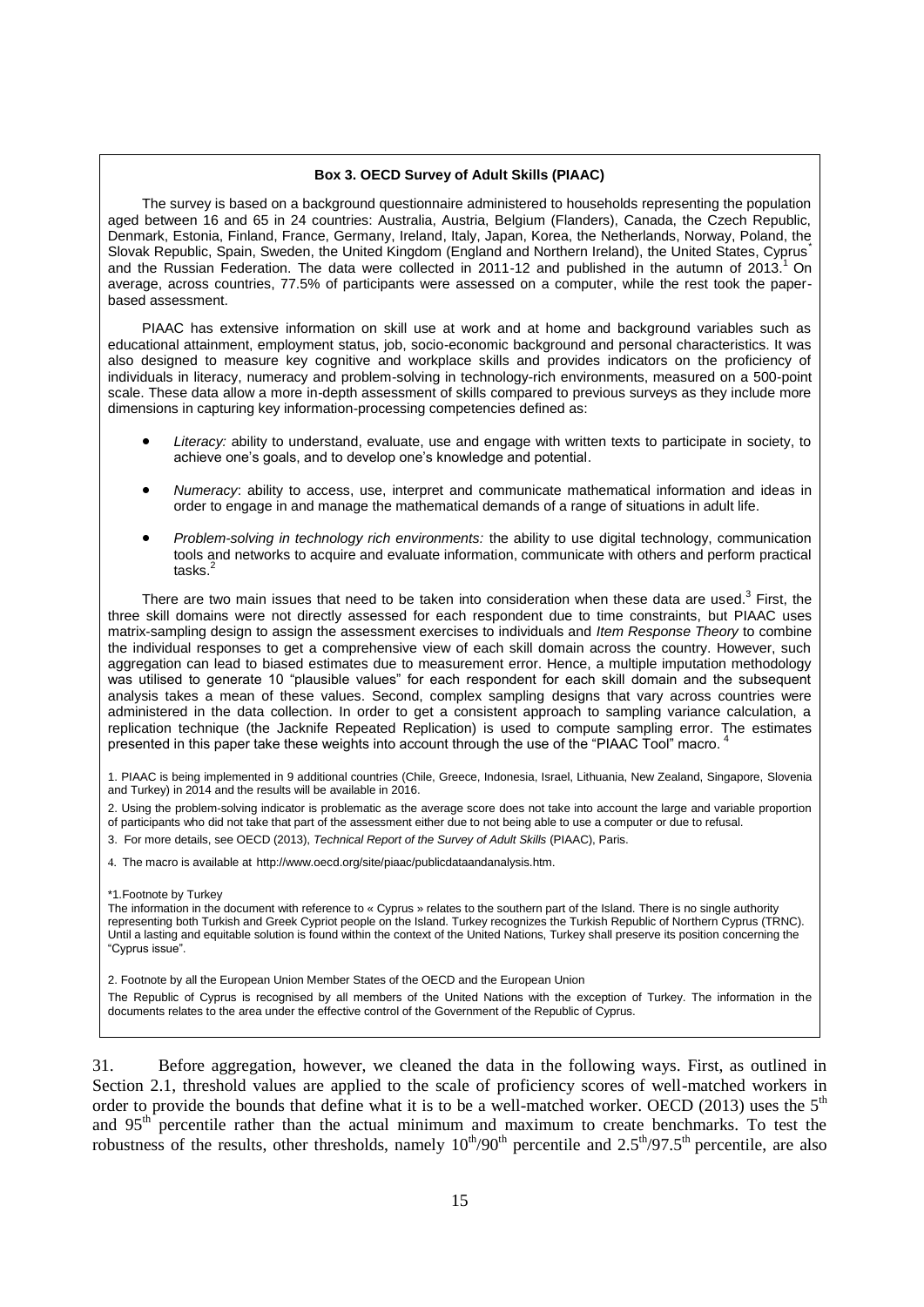considered. The correlation between these various measures is reasonably high but far from perfect (Table A2 in Appendix A). Given these similarities, results are not reported for the  $2.5<sup>th</sup>/97.5<sup>th</sup>$  percentile definition. Although the  $5<sup>th</sup>$  percentile cut-off works well in the analysis of the overall indicator of skill mismatch in each country, a less extreme measure of mismatch based on a more generous threshold (*e.g*. 10<sup>th</sup>/90<sup>th</sup> percentile) is used when analysing the links between productivity and mismatch at the industry level. Second, only employees holding just one job and who are not self-employed are considered. Finally, due to the small sample size, ISCO codes 0 (armed forces) and 6 (skilled agricultural and fishery workers) are dropped while ISCO codes 1 (managers) and 2 (professionals) are merged together.

32. While PIAAC covers 24 countries, the final sample is based on the overlapping 19 countries and 11 1-digit market sector industries for which productivity data are available. More specifically, the country sample includes Austria, Belgium, Czech Republic, Denmark, Estonia, Finland, France, Germany, Italy, Japan, Korea, the Netherlands, Norway, Poland, the Slovak Republic, Spain, Sweden, the United Kingdom, and the United States.<sup>13</sup> The industries covered are manufacturing; electricity, gas, steam and air conditioning supply; water supply; construction; wholesale and retail trade; transportation and storage; accommodation and food service activities; information and communication; real estate activities; professional, scientific and technical activities, and administrative and support service activities. This results in a dataset of 205 country-industry cells, which is relatively small. Thus, the results should be viewed with some caution.

# <span id="page-15-0"></span>*3.3 Cross-country differences in mismatch*

33. There is significant variation across countries and industries in the degree of both qualification and skill mismatch (OECD, 2013). These differences are also reflected in calculations based on the sample used in this paper.<sup>14</sup> On average, qualification mismatch (at  $36\%$ ) is more common than skill mismatch at 24% (Figure 2).<sup>15</sup> As documented in Figure A1 in Appendix A, being over-qualified is on average roughly twice as common than being under-qualified, while being over-skilled is on average roughly two and a half times more common than being under-skilled.

34. It is important to control for both types of mismatch when analysing the links between mismatch and labour productivity to the extent that the overlap between qualification and skill mismatch is quite low, suggesting that qualifications are not a good proxy for skills in literacy. For example, on average, 14% of over-qualified workers are also over-skilled, with the overlap ranging from 7% in Estonia to 25% in Ireland, while the overlap between under-qualified and under-skilled workers is even less at 5% of respondents (OECD, 2013).

35. Finally, in Table A3 in Appendix A, the extent to which the country and industry dimensions of the data explain the overall variance in mismatch is explored. With the exception of over-qualification, most of the variance is explained by cross-country factors, which raises the possibility that policy factors

<sup>13</sup> Although Australia, Canada and Ireland are excluded from the econometric analysis due to a lack of reliable productivity data, they are included in the results presented in Sections 3.3 and 4.4.

<sup>14</sup> The percentage of workers with skill and qualification mismatch reported may vary somewhat from the aggregate values in OECD (2013) due to three main reasons. First, only workers in the industries for which productivity data are available are considered. Second, threshold values based on a top and bottom 10 per cent definition are utilised to construct the skill mismatch indicator. Finally, in order to abstract from differences in industrial structures across countries, the 1-digit industry level mismatch indicators are aggregated using a common set of weights, based on industry employment shares for the United States.

<sup>15</sup> Figure C1 in Appendix C is an extension of Figure 2 to include countries that are not in our sample, but are included in the PIAAC sample.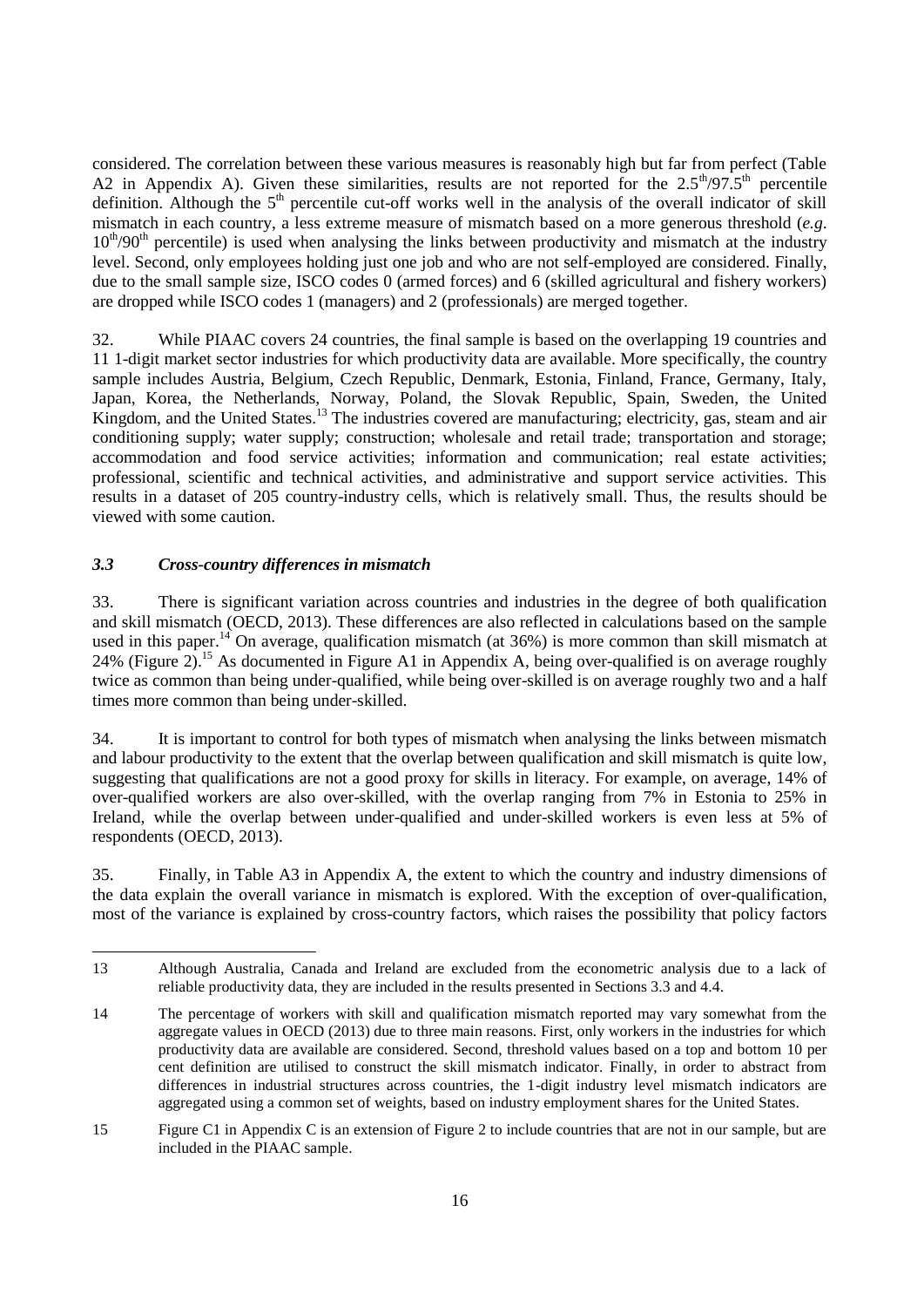may explain mismatch. Technological factors that are reflected in industry-specific effects are an important determinant of over-qualification.

#### **Figure 2. Incidence of qualification and skill mismatch**

<span id="page-16-2"></span>Panel A: Percentage of workers with skill mismatch



Panel B: Percentage of workers with qualification mismatch



Note: The figures are calculated from the cross-country industry data from the sample described in Section 3.2. Workers with qualification (skill) mismatch refer to the percentage of workers who are either over- or under- qualified (skilled), as defined in Section 2. Under - (over-) skilled workers refer to the percentage of workers whose scores are higher than that of the min (max) skills required to do the job, defined as the 10<sup>th</sup> (90<sup>th</sup>) percentile of the scores of the well-matched workers in each occupation and country. In order to abstract from differences in industrial structures across countries, the 1-digit industry level mismatch indicators are aggregated using a common set of weights based on industry employment shares for the United States.

Source: OECD calculations based on the *Survey of Adult Skills* (2012).

#### <span id="page-16-0"></span>**4. Empirical model and results**

### <span id="page-16-1"></span>*4.1 Empirical model*

36. To explore the link between mismatch and labour productivity, we estimate an industry level regression of the following form:

$$
prod_{s,c}^{j} = \alpha + \beta_1 M is match_{s,c}^{k} + \delta_s + \delta_c + \varepsilon_{s,c}
$$
\n(2)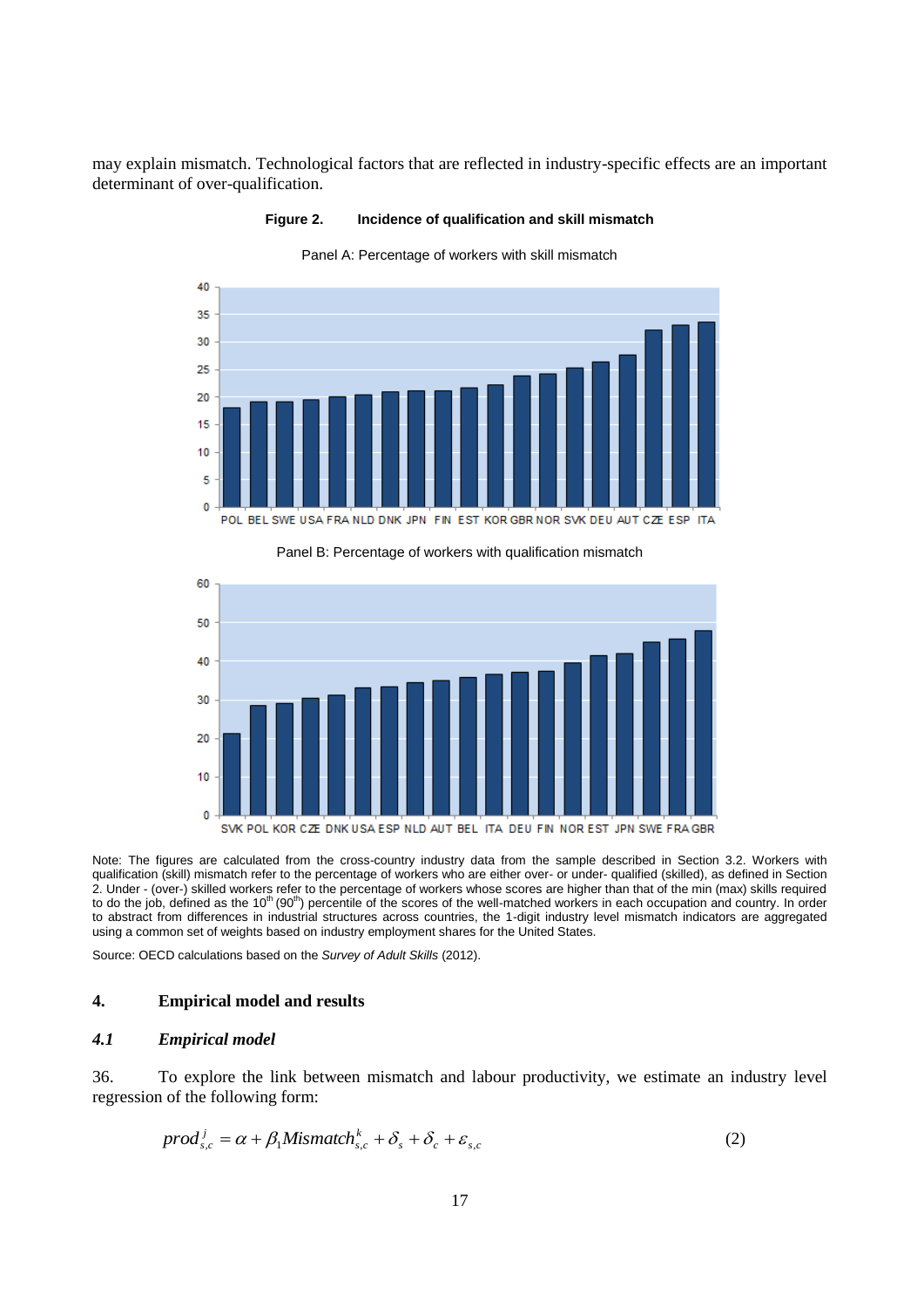where: *prod* is a measure of labour productivity (weighted productivity, *within-firm* productivity and allocative efficiency) in country *c* and industry *s*, while *Mismatch* refers to the measures of qualification and skill mismatch and their components (under-skilled/qualified and over-skilled/qualified). The model controls for country and industry fixed effects, while standard errors are clustered at the country level. Including country fixed effects controls for omitted time-invariant country-specific factors that might affect labour productivity, while industry fixed effects control for common industry-specific technological factors, such as differences in the extent of natural competition across industries. Following Andrews and Cingano (2014), OLS regression estimates are weighted by available observations in each country-industry cell to control for outliers arising from the small number of observations in some cells.

37. The literature exploring the determinants of qualification and skill mismatch and their economic consequences suggest that skill and qualification mismatch can have different implications for productivity and there is no real consensus on which one can be more costly (Allen and van der Velden, 2001). For example, some studies claim that just looking at qualification mismatch exaggerates the adverse economic effects since only over-qualified workers who are also over-skilled should be considered a *real mismatch*  (Green and Zhu, 2010). In order to address these concerns as well as take into account the fact that there is little overlap between the two types of mismatch (see Section 3.3), we include both qualification and skill mismatch in the baseline specification.<sup>16</sup> However, including these terms separately yields similar results.

38. In addition to the baseline specification, several other alternatives are considered based on the literature between mismatch and productivity.

- First, given the importance of competition for productivity, a Herfindahl index (calculated as  $\sum_{i=1}^{N} s_i^2$  where  $s_i$  is the market share of firm *i* and *N* is the number of firms in an industry, using ORBIS data) is added to the baseline specification as a measure of market power, such that a higher value might be associated with lower competitive pressures. The use of the Herfindahl index to proxy competitive pressures reflects practical considerations. Alternative indicators, – *e.g.* mark-ups or product market regulation indices – while conceptually superior, are not readily available at the corresponding industry classification used in this paper.
- Second, as an extension to the baseline model, it is also possible to control for the overlap between skill and qualification mismatch by creating additional categories of mismatch – *e.g.* the share of workers who are both over-skilled and over-qualified – which is explored in detail in Appendix B. There are nine possible categories: *i*) over-qualified and under-skilled; *ii*) overqualified and over-skilled; *iii*) over-qualified and well-matched in terms of skills; *iv*) underqualified and under-skilled; *v*) under-qualified and over-skilled; *vi*) under-qualified and wellmatched in terms of skills; *vii*) over-skilled and well-matched in terms of qualifications; *viii*) under-skilled and well-matched in terms of qualifications; and *ix*) well-matched in terms of both skills and qualifications (Table B1 in Appendix B). Looking at these additional categories can provide additional insight into the relationship between mismatch and productivity.
- Third, a new measure of managerial quality, based on the average literacy scores of managers in each country-industry cell using PIAAC data, is also included.

39. The analysis is undertaken with a view to establish a robust correlation between mismatch and labour productivity and should not be interpreted as causal for a number of reasons. First, in sectors with more reallocation, there is more scope to reduce mismatch. Second, there may be other factors that affect both mismatch and productivity. For example, better managed firms are more productive (Bloom and Van Reenen, 2010), while they may also be less susceptible to mismatch to the extent that better managers may

 $\overline{a}$ 

<sup>16</sup> This is possible since the correlation between skill and qualification mismatch is low.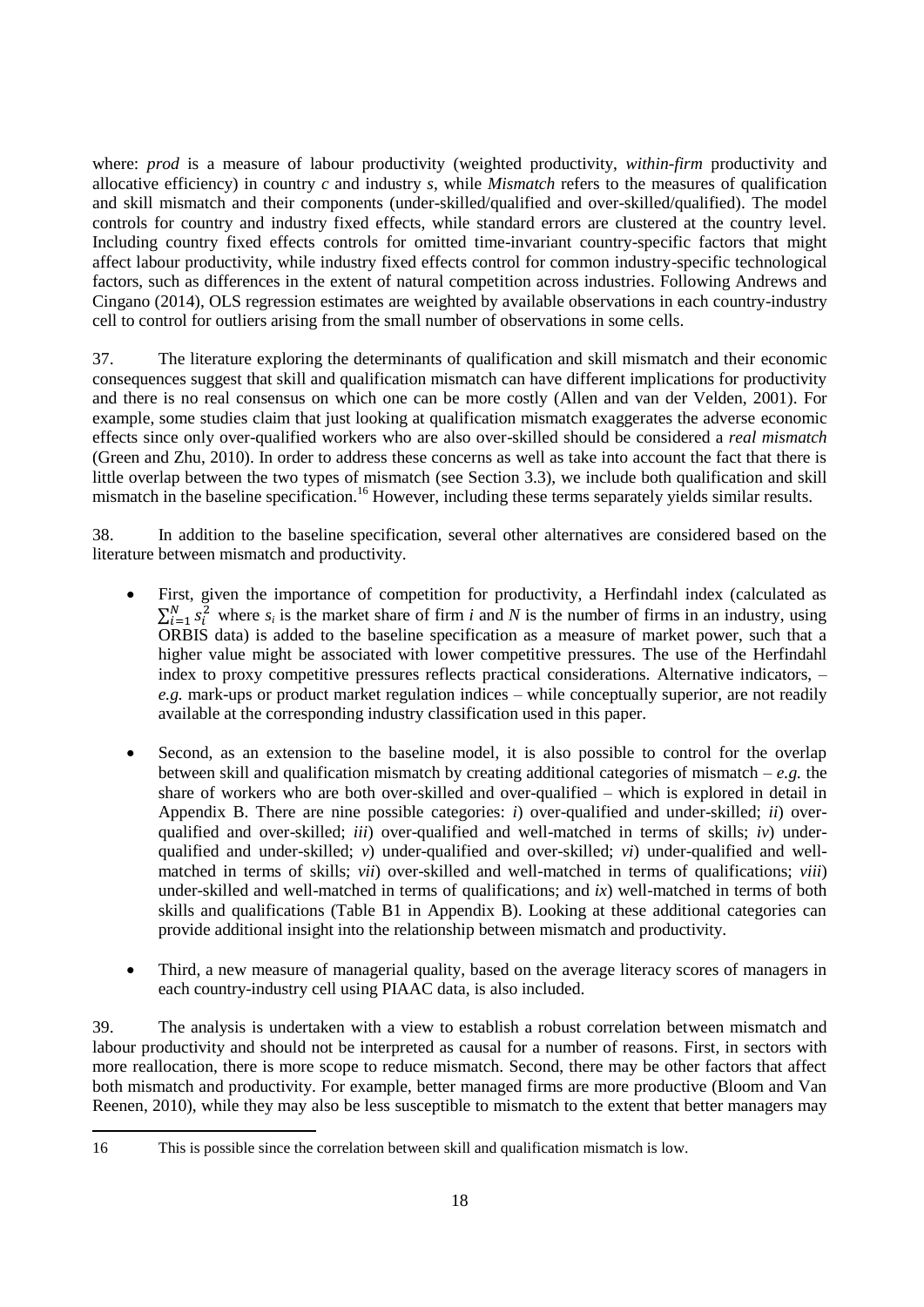be more effective at: *i*) screening potential job applicants; *ii*) developing new work practices to more effectively integrate new technologies; *iii*) internally reallocating over-skilled/qualified workers to more productive uses within the firm; and  $iv$ ) taking remedial measures and/or removing under-skilled/qualified workers from organisations. This raises the possibility that part of the correlation between mismatch and productivity could be due to managerial ability, which we explore in more depth in Section 4.3.3.

### <span id="page-18-0"></span>*4.2 Baseline results*

40. Table 1 shows the baseline results for three measures of industry productivity performance: weighted average productivity, allocative efficiency and *within-firm* productivity. The odd number columns include the aggregated mismatch variables (qualification and skill mismatch) while the even numbered columns decompose these measures into their constituent parts (e.g. under- and overqualified/skilled). In the odd-numbered columns, the coefficients should be interpreted as the estimated impact of increasing the share of mismatched workers at the expense of the omitted category: the share of well-matched workers. In the even-numbered columns that include the respective components of mismatch, the coefficients should be interpreted as the impact on productivity of an increase in the share of a given category (*e.g.* over-skilled workers), at the expense of the omitted category (*i.e.* well-matched workers), holding constant all other components of mismatch (*i.e.* the share of under- and over-qualified and under-skilled workers). The results are shown for the 10<sup>th</sup> percentile definition of skill mismatch, while those using the  $5<sup>th</sup>$  percentile definition are broadly similar (Table A4 in Appendix A). The estimates suggest that both qualification and skill mismatch are associated with lower labour productivity, though in each case, the mechanism varies.

|                              | (1)                      | (2)          | (3)                   | (4)          | (5)                         | (6)                     |
|------------------------------|--------------------------|--------------|-----------------------|--------------|-----------------------------|-------------------------|
|                              | Weighted<br>Productivity |              | Allocative Efficiency |              | Within-firm<br>Productivity |                         |
| Over-qualified workers       |                          | 0.0039       |                       | 0.0005       |                             | 0.0033                  |
|                              |                          | (0.009)      |                       | (0.005)      |                             | (0.005)                 |
| Under-qualified workers      |                          | $-0.0216***$ |                       | $-0.0087*$   |                             | $-0.0129$ <sup>**</sup> |
|                              |                          | (0.007)      |                       | (0.005)      |                             | (0.005)                 |
| Over-skilled workers         |                          | $-0.0094**$  |                       | $-0.0124***$ |                             | 0.0030                  |
|                              |                          | (0.003)      |                       | (0.004)      |                             | (0.003)                 |
| <b>Under-skilled workers</b> |                          | $-0.0047$    |                       | 0.0016       |                             | $-0.0063$               |
|                              |                          | (0.004)      |                       | (0.003)      |                             | (0.004)                 |
| Workers with qualification   | $-0.0077*$               |              | $-0.0070*$            |              | $-0.0007$                   |                         |
| mismatch                     | (0.004)                  |              | (0.003)               |              | (0.003)                     |                         |
| Workers with skill mismatch  | $-0.0036$                |              | $-0.0045*$            |              | 0.0010                      |                         |
|                              | (0.002)                  |              | (0.002)               |              | (0.001)                     |                         |
| AdjR <sub>2</sub>            | 0.887                    | 0.901        | 0.601                 | 0.636        | 0.924                       | 0.930                   |
| Observations                 | 205                      | 205          | 205                   | 205          | 205                         | 205                     |

<span id="page-18-1"></span>**Table 1. Baseline results of the link between mismatch and labour productivity** 

1. The dependent variables are as defined in (1), computed for 2007. All specifications include country and industry fixed effects and are clustered by country. Observations are weighted by industry size—number of firms. Robust standard errors in parentheses. \*\*\* denotes statistical significance at the 1% level, \*\* significance at the 5% level, \* significance at the 10% level.

2. Workers with qualification (skill) mismatch refer to the percentage of workers who are either over- or under- qualified (skilled). Under- (over-) qualified workers refer to the percentage of workers whose highest qualification is lower (higher) than the qualification they think is necessary to get their job today. Under- (over-) skilled workers refer to the percentage of workers whose scores are higher than that of the min (max) skills required to do the job, defined as the 10<sup>th</sup> (90<sup>th</sup>) percentile of the scores of the well-matched workers in each occupation and country.

41. Higher skill mismatch is associated with lower weighted average labour productivity, although the effect is not statistically significant (Column 1). However, higher skill mismatch has a negative relationship with allocative efficiency – the ability of more productive firms to attract resources to grow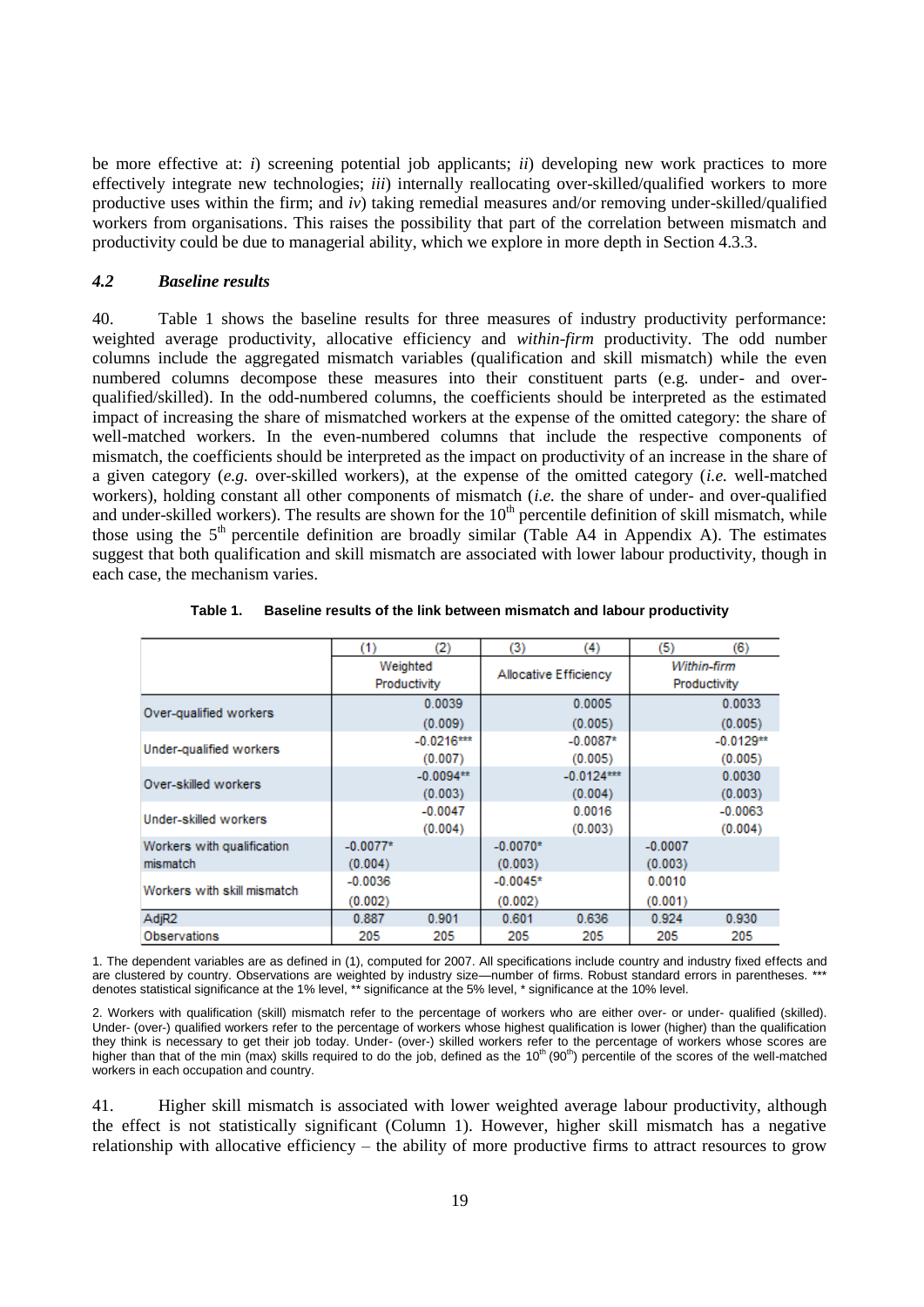(Column 3). By contrast, skill mismatch is uncorrelated with the *within-firm* productivity component (Column 5), which is important given that the existing literature predicts that skill mismatch should be related to productivity through this *within-firm* channel.

42. The aggregated measure of skill mismatch in Column 1 hides a strong and statistically significant negative relationship between the share of over-skilled workers and labour productivity (Columns 2 and 4), while the under-skilled component of skill mismatch, assuming that the worker is well-matched in terms of qualifications, is uncorrelated with labour productivity. Columns 4 and 6 show that the negative relationship between over-skilling and weighted average labour productivity is entirely realised through the channel of allocative efficiency, which suggests that that a higher incidence of over-skilling makes it more difficult for the most productive firms to gain market shares at the expense of less productive firms. In terms of economic significance, a one standard deviation increase in over-skilling – roughly equivalent to the difference in mismatch between Italy and the United States in Figure A1 – is associated with a 6% reduction in allocative efficiency and a 4% decrease in overall labour productivity.<sup>17</sup>

43. A higher percentage of workers with qualification mismatch is associated with lower labour productivity, with the coefficient in Column 1 implying that a one standard deviation increase in qualification mismatch – roughly equivalent to the difference between Estonia and the United States in Figure 2, Panel B – is associated with a 5% reduction in weighted average labour productivity.<sup>18</sup> Column 2 shows that the main source of this effect is under-qualified workers, while over-qualification, assuming that the worker is well-matched in terms of skills, is uncorrelated with labour productivity. With respect to economic magnitudes, the results suggest that a one standard deviation increase in the percentage of underqualified workers – roughly equivalent to the difference in mismatch between Denmark and Belgium in Figure A1 – would be associated with a 10% decrease in overall labour productivity.<sup>19</sup>

44. Closer inspection reveals that the negative relationship between under-qualification and labour productivity is realised through both lower allocative efficiency and *within-firm* productivity, where the latter is predicted by the existing literature. The *within-firm* productivity component (Column 6) reflects the fact that in industries with a higher share of under-qualified workers, there is a lower ratio of high productivity to low productivity firms – which is consistent with research from Belgium (Mahy et al., 2013). A one standard deviation increase in the share of under-qualified workers – roughly equivalent to the difference in mismatch between Denmark and Belgium in Figure  $A1 - i$ s associated with a 6% reduction in labour productivity. Under-qualification is also related to labour productivity through the channel of allocative efficiency, although the coefficient is only statistically significant at the 10% level. The economic impact is slightly more modest: a one standard deviation increase in under-qualification is associated with a 4% reduction via the allocative efficiency channel (Column 4).

# <span id="page-19-0"></span>*4.3 Extensions and robustness tests*

 $\overline{a}$ 

## *4.3.1 Controlling for market competition*

45. Table 2 explores the robustness of the baseline results to controlling for the extent of competition which may influence both mismatch and labour productivity (Rodriguez Mora, 2007; see Box 1). More

<sup>17</sup> Calculated as β\*standard deviation of the percentage of over-skilled workers\*100, that is, -0.0094\*5.1\*100 for productivity and -0.0124\*5.1\*100 for allocative efficiency.

<sup>18</sup> Calculated as β\*standard deviation of the percentage of workers with qualification mismatch\*100, that is 0.079\*6.6\*100.

<sup>19</sup> Calculated as β\*standard deviation of the percentage of under-qualified workers\*100, that is - 0.0216\*4.9\*100 for productivity, -0.0087\*4.9\*100 for allocative efficiency and -0.0129\*4.9\*100 for within-firm productivity.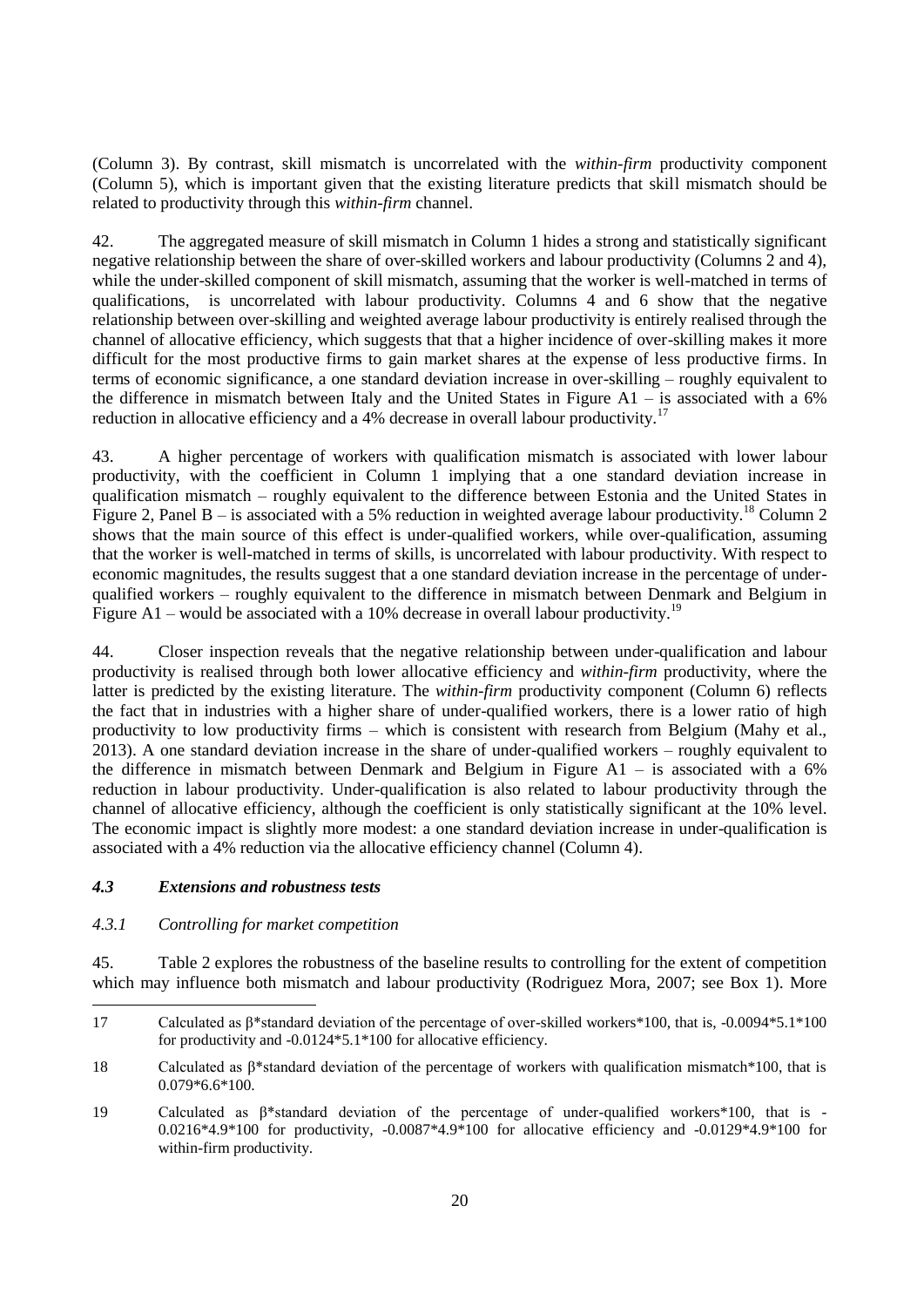specifically, the baseline specification, which includes country and industry fixed effects, is augmented with a measure of market power, proxied by the Herfindahl index as described in Section 4.1. Results show that once the extent of market competition is controlled for, the main results remain intact, with coefficients very similar to the baseline specification. In addition, the negative relationship between skill mismatch and labour productivity becomes statistically significant at the 10% level (Column 1). Furthermore, as expected, less competition is correlated with lower weighted productivity and allocative efficiency.

|                                        | (1)                      | (2)                     | (3)                     | (4)                     | (5)                         | (6)                    |
|----------------------------------------|--------------------------|-------------------------|-------------------------|-------------------------|-----------------------------|------------------------|
|                                        | Weighted<br>Productivity |                         | Allocative Efficiency   |                         | Within-firm<br>Productivity |                        |
| Over-qualified workers                 |                          | 0.0049<br>(0.008)       |                         | 0.0014<br>(0.005)       |                             | 0.0035<br>(0.005)      |
| Under-qualified workers                |                          | $-0.0224***$<br>(0.007) |                         | $-0.0094**$<br>(0.004)  |                             | $-0.0131**$<br>(0.005) |
| Over-skilled workers                   |                          | $-0.0102**$<br>(0.004)  |                         | $-0.0130***$<br>(0.004) |                             | 0.0028<br>(0.003)      |
| <b>Under-skilled workers</b>           |                          | $-0.0057$<br>(0.004)    |                         | 0.0008<br>(0.003)       |                             | $-0.0065$<br>(0.004)   |
| Workers with qualification<br>mismatch | $-0.0074*$<br>(0.004)    |                         | $-0.0068*$<br>(0.004)   |                         | $-0.0007$<br>(0.003)        |                        |
| Workers with skill mismatch            | $-0.0042*$<br>(0.002)    |                         | $-0.0050**$<br>(0.002)  |                         | 0.0009<br>(0.001)           |                        |
| Herfindahl index                       | $-3.1614***$<br>(0.871)  | $-3.5212***$<br>(1.099) | $-2.6904***$<br>(0.488) | $-2.8232***$<br>(0.665) | $-0.4710$<br>(0.543)        | $-0.6980$<br>(0.591)   |
| AdjR2                                  | 0.895                    | 0.911                   | 0.636                   | 0.675                   | 0.923                       | 0.930                  |
| <b>Observations</b>                    | 205                      | 205                     | 205                     | 205                     | 205                         | 205                    |

<span id="page-20-0"></span>**Table 2. Mismatch and labour productivity: controlling for market competition**

1. The dependent variables are as defined in (1), computed for 2007. All specifications include country and industry fixed effects and are clustered by country. Observations are weighted by industry size—number of firms. Robust standard errors in parentheses. \*\*\* denotes statistical significance at the 1% level, \*\* significance at the 5% level, \* significance at the 10% level.

2. Workers with qualification (skill) mismatch refer to the percentage of workers who are either over- or under- qualified (skilled). Under- (over-) qualified workers refer to the percentage of workers whose highest qualification is lower (higher) than the qualification they think is necessary to get their job today. Under- (over-) skilled workers refer to the percentage of workers whose scores are higher than that of the min (max) skills required to do the job, defined as the  $10^{\text{th}}$  (90<sup>th</sup>) percentile of the scores of the well-matched workers in each occupation and country.

### *4.3.2 Controlling for the overlap between qualification and skill mismatch*

46. On average, there is little overlap between qualification and skill mismatch across OECD countries, with only 9% of workers mismatched on both skills and qualifications. Nevertheless, it is useful to exploit this overlap in order to shed more light on the possible channels and to test the robustness of the baseline results. This might also help explain why over-skilling – but not over-qualification – should matter for allocative efficiency, while under-qualification – but not under-skilling – should matter for *within-firm* productivity. However, the results from this analysis should be interpreted with caution for two main reasons. First, increasing the potential number of categories of mismatch decreases the number of observations within each industry cell. Second, the higher number of variables in the regression analysis creates additional pressure from a degrees of freedom perspective, given the already small sample size.

47. While a detailed discussion of the results from this exercise is contained in Appendix B, a few key results warrant further discussion. First, the results for the overall mismatch measures highlight the robustness of the baseline model: while there is a negative relationship between having only qualification or only skill mismatch and labour productivity, the correlation of labour productivity with the share of respondents with *both* skills and qualifications mismatch is insignificant. Second, Table 3 reports the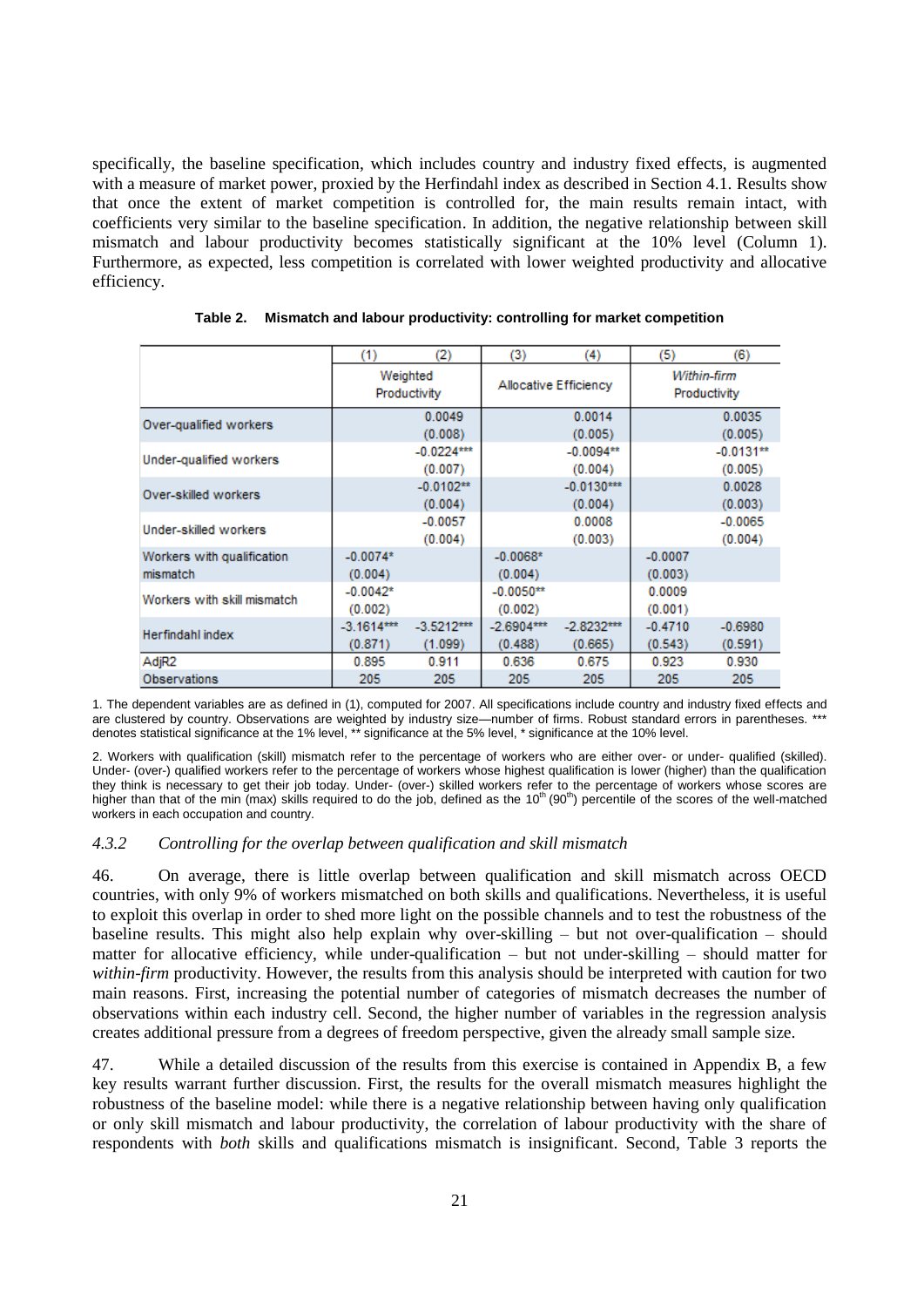results from including the overlap of the different components of qualification and skill mismatch, where the omitted category is the share of workers who are well-matched in terms of both skills and qualifications (these results can be compared to the even-numbered columns of Table 2). While these results are also broadly consistent with the baseline results, they paint a more nuanced picture. The negative relationship between under-qualification and labour productivity, which was shown to be significant in the baseline results, is mainly driven by under-qualified workers, who are well-matched in terms of skills (term 6). The main channel of this effect is allocative efficiency. However, column (3) of Table 3 also shows that the negative relationship between under-qualification and *within-firm* productivity observed in the baseline results is entirely driven by workers who are both under-qualified and under-skilled (term 4) such that increasing their share at the expense of well-matched workers in terms of qualifications and skills is associated with lower *within-firm* productivity.

<span id="page-21-0"></span>

|                                      | (1)          | (2)          | (3)          |
|--------------------------------------|--------------|--------------|--------------|
|                                      | Weighted     | Allocative   | Within-firm  |
|                                      | Productivity | Efficiency   | Productivity |
| 1. Over-qualified and under-skilled  | $-0.0322*$   | $-0.0263$    | $-0.0059$    |
|                                      | (0.017)      | (0.023)      | (0.022)      |
| 2. Over-qualified and over-skilled   | 0.0157       | $-0.0126***$ | $0.0282**$   |
|                                      | (0.010)      | (0.004)      | (0.011)      |
| 3. Over-qualified and well-matched   | $-0.0032$    | $-0.0003$    | $-0.0029$    |
| (skill)                              | (0.009)      | (0.006)      | (0.005)      |
| 4. Under-qualified and under-skilled | $-0.0166$    | 0.0151       | $-0.0317**$  |
|                                      | (0.020)      | (0.015)      | (0.014)      |
|                                      | 0.0093       | 0.0044       | 0.0048       |
| 5. Under-qualified and over-skilled  | (0.018)      | (0.017)      | (0.023)      |
| 6. Under-qualified and well-         | $-0.0200***$ | $-0.0191***$ | $-0.0009$    |
| matched (skill)                      | (0.004)      | (0.005)      | (0.006)      |
| 7. Over-skilled and well-matched     | $-0.0207***$ | $-0.0129***$ | $-0.0078$    |
| (qualification)                      | (0.004)      | (0.004)      | (0.005)      |
| 8. Under-skilled and well-matched    | 0.0046       | $-0.0040$    | 0.0086       |
| (qualification)                      | (0.004)      | (0.003)      | (0.005)      |
| <b>Herfindahl index</b>              | $-3.3932***$ | $-2.8125***$ | $-0.5807$    |
|                                      | (1.067)      | (0.677)      | (0.513)      |
| AdjR2                                | 0.916        | 0.704        | 0.936        |
| <b>Observations</b>                  | 205          | 205          | 205          |

| Table 3. | Mismatch and labour productivity: controlling for the overlap between the components of |
|----------|-----------------------------------------------------------------------------------------|
|          | aualification and skill mismatch                                                        |

1. The dependent variables are as defined in (4), computed for 2007. All specifications include country and industry fixed effects and are clustered by country. Observations are weighted by industry size—number of firms. Robust standard errors in parentheses. \* denotes statistical significance at the 1% level, \*\* significance at the 5% level, \* significance at the 10% level.

2. Under- (over-) qualified workers refer to the percentage of workers whose highest qualification is lower (higher) than the qualification they think is necessary to get their job today. Under- (over-) skilled workers refer to the percentage of workers whose scores are higher than that of the min (max) skills required to do the job, defined as the 10<sup>th</sup> (90<sup>th</sup>) percentile of the scores of the wellmatched workers in each occupation and country.

48. Third, with respect to over-skilling, Table 3 shows that a higher share of over-skilled workers who are well-matched in terms of qualification (term 7) is negatively correlated with allocative efficiency, which is consistent with the baseline estimates. This suggests that being only over-skilled (*i.e.* not overqualified at the same time) might have a larger impact on productivity than just being over-qualified (*i.e.*  not over-skilled at the same time). Fourth, a key result is that a higher share of workers who are both overqualified and over-skilled (term 2) is positively associated with *within-firm* productivity, but negatively correlated with allocative efficiency. These findings imply that while having workers with a combination of over-skilling and over-qualification might be good for the firms who employ these workers, this does not necessarily translate into an increase in the economy-wide labour productivity to the extent that this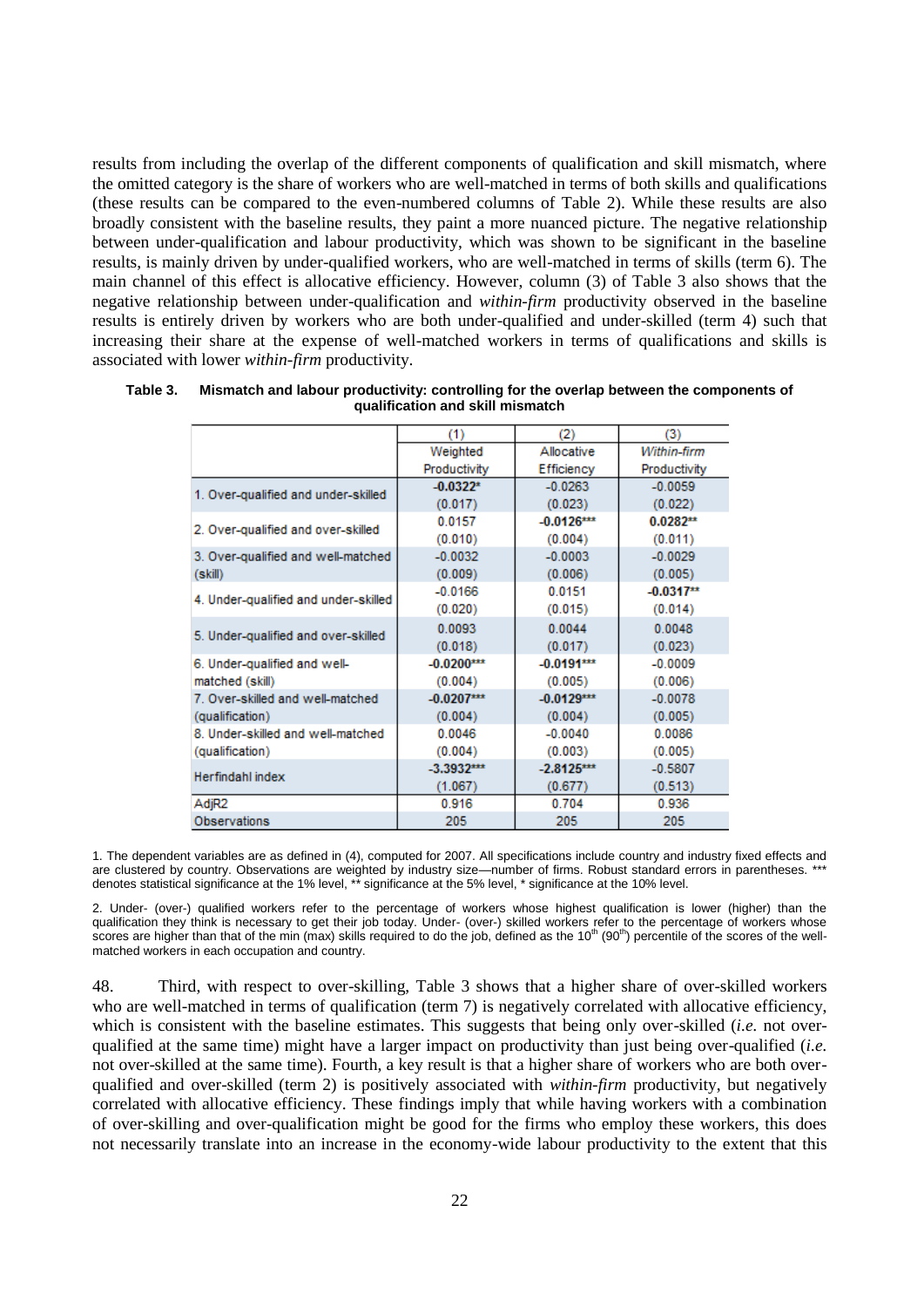constrains the growth of other relatively more productive firms that could more efficiently utilise these skills.

## *4.3.3 Controlling for managerial quality*

49. Recent research has shown that higher managerial quality improves firm and aggregate productivity (Bloom et al., 2012 and 2013a). The benefits of superior management practices on productivity are largely realised through *within-firm* effects, such as the use of modern HR practices (*e.g*. monitoring) and organisational restructuring to promote more efficient technological adoption, as opposed to higher allocative efficiency. While this literature has not specifically analysed the nexus between managerial quality and mismatch, it is plausible that better managers will also be more effective at matching the qualifications, knowledge, skills and competencies of a worker to those required by a job (see Section 4.1 for more details).

50. In order to analyse the links between managerial quality, mismatch and productivity, we consider several options. First, the relationship between a new measure of managerial quality (proxied by the average literacy scores of managers in each industry and country) and the various measures of mismatch and productivity, is considered.<sup>20</sup> Consistent with the channels discussed above, Table A6 in Appendix A shows that higher managerial quality is associated with higher labour productivity through the *within-firm* (unweighted) productivity channel, while the relationship of managerial quality with allocative efficiency is not significant. Furthermore, managerial quality is correlated with under-skilling and under-qualification (Table A7, Panel A in Appendix A), which have a significant and negative relationship with *within-firm* labour productivity (see Tables 1 and 3).

51. Consistent with the above prediction, Table 4 shows that managerial quality is correlated with labour productivity through the *within-firm* productivity channel. More interestingly, the impact of underqualification on *within-firm* productivity becomes insignificant, suggesting that most of the effect is accounted for by differences in managerial quality. Controlling for managerial quality in regressions using the overlap of the components of mismatch also shows that most of the impact of under-qualification and under-skilling is due to differences in managerial quality (see Appendix B). Similar results are obtained when the different measures of mismatch are instrumented using the managerial quality indicator. Indeed, the second stage estimates in Panel B of Table A7 (see Appendix A) indicate that the relationship between within-firm productivity and under-qualification is predominantly explained by the variation in underqualification that is predicted by managerial quality.<sup>21</sup> In terms of economic significance, a one standard deviation increase in managerial quality – roughly equivalent to moving from the sample average to the high level in Sweden – is associated with a 9% increase in *within-firm* productivity.

 $\overline{a}$ 20 Managerial quality indicators from the World Management Survey (WMS) data (see Bloom et al., 2012) are not utilised to the extent that they are only available for a subset of countries and industries in our sample. However, many of the countries that rank highly according to the WMS data also perform well according to the PIAAC data (e.g. Japan, Germany, Sweden and to a less extent, the United States).

<sup>21</sup> This exercise is undertaken purely to demonstrate the idea that mismatch is a potential channel through which managerial quality may influence productivity. Of course, these results should be interpreted with caution to the extent that the exclusion restriction is clearly violated given that management may affect productivity through channels other than mismatch.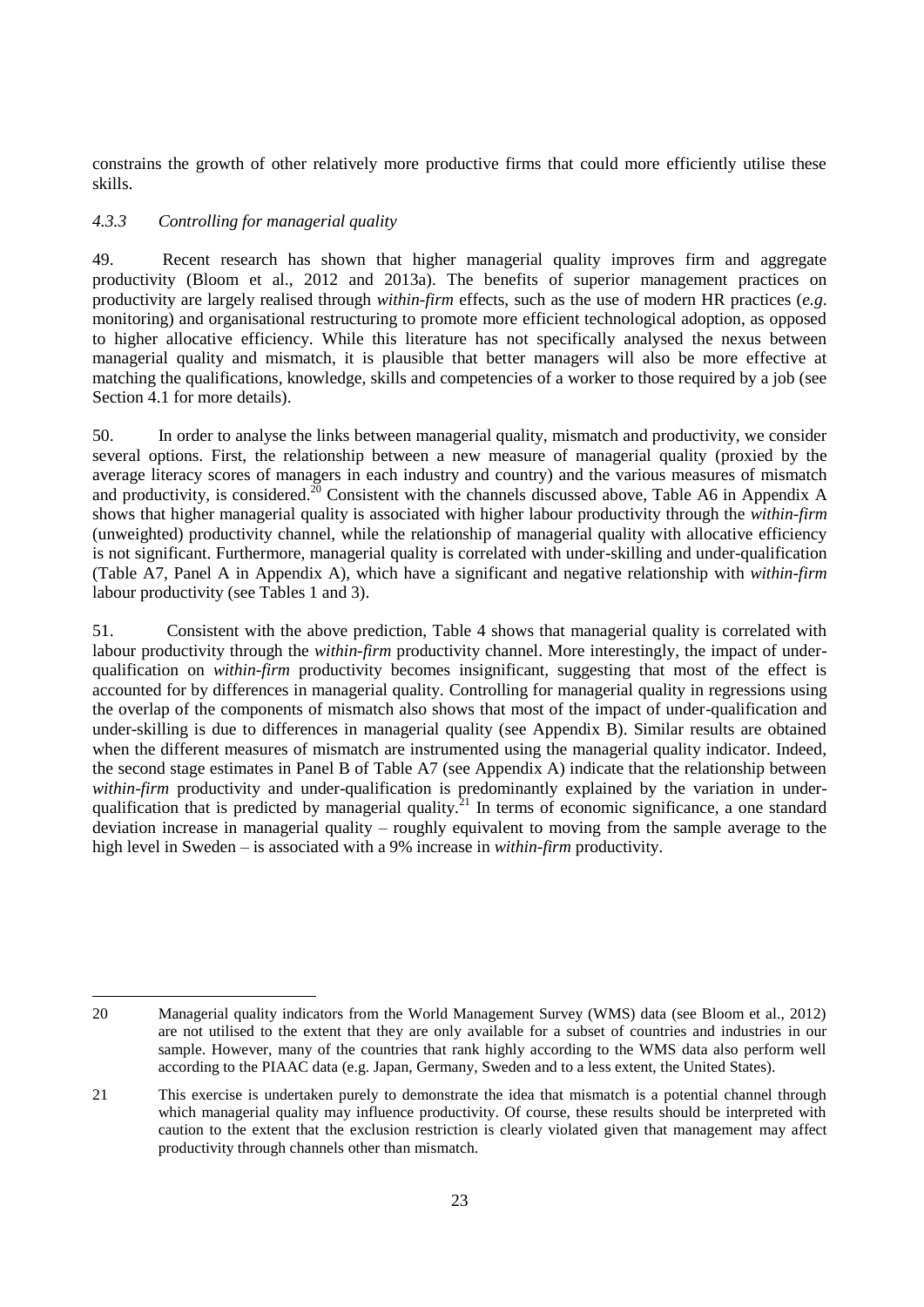|                              | (1)          | (2)          | (3)          |
|------------------------------|--------------|--------------|--------------|
|                              | Weighted     | Allocative   | Within-firm  |
|                              | Productivity | Efficiency   | Productivity |
| Over-qualified workers       | 0.0060       | $-0.0001$    | 0.0061       |
|                              | (0.008)      | (0.006)      | (0.006)      |
| Under-qualified workers      | $-0.0195***$ | $-0.0122**$  | $-0.0073$    |
|                              | (0.007)      | (0.006)      | (0.005)      |
| Over-skilled workers         | $-0.0108***$ | $-0.0124***$ | 0.0016       |
|                              | (0.004)      | (0.004)      | (0.003)      |
| <b>Under-skilled workers</b> | $-0.0038$    | $-0.0016$    | $-0.0022$    |
|                              | (0.004)      | (0.003)      | (0.004)      |
| Herfindahl index             | $-3.6242***$ | $-2.7424***$ | $-0.8818*$   |
|                              | (1.073)      | (0.696)      | (0.461)      |
|                              | 0.0028       | $-0.0030$    | $0.0059**$   |
| Mean scores of managers      | (0.002)      | (0.002)      | (0.003)      |
| AdjR <sub>2</sub>            | 0.911        | 0.680        | 0.935        |
| Observations                 | 201          | 201          | 201          |

<span id="page-23-1"></span>**Table 4. Mismatch and labour productivity: controlling for managerial quality**

1. The dependent variables are as defined in (1), computed for 2007. All specifications include country and industry fixed effects and are clustered by country. Observations are weighted by industry size—number of firms. Robust standard errors in parentheses. \* denotes statistical significance at the 1% level, \*\* significance at the 5% level, \* significance at the 10% level.

2. Workers with qualification (skill) mismatch refer to the percentage of workers who are either over- or under- qualified (skilled). Under- (over-) qualified workers refer to the percentage of workers whose highest qualification is lower (higher) than the qualification they think is necessary to get their job today. Under- (over-) skilled workers refer to the percentage of workers whose scores are higher than that of the min (max) skills required to do the job, defined as the 10<sup>th</sup> (90<sup>th</sup>) percentile of the scores of the well-matched workers in each occupation and country.

# *4.3.4 Other sensitivity tests*

52. The baseline results reported in Table 1 are broadly robust to a number of sensitivity tests. Instead of using ORBIS data from 2007, estimations using data for 2005 and 2006 as well as an average of 2005-07 yield similar results. The baseline coefficients are also broadly robust to excluding one country and industry from the sample at a time and to changing the omitted category, which is the share of wellmatched workers in the baseline specification.<sup>22</sup> Finally, given the large literature on the relationship between skill levels and productivity, the baseline results are robust to including the mean proficiency score for each industry, which turns out to be positively correlated with productivity.

53. Although industry fixed effects play a relatively small role in explaining cross-country industry variation in mismatch, we also explored whether the link between mismatch and productivity varied according to the technological characteristics of the industry. For example, it could be of interest to policymakers if mismatch disproportionately affected productivity in emerging knowledge-based capital (KBC)-intensive sectors, which are expected to become increasingly important for economic growth. To test this hypothesis, we interacted the mismatch indicators with measures of sectoral R&D, KBC and ICT intensity, using data from the United States. However, this analysis did not yield any meaningful results, possibly reflecting the fact that there was insufficient variation at the 1-digit level in these indicators.

# <span id="page-23-0"></span>*4.4 Skill mismatch and cross-country gaps in labour productivity*

54. Assuming the relationship is causal, the economic significance of the results can be illustrated by estimating the potential gain to labour productivity under a counterfactual scenario where skill mismatch in each country is reduced to the best practice level in each industry. We concentrate on skill mismatch rather

 22 The analysis in Table A5 in Appendix A repeats the exercise using over-qualified and over-skilled workers or under-qualified and under-skilled workers as the omitted category and yields broadly similar results.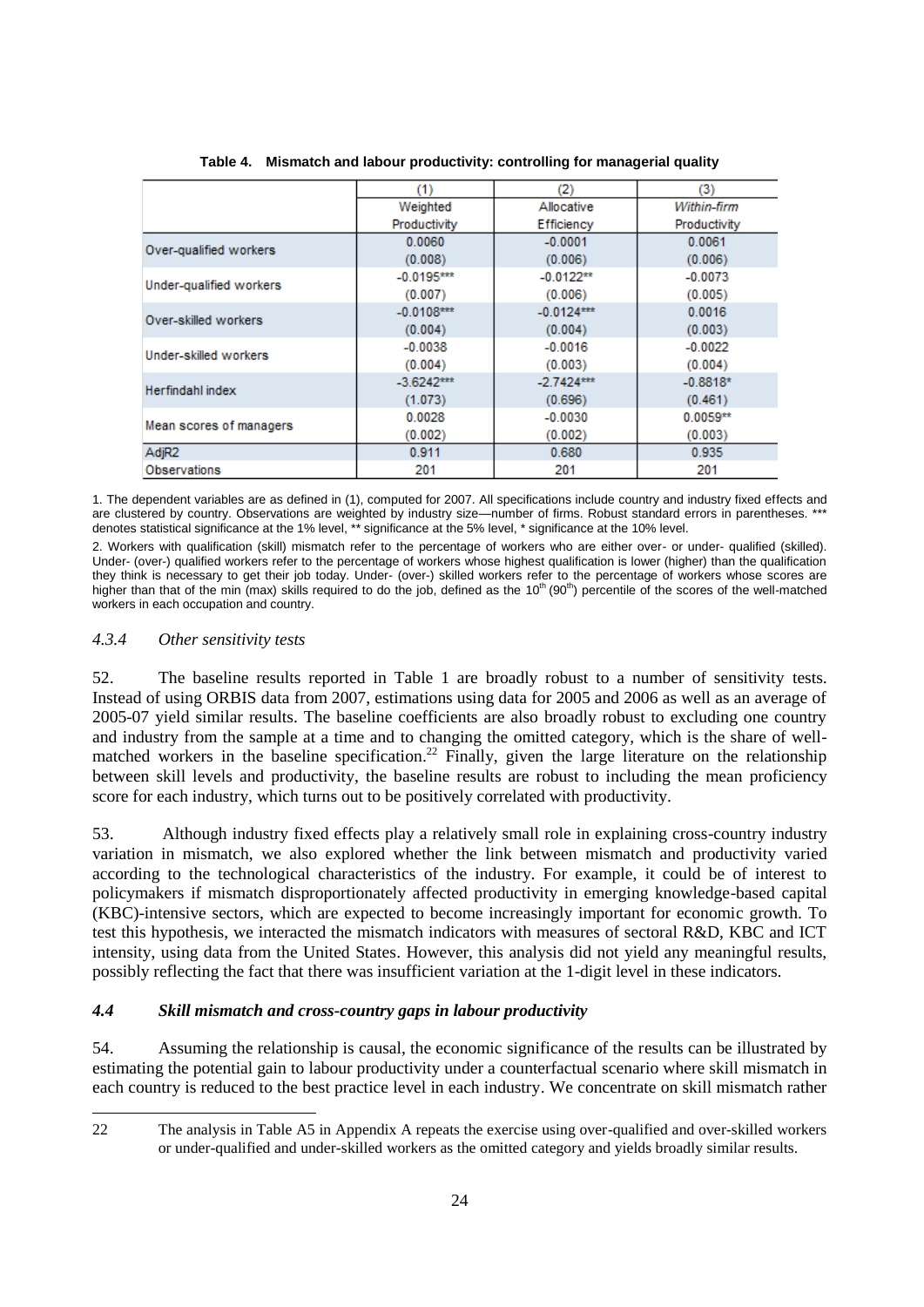than qualification mismatch to the extent that qualifications become less relevant for workplace performance over time, than skills (see OECD, 2013). In turn, these 1-digit industry level mismatch indicators are aggregated using industry employment shares for the United States as weights to calculate the weighted average difference in the actual and the counterfactual productivity in each country. Aggregation based on United States employment shares is performed for practical purposes, to the extent that employment data on the ISIC Rev. 4 industry classification basis – on which the industry identifiers in PIAAC are defined – are not yet available for seven countries in the sample. However, the choice between using country-specific or United States employment shares in the aggregation does not materially affect the results, at least for the 11 countries (other than the US) in the sample for which ISIC Rev. 4 data are available (see Figure A2 in Appendix A). This result is consistent with the fact that the industry fixed effects play a relatively small role in explaining the cross-country industry variation in skill mismatch (Table A3).

### <span id="page-24-0"></span>**Figure 3. Counterfactual productivity gains from reducing skill mismatch**



Simulated gains to allocative efficiency from lowering skill mismatch to the best practice; per cent

Note: The chart shows the difference between the actual allocative efficiency and a counterfactual allocative efficiency based on lowering the skill mismatch in each country to the best practice level of mismatch. Both the actual and counterfactual numbers are calculated by aggregating 1-digit industry level mismatch indicators using a common set of weights based on the industry employment shares for the United States. For example, lowering the skill mismatch to best practice leads to a simulated gain of around 10% in Italy and 3% in the United States.

Source: OECD calculations based on the *Survey of Adult Skills* (2012).

 $\overline{a}$ 

55. Figure 3 plots the simulated gains to allocative efficiency from lowering skill mismatch to the best practice.<sup>23</sup> If interpreted causally, this exercise suggests reducing skill mismatch in countries such as Italy and Spain to the best practice level would be associated with an increase in allocative efficiency of around 10%, which would account for about roughly one-fifth of the gap in non-farm business sector

<sup>23</sup> This exercise focuses on allocative efficiency (AE) as opposed to weighted productivity (WP) to the extent that fewer cross-country or cross-sector comparability issues arise with respect to the former, compared to the latter (see Section 3.1). Moreover, the link between skill mismatch and WP is realised through AE, while the mismatch-AE relationship is also more precisely estimated than the mismatch-WP link.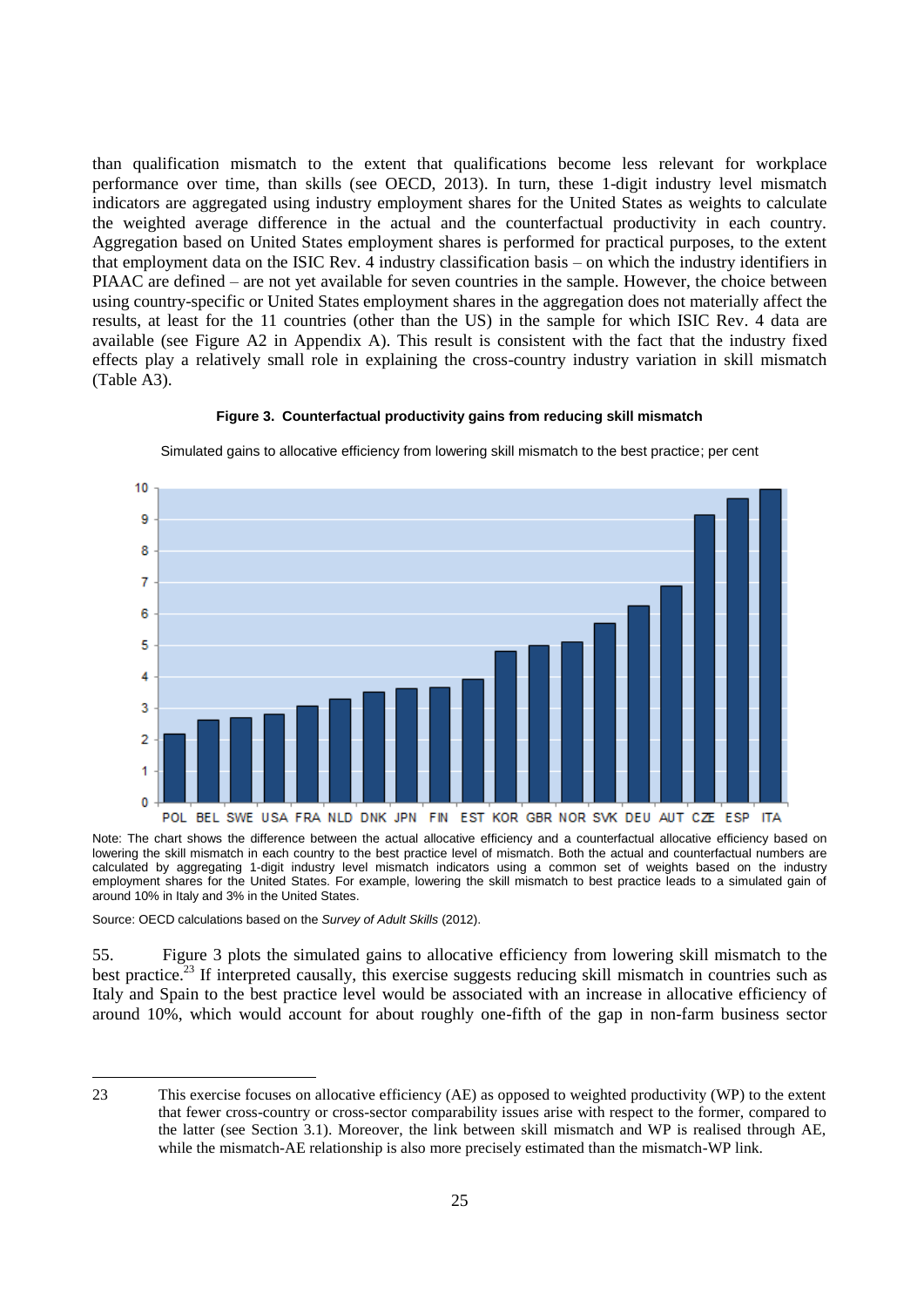allocative efficiency between Italy and the United States (or Sweden), for example.<sup>24</sup> From this perspective, skill mismatch has the potential to explain a non-trivial share of cross-country labour productivity gaps.

56. More speculatively, the same exercise can be extended to countries that are not in our sample due to lack of productivity data, but are included in the PIAAC sample (Figure C2 in Appendix C). The estimates suggest that lowering the skill mismatch to best practice would be associated with an increase in allocative efficiency of 8% for Ireland, 6% in Australia and 2% for Canada. Of course, it is not possible to calculate how much reducing skill mismatch can explain cross-country productivity gaps for these countries due to a lack of productivity data.

# <span id="page-25-0"></span>**5. Policy discussion**

 $\overline{a}$ 

57. If interpreted causally, the estimates in this paper suggest that mismatch is one factor that may contribute to explaining cross-country differences in labour productivity. However, the question remains as to what are the policy and structural factors that determine mismatch. While this is addressed in more detail in a companion paper (see Adalet McGowan and Andrews, 2015), this section provides some preliminary insights into the types of policies that may be relevant. To the extent that mismatch is related to productivity through more than one channel, it is important to consider policies that work through both *within-firm* and *between-firm* factors.

58. As discussed in the previous section, differences in managerial quality can potentially account for the strong association between under-qualification and *within-firm* productivity. From a policy perspective, the question then becomes what determines managerial quality. Recent research (see Bloom et al., 2014) identifies four possible explanations: *i*) competition; *ii*) regulations affecting product and labour markets; *iii*) ownership structure (*e.g.* managerial quality is highest in MNEs and lowest in family managed firms); and *iv*) education. It is also possible that policies may shape the ability of managers to reduce mismatch within firms at any given level of managerial quality. For example, using Microdata from PIAAC, Adalet McGowan and Andrews (2015) find that the negative correlation between skill mismatch and managerial quality is lower in countries with more stringent employment protection legislation (EPL). This suggests that stringent firing regulations may thwart the ability of managers to reduce mismatch for any given level of managerial quality.

59. While improvements in the quality of management can lead to high productivity within firms, from the perspective of the economy as a whole, these gains will be maximised when the most effective managers command a larger share of the economy's resources. Indeed, this is the case on average across OECD countries, with larger firms tending to have better managers than smaller firms (Figure 4, Panel A).<sup>25</sup> However, some interesting cross-country differences emerge, with the monotonic pattern (observed in Figure 4, Panel A) particularly pronounced in Sweden, while there is no apparent relationship between managerial quality and firm size in Poland (Figure 4, Panel B).<sup>26</sup> These findings, which suggest that some countries are more successful at channelling resources to better managers than others, are broadly consistent with evidence from Bloom et al. (2013b), which use data from the *World Management Survey* to measure the core managerial practices in the areas of: monitoring, targets and incentives.

<sup>24</sup> This is calculated as: the difference between the gains to allocative efficiency from lowering skill mismatch to best practice in Italy and the United States  $(7.13 = 9.96 - 2.83)$  divided by the difference between business sector allocative efficiency in the United States and Italy  $(0.38=0.37-(-0.01))$ .

<sup>25</sup> This analysis complements that in OECD (2014b) that uses PIAAC data to show that larger firms are better at rewarding skills and adjusting rewards after hiring as actual skills of workers are revealed.

<sup>26</sup> These patterns are symptomatic of differences in the efficiency of resource allocation across the two economies (Andrews and Cingano, 2014).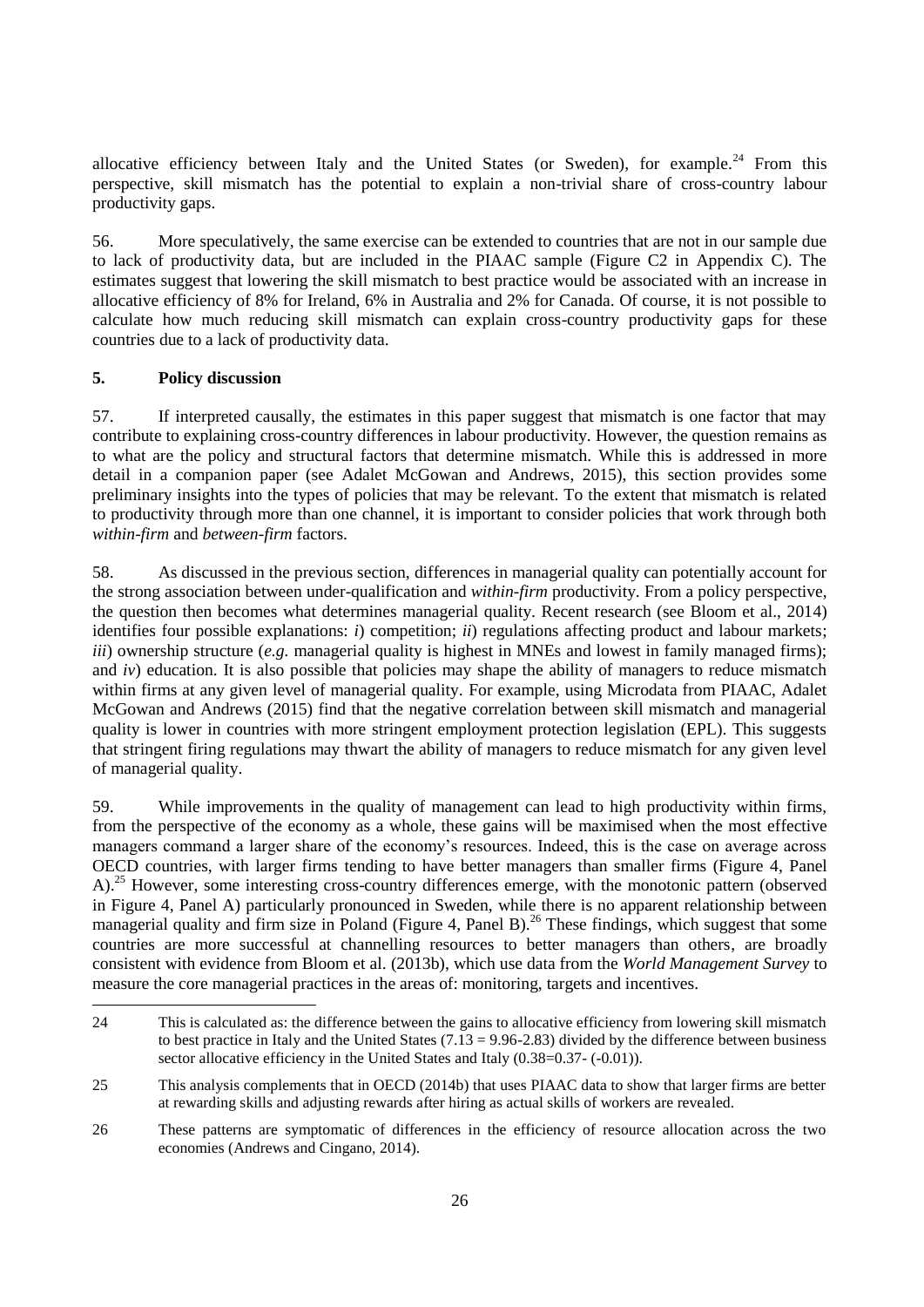<span id="page-26-0"></span>



Panel A: Average across selected OECD economies; industry break-down

Panel B: A two country example – Sweden and Poland, all industries



Notes: Firm size is measured as the number of employees at the firm. Average scores of managers refer to the average of the proficiency scores (in literacy) of managers in each country. Panel A is an unweighted average of the scores of managers in the 22 OECD countries in the PIAAC sample (see Box 3).

Source: OECD calculations based on the *Survey of Adult Skills* (2012).

60. The strong negative relationship between skill mismatch (*i.e.* over-skilling) and labour productivity via the allocative efficiency channel suggests that research on the policy determinants of skill mismatch should focus particularly on those policy factors that impose frictions to the efficient reallocation of labour. Previous research has highlighted the adverse effects of stringent regulations affecting product and labour markets and bankruptcy legislation that excessively penalises business failure on the efficiency of resource allocation (Andrews and Cingano, 2014). These same policy distortions also appear to be positively correlated with skill mismatch (Adalet McGowan and Andrews, 2015), suggesting that skill mismatch is a potential channel through which framework policies may impact labour productivity. Moreover, policies that distort reallocation mechanisms –  $e.g.$  stringent EPL – tend to disproportionately raise the incidence of skill mismatch amongst young people. Indeed, labour market fluidity is particularly important for the job prospects of youth, since it provides scope to improve the quality of job-worker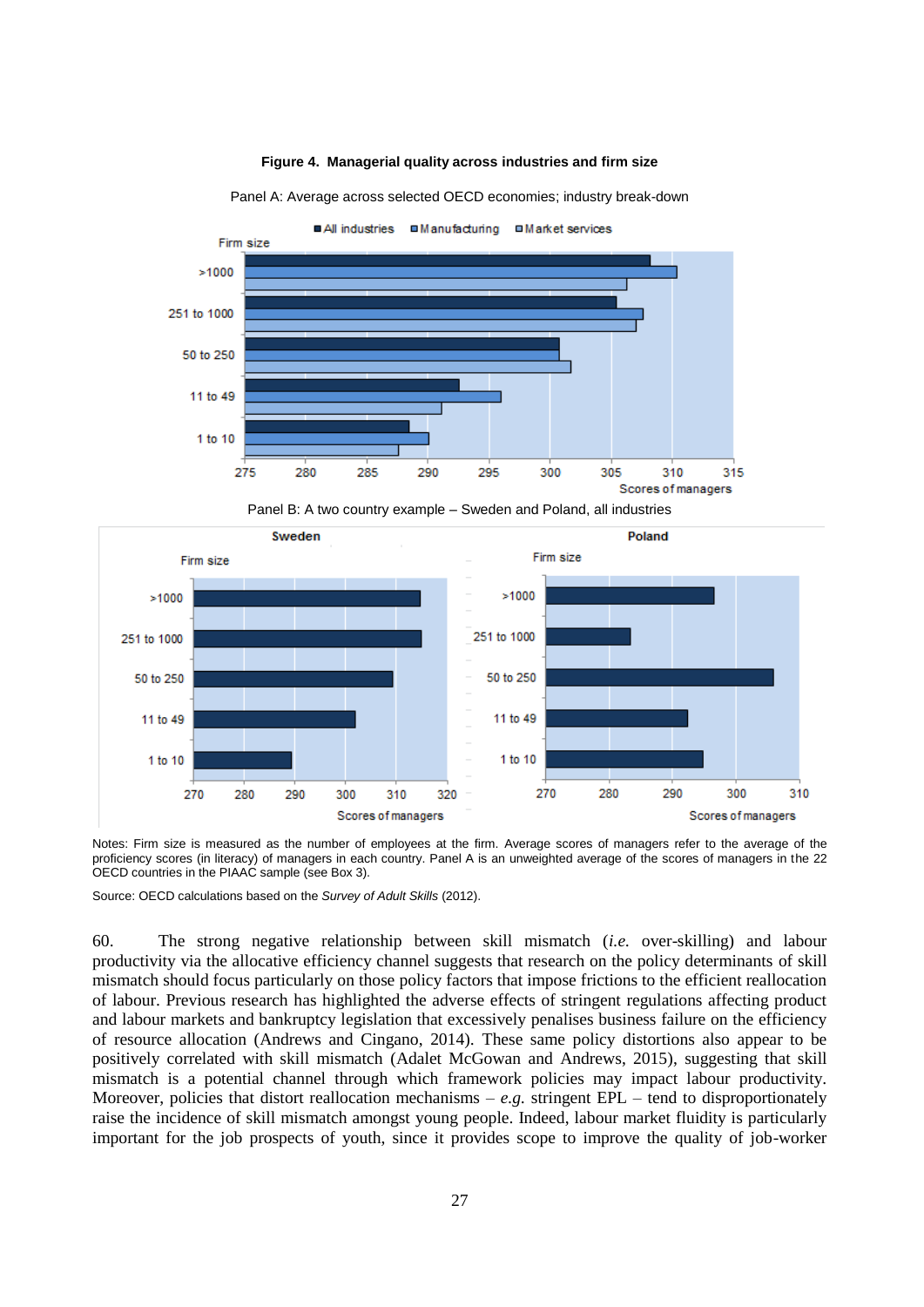matching, which is naturally lower amongst young people due to their lack of experience (Davis and Haltiwanger, 2014).

61. Low residential mobility may pose another barrier to the efficient reallocation of labour. Across OECD countries, there is a positive correlation between residential mobility and worker reallocation rates (Figure 5), which is significant to the extent that skill mismatch is related to productivity via the reallocation channel. Indeed, policy interventions in housing markets, such as high transaction costs or protenant rental market regulations, have been shown to reduce residential mobility (Andrews et al., 2011), and these policies are also positively correlated with skill for mismatch (Adalet McGowan and Andrews, 2015). Moreover, high transaction costs and strict rental market regulations are associated with disproportionately higher mismatch amongst youth. Such policies might be more relevant for young people since they have a naturally higher propensity to move (Caldera Sánchez and Andrews, 2011) and may have fewer resources to finance the higher moving costs that these policies imply.





<span id="page-27-1"></span>Selected OECD countries

Notes: Worker reallocation rates are country averages of reallocation rates (hiring and firing rates) expressed in percentage of total dependent employment (adjusted for industry composition). The data are sourced from OECD (2010) and refer to 2000-07 except for Austria, Iceland, Slovenia: 2002-07; Canada, Denmark, France, Germany, Italy, Portugal, Sweden and the United States: 2000-06; the Czech Republic: 2001-07; Greece, Hungary, Ireland, Spain: 2000-05; Norway: 2000-04; Poland: 2004-05; the Slovak Republic: 2002-06; and Turkey: 2007. Residential mobility data are from Andrews et al. (2011) based on 2007 EU-SILC Database, on HILDA for Australia, AHS for the United States and SHP for Switzerland. \*\*\* denotes statistical significant at 1% level; \*\* denotes statistical significant at 5% level.

Source: Andrews et al. (2011) and OECD (2010), *Employment Outlook*, Paris.

# <span id="page-27-0"></span>**6. Conclusion**

62. This paper explores the link between skill and qualification mismatch and labour productivity using cross-country industry data for 19 OECD countries. Utilising mismatch indicators aggregated from micro-data sourced from the recent *OECD Survey of Adult Skills*, the main results suggest that higher skill and qualification mismatch is associated with lower labour productivity, with over-skilling and underqualification accounting for most of these impacts. The channels that link these respective components of mismatch to productivity vary. A novel result is that higher skill mismatch is associated with lower labour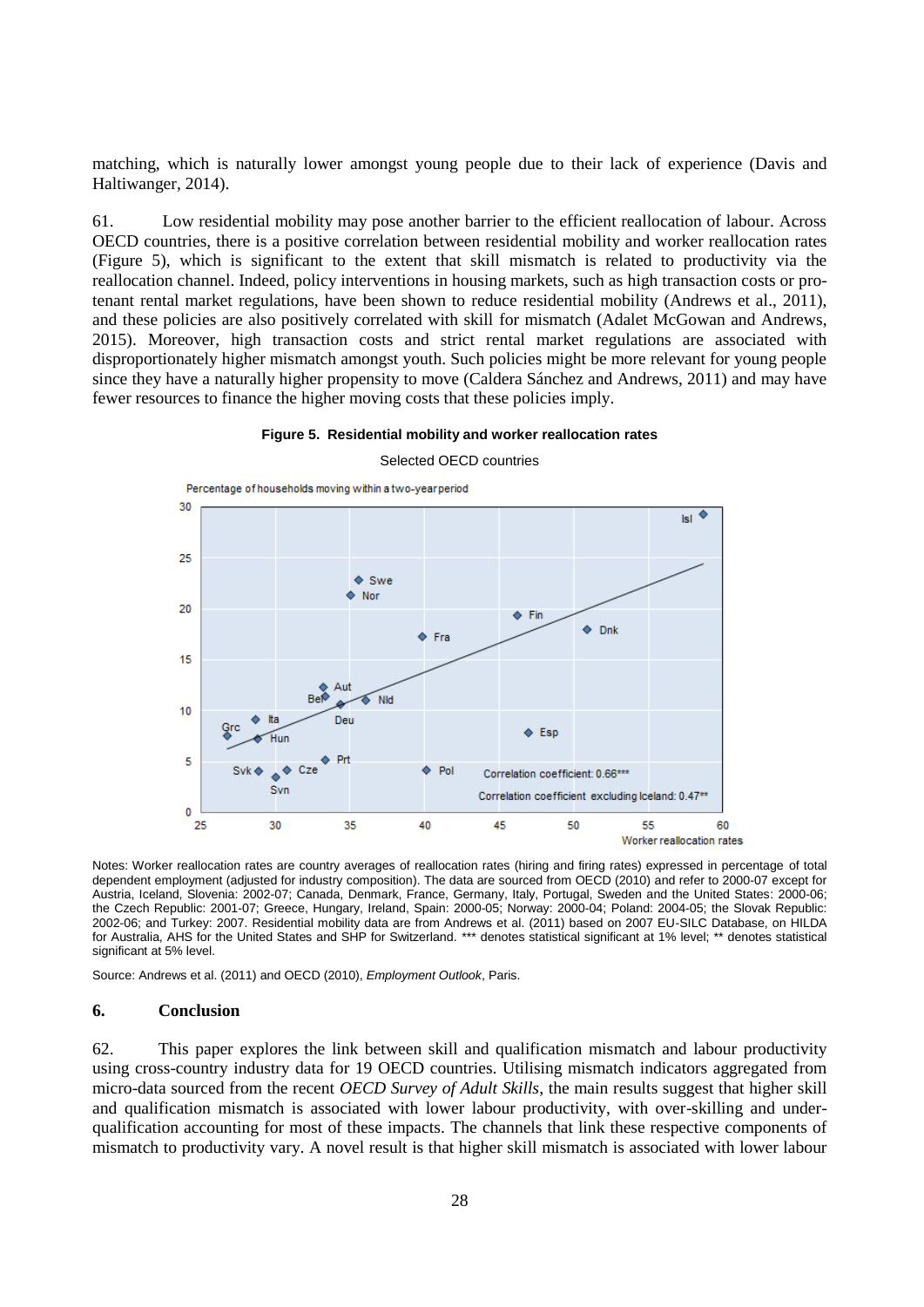productivity through a less efficient allocation of resources, presumably because when the share of overskilled workers is higher, more productive firms find it more difficult to attract skilled labour and gain market shares at the expense of less productive firms. At the same time, a higher share of under-qualified workers is associated with both lower allocative efficiency and *within-firm* productivity – *i.e.* a lower ratio of high productivity to low productivity firms. Additional analysis shows that a higher share of workers who are both over-qualified and over-skilled is positively associated with *within-firm* productivity, but negatively correlated with allocative efficiency. Furthermore, the negative relationship between underqualification and *within-firm* productivity is entirely driven by workers who are both under-qualified and under-skilled. While this finding is consistent with previous research in this area, additional analysis suggests that differences in managerial quality can potentially account for the relationship between underqualification and under-skilling, and *within-firm* productivity.

63. The analysis does not address the causal impact of mismatch on productivity as in sectors with more reallocation, there is more scope to reduce mismatch. Nevertheless, the finding of a robust negative correlation between mismatch and productivity suggests that mismatch is a relevant structural indicator that is worthy of monitoring in cross-country structural surveillance exercises. At the same time, the analysis highlights the value of cross-country micro-data sources such as the *OECD Survey of Adult Skills* to understanding the sources of cross-country differences in living standards.

64. More generally, this paper adds further weight to the idea that policymakers should not only be concerned with increasing the stock of human capital, but also with allocating the existing stock of human capital more efficiently. The latter is likely to take on heightened importance over coming decades to the extent that the growth in the stock of human capital is projected to slow, which implies a moderation in economic growth but also an increase in income inequality within countries, given that the demand for skills is likely to increase (Braconier et al., 2014). Moreover, reducing mismatch may be beneficial to growth in the short-to-medium term to the extent that the benefits of human capital-augmenting policies take a long time to be realised, while it may also enhance the 'bang-for-the-buck'  $-$  *i.e.* the productivity impacts – of such policies in the longer run. Of course, the question of what determines mismatch remains, and a companion paper explores the policy correlates of mismatch using micro-data from PIAAC (see Adalet McGowan and Andrews, 2015).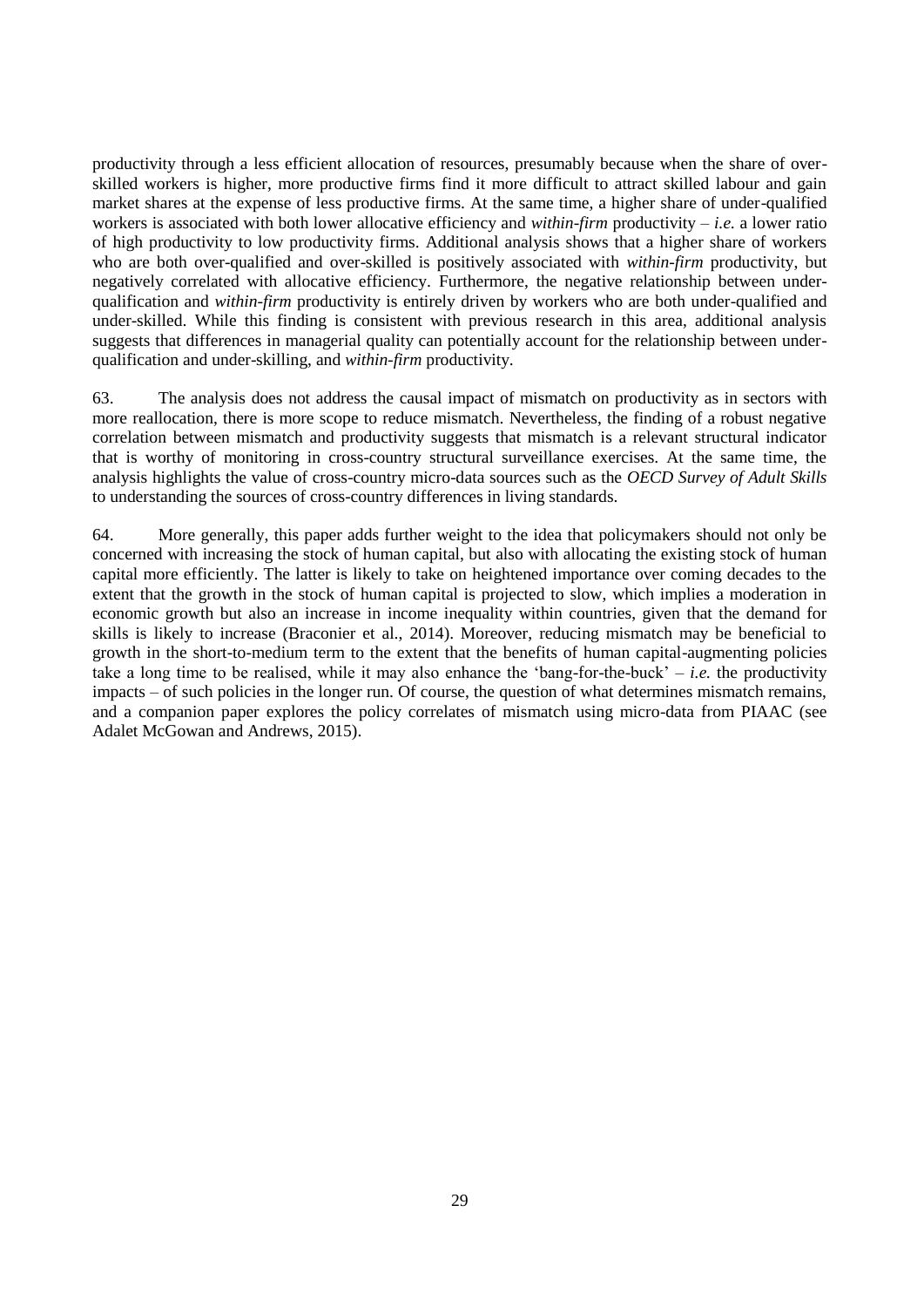#### **REFERENCES**

- <span id="page-29-0"></span>Adalet McGowan, M. and D. Andrews (2015), "Skill Mismatch and Public Policy in OECD Countries", *OECD Economics Department Working Paper*s, forthcoming.
- Allen, J. and R. van der Velden (2001), "Educational Mismatches versus Skill Mismatches: Effects on Wages, Job Satisfaction, and On-the-job Search", *Oxford Economic Papers,* Vol. 53(3), pp. 434-52.
- Allen, J., M. Levels and R. van der Velden (2013), "Skill Mismatch and Skill Use in Developed Countries: Evidence from the PIAAC Study", *Maastricht University, Research Centre for Education and the Labour Market Working Papers,* No. 17.
- Acemoglu, D., U. Akcigit, N. Bloom and W. Kerr (2013), "Innovation, Reallocation and Growth", *NBER Working Papers,* No. 18993.
- Andrews, D., A. Caldera Sánchez and Å. Johansson (2011), "Housing Markets and Structural Policies in OECD Countries", *OECD Economics Department Working Paper*s, No. 836.
- Andrews, D. and F. Cingano (2014), "Public Policy and Resource Allocation: Evidence from Firms in OECD Countries", *Economic Policy*, No. 29(78), pp. 253-296.
- Bartelsman, E., J. Haltiwanger, and S. Scarpetta (2009), "Measuring and Analysing Cross-Country Differences in Firm Dynamics", in T. Dunne, J. Bradford Jensen and M.J. Roberts (eds.), *Producer Dynamics: New Evidence from Micro Data*, NBER, Chicago University Press.
- Bartelsman, E., J. Haltiwanger, and S. Scarpetta (2013), "Cross Country Differences in Productivity: The Role of Allocation and Selection", American *Economic Review*, No. 103(1), pp. 305-334.
- Battu, H., C. Belfield, and P. Sloane (1999), "Overeducation among Graduates: A Cohort View", *Education Economics*, 7(1), pp. 21-38.
- Battu, H., C. Belfield, and P. Sloane (2000), "How Well Can We Measure Graduate Over-Education and its Effects?", *National Institute Economic Review*, Vol. 171, pp. 82-93.
- Bennett, J. and S. McGuiness (2009), "Assessing the Impact of Skill Shortages on the Productivity Performance of High-Tech Firms in Northern Ireland", *Applied Economics*, Vol. 41(6), pp. 727-737.
- Bloom, N. and J. Van Reenen (2007), "Measuring and Explaining Management Practices Across Firms and Countries", *Quarterly Journal of Economics*, 122 (4), pp. 1351-1408.
- Bloom, N. and J. Van Reenen (2010), "Why do Management Practices Differ across Firms and Countries", *Journal of Economic Perspectives,* No. 24(1), pp. 203-224.
- Bloom, N., R. Sadun and J. Van Reenen (2012), "Americans Do IT Better: US Multinationals and the Productivity Miracle", *American Economic Review*, No. 102(1), pp. 167-201.
- Bloom, N., B. Eifert, A. Mahajan, D. McKenzie and J. Roberts (2013a), "Does Management Matter? Evidence from India", *Quarterly Journal of Economics*, Vol. 128(1), pp. 1-51.
- Bloom, N., R. Sadun, and J. Van Reenen (2013b), "Management as a Technology", *LSE mimeo*, http://cep.lse.ac.uk/textonly/\_new/staff/vanreenen/pdf/mat\_2013dec1.pdf.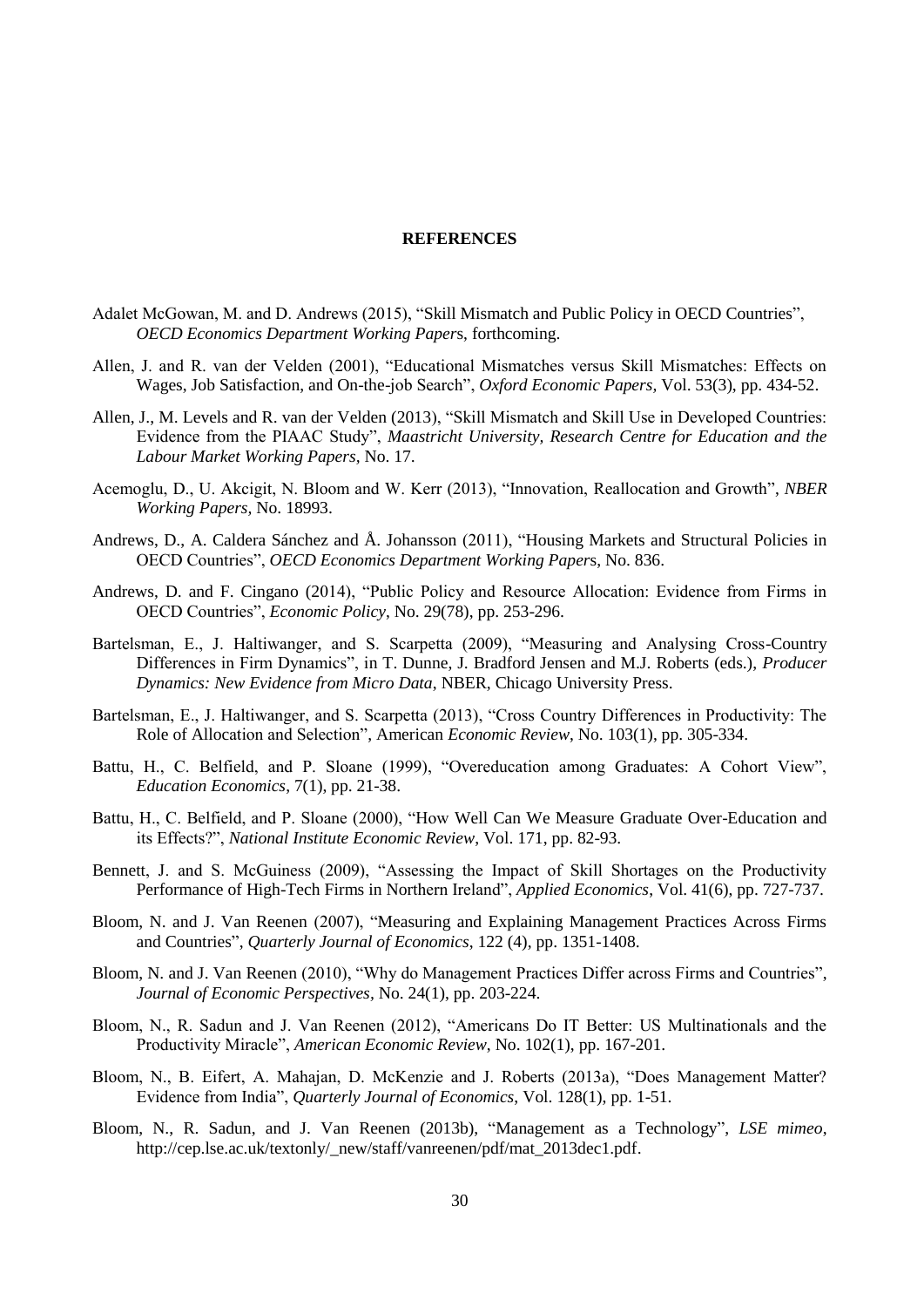- Bloom, N., R. Lemos, R. Sadun, D. Scur, J. Van Reenen (2014), "The New Empirical Economics of Management", *NBER Working Papers*, No. 20102.
- Braconier, H., G. Nicoletti and B. Westmore (2014), "Policy Challenges for the Next 50 Years", *OECD Economics Department Policy Papers*, No. 9.
- Büchel, F. (2002), "The Effects of Overeducation on Productivity in Germany—the Firms' Viewpoint", *Economics of Education Review,* Vol. 21, pp. 263-275.
- Caselli, F. and N. Gennaioli (2005), "Credit Constraints, Competition and Meritocracy", *Journal of the European Economic Association,* Vol. 3(2), pp. 679-689.
- Causa, O. and Å. Johansson (2009), "Intergenerational Social Mobility", *OECD Economics Department Working Papers*, No. 707.
- CEDEFOP (2010), *The Skill Matching Challenge: Analysing Skill Mismatch and Policy Implications*, Publications Office of the European Union.
- Chevalier, A. (2003), "Measuring Over-Education", *Economica*, Vol. 70, pp. 509-531.
- Cuberes, D. and M. Teignier (2014), "Aggregate Costs of Gender Gaps in the Labor Market: A Quantitative Estimate", *Universitat de Barcelona Department of Economics Working Papers*, No. 308.
- Davis, S. and J. Haltiwanger (2014), "Labor Market Fluidity and Economic Performance", *NBER Working Papers*, No. 20479.
- Desjardins, R. and K. Rubenson (2011), "An Analysis of Skill Mismatch Using Direct Measures of Skills", *OECD Education Working Papers,* No. 63.
- Dorn, D. and A. Sousa-Poza (2005), "Over-qualification: Permanent or Transitory", *University of St Gallen*, mimeo.
- Dumont, J. C. and O. Monso (2007), "Matching Educational Background and Employment: a Challenge for Immigrants in Host Countries", *International Migration Outlook*, pp. 131-159.
- Fernald, J. and C. Jones (2014), "The Future of U.S. Economic Growth", *American Economic Review Papers and Proceedings*, Vol. 104, pp. 44-49.
- Forth, J. and G. Mason (2006), "Do ICT Skill Shortages Hamper Firms' Performance? Evidence from UK Benchmarking Surveys", *National Institute of Economic and Social Research Discussion Papers,* No. 281.
- Gal, P. (2013), "Measuring Total Factor Productivity at the Firm Level using OECD-ORBIS", *OECD Economics Department Working Papers,* No. 1048.
- Goolsbee, A. (1998), "Investment Subsidies and Wages in Capital Goods Industries: To the Workers Go the Spoils?", *NBER Working Papers,* No. 6526.
- Green, F. and Y. Zhu (2010), "Overqualification, Job Dissatisfaction and Increasing Dispersion in the Returns to Education", *Oxford Economic Papers,* Vol. 62(4), pp. 740-763.
- Green, F. and S. McIntosh (2007), "Is There a Genuine Underutilisation of Skills Amongst the Overqualified?", *Applied Economics,* Vol. 39, pp. 427-439.
- Hartog, J. (2000), "Overeducation and Earnings: Where are We, Where We Should Go?", *Economics of Education Review,* Vol. 19, pp. 131-147.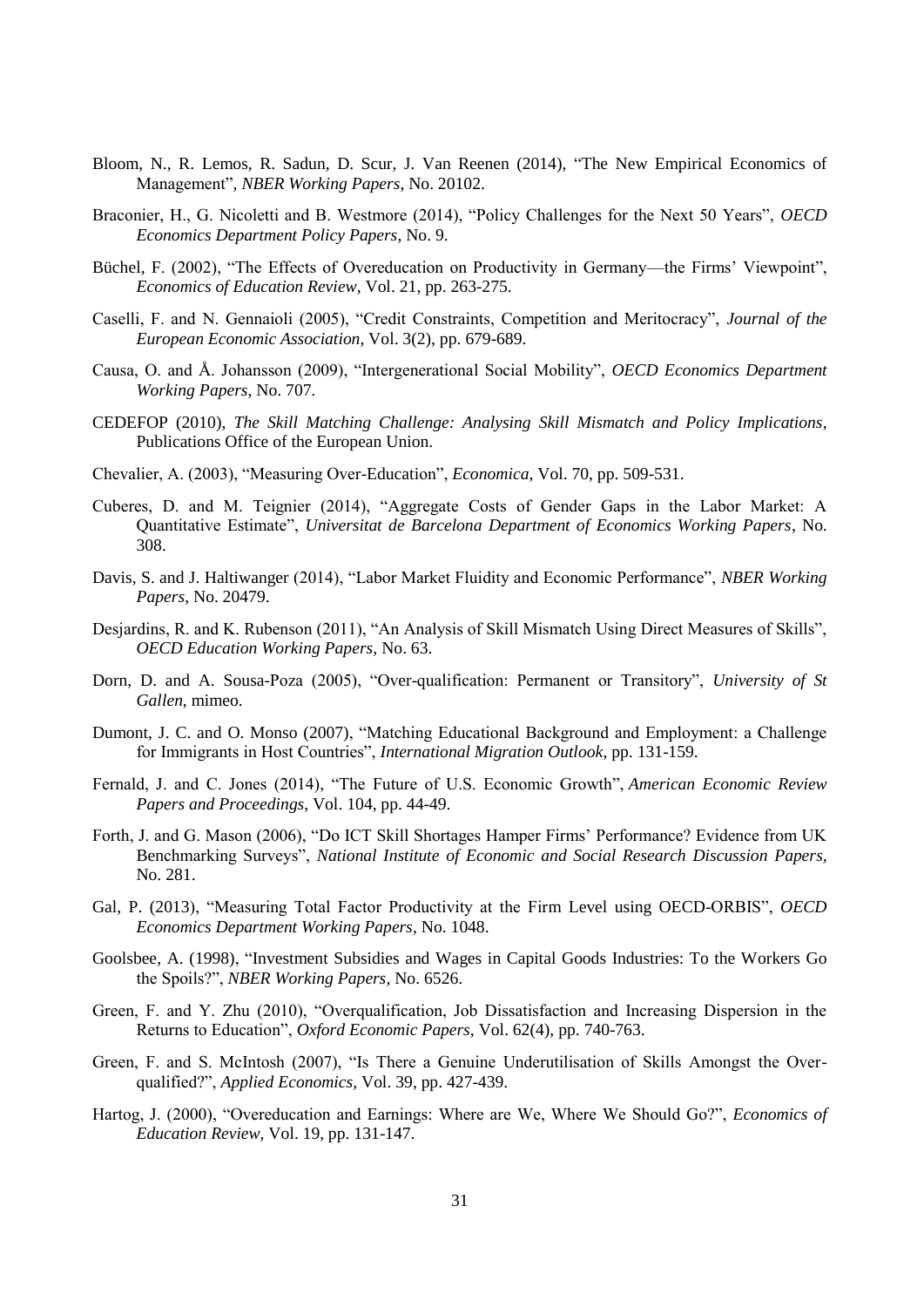- Haskel, J. and C. Martin (1993), "Do Skill Shortages Reduce Productivity? Theory and Evidence from the United Kingdom", *The Economic Journal*, Vol. 103, pp. 386-394.
- Hassler, J. and J. Rodriguez Mora (2000), "Intelligence, Social Mobility, and Growth", *American Economic Review*, 90(4), pp. 888-908.
- Hersch, J. (1991), "Education Match and Job Match", *Review of Economics and Statistics*, Vol. 73, pp. 140-144.
- Hopenhayn, H. and R. Rogerson (1993), "Job Turnover and Policy Evaluation: A General Equilibrium Analysis", *Journal of Political Economy,* Vol. 101(5), pp. 915-38.
- Hsieh, C. and P. Klenow (2009), "Misallocation and Manufacturing in TFP in China and India", *Quarterly Journal of Economics*, Vol. 124(4), pp. 1403-1448.
- Hsieh, C., E. Hurst, C. Jones and P. Klenow (2013), "The Allocation of Talent and U.S. Economic Growth", *NBER Working Papers*, No. 18693.
- Huber, E. and J. Stephens (2014), "Pre-distribution and Redistribution: Alternative or Complementary Policies?", *University of North Carolina Chapel Hill,* mimeo.
- Judge, T. A., C. J. Thoresen, J. E.Bono and G. K. Patton (2001), "The Job Satisfaction-Job Performance Relationship: A Qualitative and Quantitative Review", *Psychological Bulletin*, Vol. 127, pp. 376- 407.
- Kampelman, S. and F. Rycx (2012), "The Impact of Educational Mismatch on Firm Productivity: Evidence from Linked Panel Data", *Economics of Education Review*, Vol. 31, pp. 918-931.
- Levels, M., R. van der Velden and J. Allen (2014), "Educational Mismatches and Skills: New Empirical Tests of Old Hypotheses", *Oxford Economic Papers*, 66(4), pp. 959-982.
- Mahy, B., F. Rycx and G. Vermeylen (2013), "Educational Mismatch and Firm Productivity: Do Skills, Technology and Uncertainty Matter?", *Université Libre de Bruxelles,* mimeo.
- Marsden, D., C. Lucifora, J. Oliver-Alonso and Y. Guillotin (2002), *The Economic Costs of the Skills Gap in the EU*, Istituto per la Ricerca Sociale, Milan, Italy.
- Mavromaras, K. and S. McGuinness (2012), "Overskilling Dynamics and Education Pathways", *Economics of Education Review*, Vol. 31(5), pp. 619-628.
- Mavromaras, K., S. Mahuteau, P. Sloane and Z. Wei (2013), "The Effect of Overskilling Dynamics on Wages", *Education Economics*, Vol. 21(3), pp. 281-303.
- Mavromaras, K., S. McGuinness and Y. Fok (2009), "Assessing the Incidence and Wage Effects of Overskilling in the Australian Labour Market", *The Economic Record*, Vol. 85(268), pp. 60-72.
- McGuinnes, S. and L. Ortiz (2014), "Who Should We Ask? Employer and Employee Perceptions of Skill Gaps within Firms", *ESRI Working Papers*, No. 482.
- Mendes de Oliveira, M., M. Santos and B. Kiker (2000), "The Role of Human Capital and Technological Change in Overeducation", *Economics of Education Review*, Vol. 19, pp. 199-206.
- Nickell, S. and D. Nicolitsas (2000), "Human Capital, Investment and Innovation: What Are the Connections?" in R. Barrell, G. Mason and M. O'Mahoney (eds.) *Productivity, Innovation and Economic Performance*, Cambridge University Press, Cambridge, pp. 268-280.
- OECD (2013), *Skills Outlook 2013,* OECD, Paris.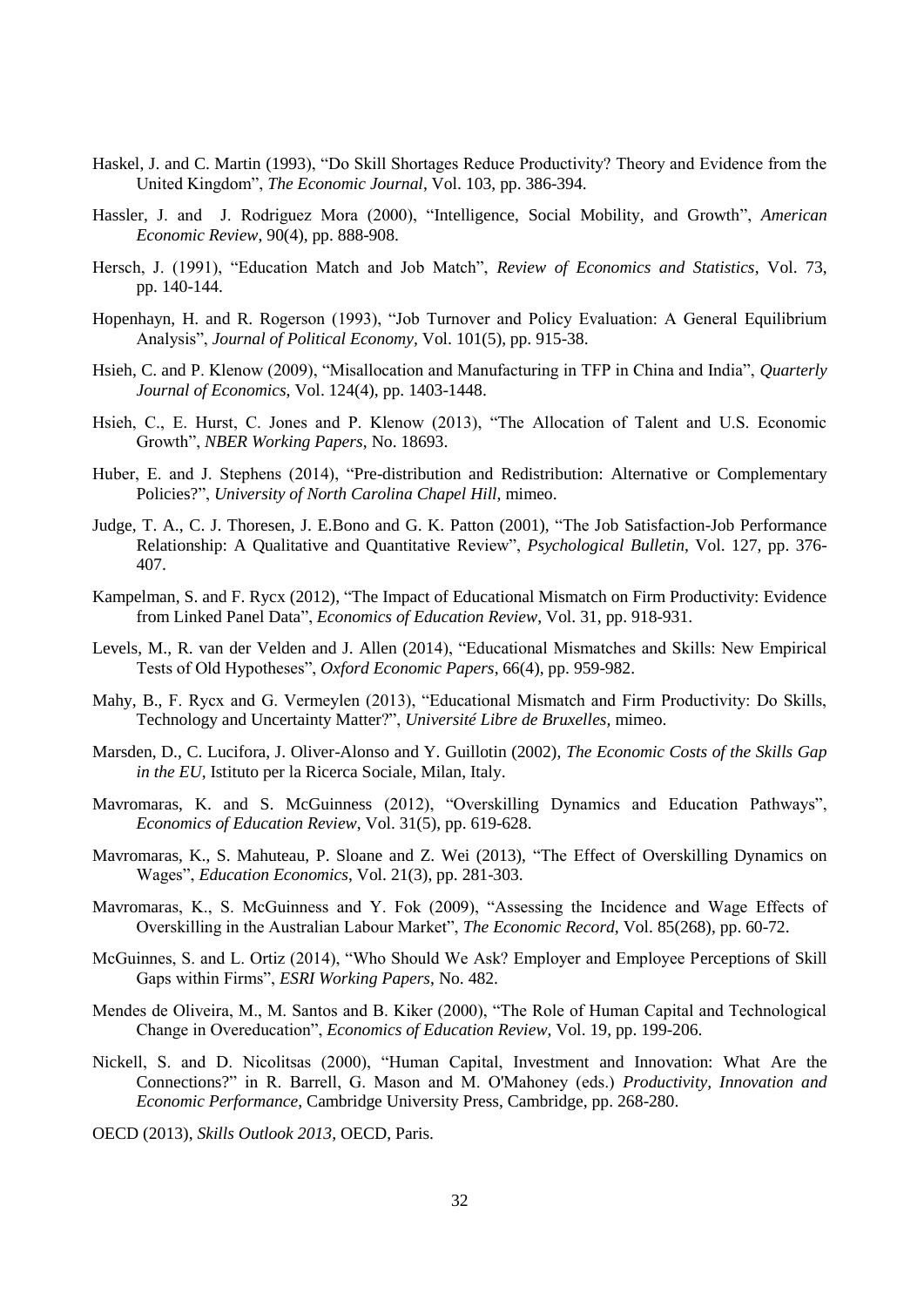OECD (2014), *Education at a Glance 2014,* OECD, Paris.

- Olley, S. and A. Pakes (1996), "The Dynamics of Productivity in the Telecommunications Industry", *Econometrica*, 64(6), pp. 1263-1298.
- Pelizzari, M. and A. Fichen (2013), "A New Measure of Skills Mismatch: Theory and Evidence from the Survey of Adult Skills (PIAAC)", *OECD Social, Employment and Migration Working Papers,* No. 153.
- Pica, G. and J. Rodriguez Mora (2005), "Who is Afraid of a Globalised World? FDI and the Allocation of Talent", *CSEF Working Papers,* No. 184.
- Pinto Ribeiro, S., S. Menghinello and K.D. Backer (2010), "The OECD ORBIS Database: Responding to the Need for Firm-Level Micro-Data in the OECD", *OECD Statistics Working Papers*, No. 1.
- Quintini, G. (2011a), "Right for the Job: Over-qualified or Under-skilled?", *OECD Social, Employment and Migration Working Papers,* No. 120.
- Quintini, G. (2011b), "Over-qualified or Under-skilled: A Review of Existing Literature", *OECD Social, Employment and Migration Working Papers,* No. 121.
- Robst, J. (1995), "Career Mobility, Job Match, and Overeducation", *Eastern Economic Journal*, Vol. 2, pp. 539-550.
- Rodriguez Mora, J. (2007), "Misallocation of Talent", *Universitat Pompeu Fabra,* mimeo.
- Romer, P. (1989), "Human Capital and Growth: Theory and Evidence", *NBER Working Papers,* No. 3173.
- Roy, A. D. (1951), "Some Thoughts on the Distribution of Earnings", *Oxford Economics Papers,* 3(2), pp. 135-146.
- Sattinger, M. (1993), "Assignment Models of the Distribution of Earnings", *Journal of Economic Literature,* Vol. 31, No. 2, pp. 831-880.
- Sicherman, N. (1991), "Overeducation in the Labor Market", *Journal of Labour Economics*, Vol. 9, pp. 101-122.
- Sloane, P. J., H. Battu and P. T. Seaman (1999), "Overeducation, Undereducation and the British Labour Market", *Applied Economics,* 31(11), pp. 1437-1453.
- Syverson, C. (2004), "Sustainability and Product Dispersion", *Review of Economics and Statistics,* Vol. 86(2), pp. 534-550.
- Tang, J. and W. Wang (2005), "Product Market Competition, Skill Shortages and Productivity: Evidence from Canadian Manufacturing Firms", *Journal of Productivity Analysis*, Vol. 23, pp. 317-339.
- Verhaest, D. and E. Omey (2006), "The Impact of Overeducation and its Measurement", *Social Indicators Research*, Vol. 77, pp. 419-448.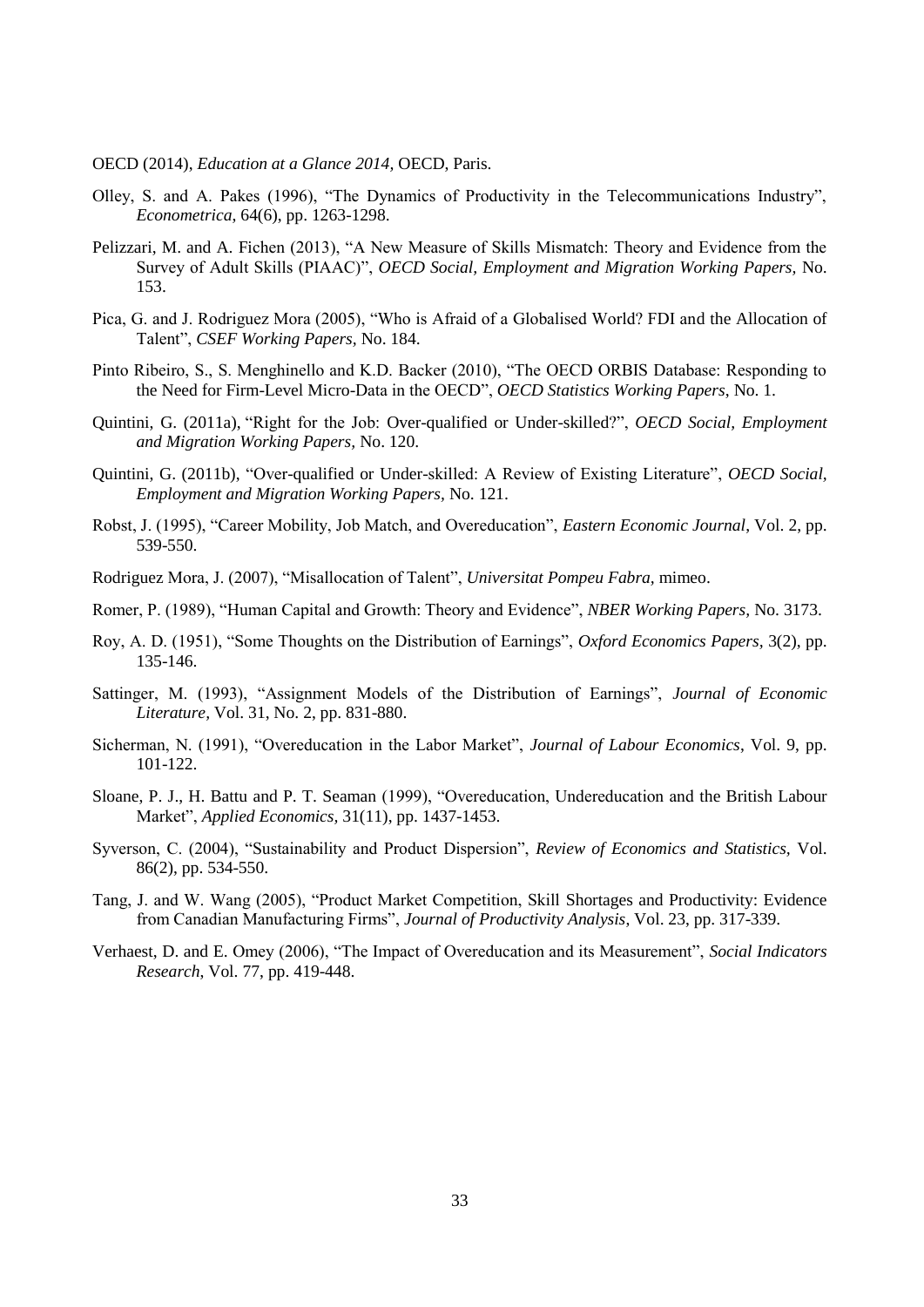## <span id="page-33-1"></span>**APPENDIX A**

<span id="page-33-0"></span>

|                        | Mean  | Standard<br>Deviation | Minimum | Maximum | p5    | p10   | p50   | p90   | p95   |
|------------------------|-------|-----------------------|---------|---------|-------|-------|-------|-------|-------|
| Under-qualified        | 13.33 | 7.77                  | 0.00    | 40.80   | 1.70  | 3.50  | 12.60 | 23.20 | 26.80 |
| Over-qualified         | 21.41 | 11.13                 | 0.00    | 58.30   | 4.60  | 7.50  | 20.70 | 36.20 | 40.60 |
| Qualification mismatch | 34.75 | 11.73                 | 0.00    | 62.10   | 16.20 | 20.80 | 34.55 | 49.10 | 51.90 |
| 5% definition          |       |                       |         |         |       |       |       |       |       |
| Under-skilled          | 3.39  | 3.73                  | 0.00    | 24.20   | 0.00  | 0.00  | 2.50  | 6.80  | 10.70 |
| Over-skilled           | 10.65 | 6.74                  | 0.00    | 35.80   | 0.00  | 4.00  | 9.55  | 20.40 | 23.80 |
| Skill mismatch         | 14.05 | 7.06                  | 0.00    | 40.30   | 3.80  | 6.70  | 13.25 | 23.80 | 26.90 |
| 10% definition         |       |                       |         |         |       |       |       |       |       |
| Under-skilled          | 6.79  | 5.83                  | 0.00    | 36.30   | 0.00  | 0.00  | 6.15  | 12.50 | 20.00 |
| Over-skilled           | 17.05 | 8.53                  | 0.00    | 49.20   | 4.70  | 8.00  | 15.70 | 28.60 | 31.20 |
| Skill mismatch         | 23.84 | 9.30                  | 0.00    | 63.70   | 11.00 | 13.90 | 23.00 | 34.50 | 39.00 |
| 2.5% definition        |       |                       |         |         |       |       |       |       |       |
| Under-skilled          | 2.14  | 3.23                  | 0.00    | 24.20   | 0.00  | 0.00  | 1.15  | 5.20  | 6.20  |
| Over-skilled           | 7.39  | 6.53                  | 0.00    | 35.80   | 0.00  | 0.00  | 5.50  | 16.60 | 20.90 |
| Skill mismatch         | 9.54  | 7.13                  | 0.00    | 40.30   | 0.00  | 2.30  | 7.60  | 20.10 | 24.10 |

#### **Table A1. Descriptive statistics of mismatch**

Note: Workers with qualification (skill) mismatch refer to the percentage of workers who are either over- or under- qualified (skilled). Under- (over-) qualified workers refer to the percentage of workers whose highest qualification is lower (higher) than the qualification they think is necessary to get their job today. Under- (over-) skilled workers refer to the percentage of workers whose scores are<br>higher than that of the min (max) skills required to do the job, defined as the 2.5<sup>th</sup>/5<sup>t</sup> the well-matched workers in each occupation and country.

<span id="page-33-2"></span>

| <b>Under-skilled</b>  | 5%    | 10%   | 2.5% |
|-----------------------|-------|-------|------|
| 5%                    | 1     |       |      |
| 10%                   | 0.748 | 1     |      |
| 2.5%                  | 0.871 | 0.605 |      |
| Over-skilled          | 5%    | 10%   | 2.5% |
| 5%                    | 1     |       |      |
| 10%                   | 0.829 | 1     |      |
| 2.5%                  | 0.889 | 0.690 |      |
| <b>Skill mismatch</b> | 5%    | 10%   | 2.5% |
| 5%                    |       |       |      |
| 10%                   | 0.761 | 1     |      |
| 2.5%                  | 0.874 | 0.605 |      |

#### **Table A2. Correlations between various measures of skill mismatch**

Note: Workers with skill mismatch refer to the percentage of workers who are either over- or under-skilled. Under- (over-) skilled workers refer to the percentage of workers whose scores are higher than that of the min (max) skills required to do the job, defined as the  $2.5<sup>th</sup>/5<sup>th</sup>/10<sup>th</sup>$  (97.5<sup>th</sup>/95<sup>th</sup>/90<sup>th</sup>) percentile of the scores of the well-matched workers in each occupation and country.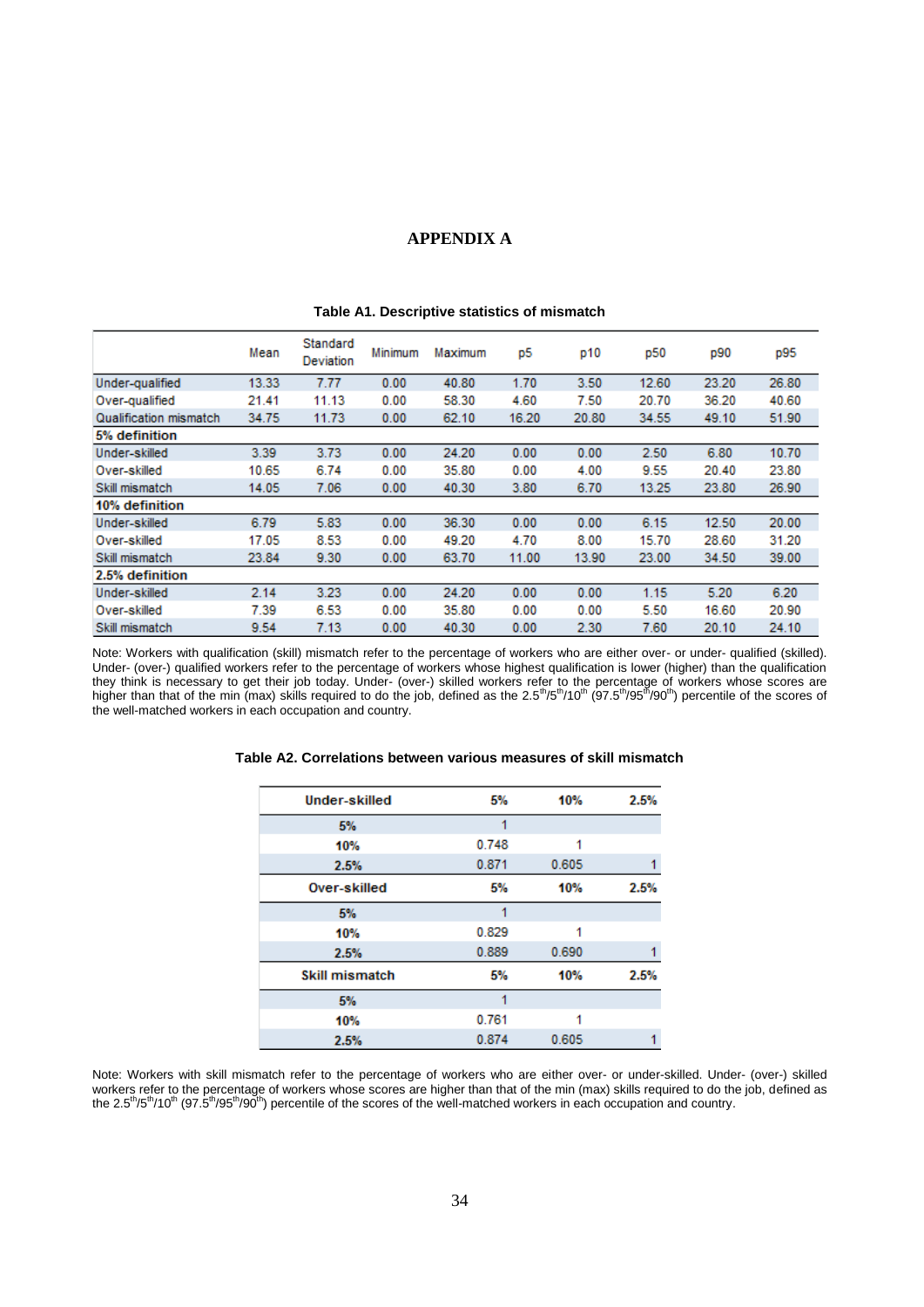|                                       | Skill<br>mismatch | Overskilled | Underskilled | Qualification<br>mismatch |       | Overqualified Underqualified |
|---------------------------------------|-------------------|-------------|--------------|---------------------------|-------|------------------------------|
| Country effects only                  | 0.327             | 0.362       | 0.296        | 0.313                     | 0.226 | 0.452                        |
| Industry effects only                 | 0.063             | 0.169       | 0.104        | 0.262                     | 0.443 | 0.095                        |
| Country and industry<br>fixed effects | 0.390             | 0.529       | 0.400        | 0.577                     | 0.666 | 0.543                        |
| Observations                          | 205               | 205         | 205          | 205                       | 205   | 205                          |

#### <span id="page-34-1"></span><span id="page-34-0"></span>**Table A3. Mismatch: analysis of variance**

Note: Adjusted R-squared of fixed effects regressions on qualification and skill mismatch.

### **Table A4. Mismatch and labour productivity: using the 5% definition of skill mismatch**

|                                        | (1)                      | (2)                    | (3)                   | (4)                    | (5)                         | (6)                    |
|----------------------------------------|--------------------------|------------------------|-----------------------|------------------------|-----------------------------|------------------------|
|                                        | Weighted<br>Productivity |                        | Allocative Efficiency |                        | Within-firm<br>Productivity |                        |
| Over-qualified workers                 |                          | 0.0035<br>(0.008)      |                       | $-0.0002$<br>(0.005)   |                             | 0.0038<br>(0.006)      |
| Under-qualified workers                |                          | $-0.0187**$<br>(0.007) |                       | $-0.0065$<br>(0.005)   |                             | $-0.0122**$<br>(0.004) |
| Over-skilled workers                   |                          | $-0.0095$<br>(0.007)   |                       | $-0.0092**$<br>(0.004) |                             | $-0.0003$<br>(0.005)   |
| Under-skilled workers                  |                          | 0.0010<br>(0.005)      |                       | $0.0097*$<br>(0.005)   |                             | $-0.0086$<br>(0.005)   |
| Workers with qualification<br>mismatch | $-0.0079*$<br>(0.004)    |                        | $-0.0072*$<br>(0.003) |                        | $-0.0007$<br>(0.004)        |                        |
| Workers with skill mismatch            | $-0.0053$<br>(0.005)     |                        | $-0.0032$<br>(0.003)  |                        | $-0.0021$<br>(0.004)        |                        |
| AdjR <sub>2</sub>                      | 0.888                    | 0.900                  | 0.595                 | 0.626                  | 0.924                       | 0.929                  |
| Observations                           | 205                      | 205                    | 205                   | 205                    | 205                         | 205                    |

1. The dependent variables are as defined in (1), computed for 2007. All specifications include country and industry fixed effects and are clustered by country. Observations are weighted by industry size—number of firms. Robust standard errors in parentheses. \*\*\* denotes statistical significance at the 1% level, \*\* significance at the 5% level, \* significance at the 10% level.

2. Workers with qualification (skill) mismatch refer to the percentage of workers who are either over- or under- qualified (skilled). Under- (over-) qualified workers refer to the percentage of workers whose highest qualification is lower (higher) than the qualification they think is necessary to get their job today. Under- (over-) skilled workers refer to the percentage of workers whose scores are higher than that of the min (max) skills required to do the job, defined as the 5<sup>th</sup>(95<sup>th</sup>) percentile of the scores of the well-matched workers in each occupation and country.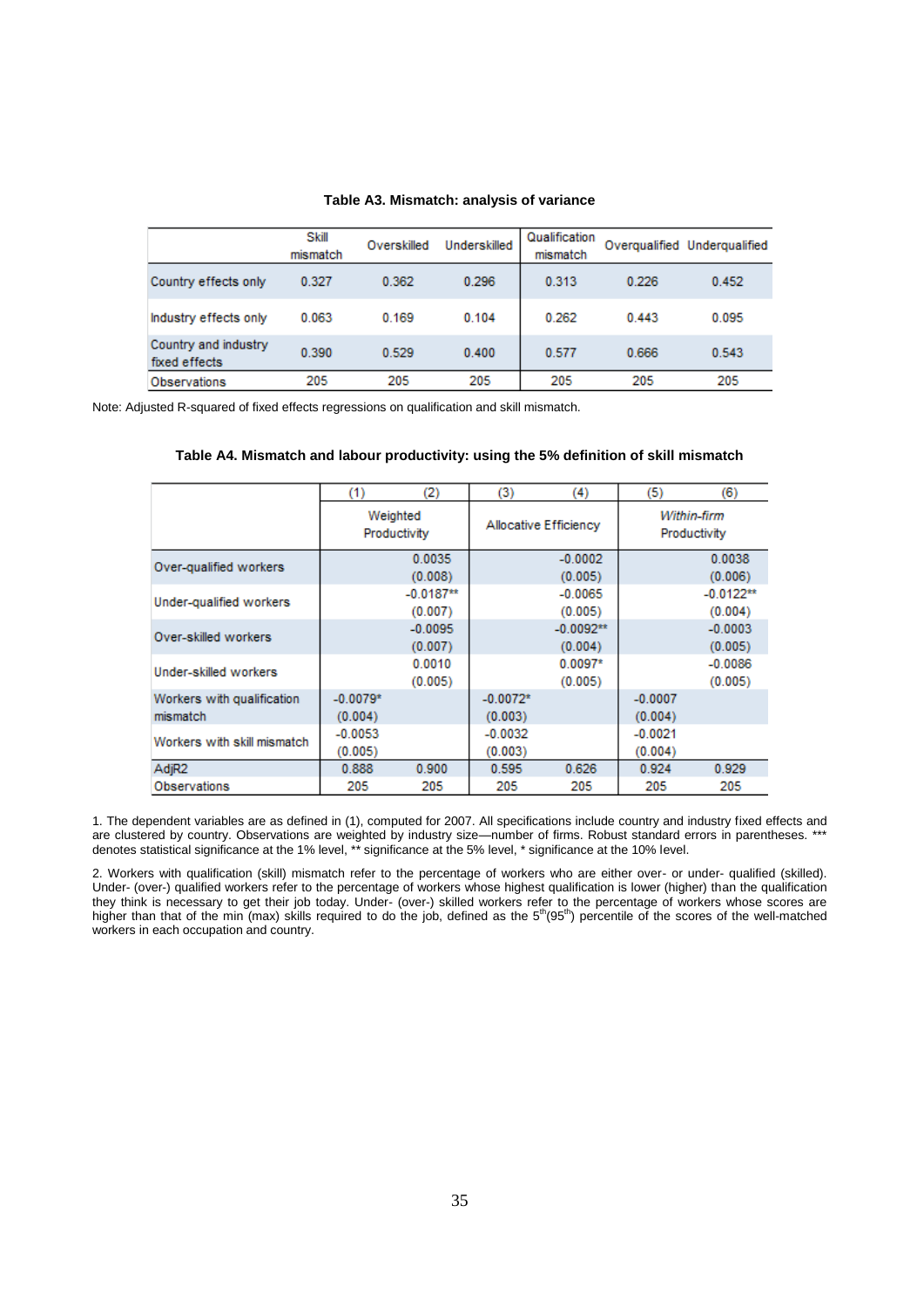|                                      | (1)                      | $^{(2)}$                | (3)                     | (4)                     | (5)                         | (6)                   |
|--------------------------------------|--------------------------|-------------------------|-------------------------|-------------------------|-----------------------------|-----------------------|
|                                      | Weighted<br>Productivity |                         | Allocative Efficiency   |                         | Within-firm<br>Productivity |                       |
| Under-qualified workers              | $-0.0273*$<br>(0.013)    |                         | $-0.0108$<br>(0.007)    |                         | $-0.0165**$<br>(0.008)      |                       |
| Well-matched workers (qualification) | $-0.0049$<br>(0.008)     | $0.0226***$<br>(0.007)  | $-0.0014$<br>(0.005)    | $0.0094**$<br>(0.004)   | $-0.0035$<br>(0.005)        | $0.0132**$<br>(0.005) |
| <b>Under-skilled workers</b>         | 0.0045<br>(0.004)        |                         | $0.0138**$<br>(0.005)   |                         | $-0.0093$<br>(0.007)        |                       |
| Well-matched workers (skill)         | $0.0102**$<br>(0.004)    | 0.0057<br>(0.004)       | $0.0130***$<br>(0.004)  | $-0.0008$<br>(0.003)    | $-0.0028$<br>(0.003)        | 0.0065<br>(0.004)     |
| Overqualified workers                |                          | $0.0274*$<br>(0.013)    |                         | 0.0107<br>(0.007)       |                             | $0.0167**$<br>(0.008) |
| Over-skilled workers                 |                          | $-0.0045$<br>(0.004)    |                         | $-0.0138**$<br>(0.005)  |                             | 0.0094<br>(0.007)     |
| Herfindahl index                     | $-3.5213***$<br>(1.097)  | $-3.5162***$<br>(1.099) | $-2.8238***$<br>(0.665) | $-2.8205***$<br>(0.664) | $-0.6975$<br>(0.590)        | $-0.6957$<br>(0.593)  |
| Observations                         | 205                      | 205                     | 205                     | 205                     | 205                         | 205                   |
| AdiR <sup>2</sup>                    | 0.911                    | 0.911                   | 0.675                   | 0.675                   | 0.930                       | 0.930                 |

### <span id="page-35-0"></span>**Table A5. Mismatch and labour productivity: using a different base case (well-matched workers)**

1. The dependent variables are as defined in (1), computed for 2007. All specifications include country and industry fixed effects and are clustered by country. Observations are weighted by industry size—number of firms. Robust standard errors in parentheses. \*\*\* denotes statistical significance at the 1% level, \*\* significance at the 5% level, \* significance at the 10% level.

2. Workers with qualification (skill) mismatch refer to the percentage of workers who are either over- or under- qualified (skilled). Under- (over-) qualified workers refer to the percentage of workers whose highest qualification is lower (higher) than the qualification they think is necessary to get their job today. Under- (over-) skilled workers refer to the percentage of workers whose scores are higher than that of the min (max) skills required to do the job, defined as the  $10^{th}$ ( $90^{th}$ ) percentile of the scores of the well-matched workers in each occupation and country.

|                       | (1)          | (2)                   | 31           |
|-----------------------|--------------|-----------------------|--------------|
|                       | Weighted     | Allocative Efficiency | Within-firm  |
|                       | Productivity |                       | Productivity |
| Mean scores of manage | $0.0042*$    | $-0.0021$             | $0.0063***$  |
|                       | (0.002)      | (0.002)               | (0.002)      |
| Constant              | 3.8248***    | 1.0113                | 2.8135***    |
|                       | (0.694)      | (0.612)               | (0.655)      |
| <b>Observations</b>   | 201          | 201                   | 201          |
| AdjR2                 | 0.887        | 0.574                 | 0.932        |

#### <span id="page-35-1"></span>**Table A6. The link between managerial quality and labour productivity**

1. The dependent variables are as defined in (1), computed for 2007. All specifications include country and industry fixed effects. Robust standard errors in parentheses. \*\*\* denotes statistical significance at the 1% level, \*\* significance at the 5% level, \* significance at the 10% level.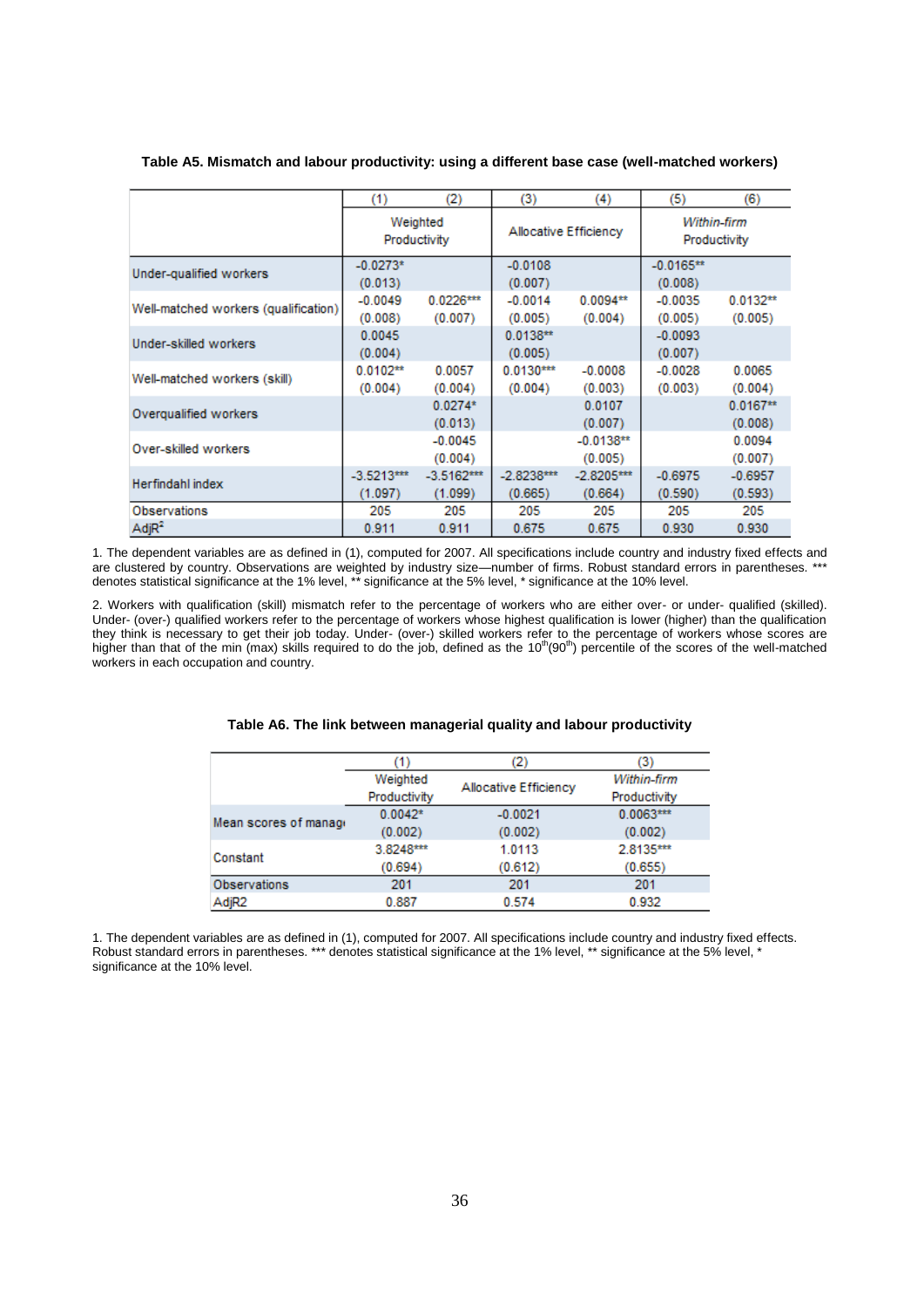<span id="page-36-0"></span>

|                                                                            | Panel A: First Stage Regressions - dependent variable: mismatch indicators |                              |                      |                              |                     |                    |  |
|----------------------------------------------------------------------------|----------------------------------------------------------------------------|------------------------------|----------------------|------------------------------|---------------------|--------------------|--|
|                                                                            | (3)<br>(1)<br>(2)<br>(4)                                                   |                              |                      |                              | (5)                 | (6)                |  |
|                                                                            | Qualification<br>mismatch                                                  | Underqualified               | Overgualified        | <b>Skill Mismatch</b>        | Underskilled        | Overskilled        |  |
| Mean scores of                                                             | $-0.0569$                                                                  | $-0.0651***$                 | 0.0083               | $-0.0896*$                   | $-0.1020***$        | 0.0124             |  |
| managers                                                                   | (0.043)                                                                    | (0.024)                      | (0.031)              | (0.048)                      | (0.020)             | (0.036)            |  |
| Constant                                                                   | 55.0250***                                                                 | 36.4229***                   | 18.6021*             | 56.1689***                   | 34.2382***          | 21.9306*           |  |
|                                                                            | (13.110)                                                                   | (7.606)                      | (9.375)              | (14.429)                     | (5.985)             | (10.731)           |  |
| Observations                                                               | 201                                                                        | 201                          | 201                  | 201                          | 201                 | 201                |  |
| AdjR2                                                                      | 0.535                                                                      | 0.525                        | 0.647                | 0.298                        | 0.350               | 0.454              |  |
| Panel B: Second Stage - dependent variable: labour productivity indicators |                                                                            |                              |                      |                              |                     |                    |  |
|                                                                            | (1)<br>Qualification                                                       | (2)<br><b>Undergualified</b> | (3)<br>Overgualified | (4)<br><b>Skill Mismatch</b> | (5)<br>Underskilled | (6)<br>Overskilled |  |
|                                                                            | mismatch                                                                   |                              |                      |                              |                     |                    |  |
| Weighted                                                                   | $-0.0250*$                                                                 | $-0.0389**$                  | $-0.0701$            | $-0.0663$                    | $-0.0561*$          | 0.3652             |  |
| Productivity                                                               | (0.015)                                                                    | (0.017)                      | (0.074)              | (0.063)                      | (0.034)             | (1.490)            |  |
| Allocative                                                                 | 0.0128                                                                     | 0.0199                       | 0.0357               | 0.0338                       | 0.0286              | $-0.1862$          |  |
| Efficiency                                                                 | (0.014)                                                                    | (0.020)                      | (0.049)              | (0.064)                      | (0.036)             | (0.595)            |  |
| Within-firm                                                                | $-0.0378*$                                                                 | $-0.0588**$                  | $-0.1058$            | $-0.1001$                    | $-0.0847$           | 0.5514             |  |
| Productivity                                                               | (0.022)                                                                    | (0.024)                      | (0.109)              | (0.122)                      | (0.058)             | (2.075)            |  |
| <b>Observations</b>                                                        | 201                                                                        | 201                          | 201                  | 201                          | 201                 | 201                |  |

### **Table A7. Instrumental variables estimation of the link between mismatch, managerial quality and labour productivity**

1. The dependent variables in Panel B are as defined in (1), computed for 2007. In each column of Panel B, the relevant mismatch measure is included separately. All specifications include country and industry fixed effects. Robust standard errors in parentheses. \*\*\* denotes statistical significance at the 1% level, \*\* significance at the 5% level, \* significance at the 10% level.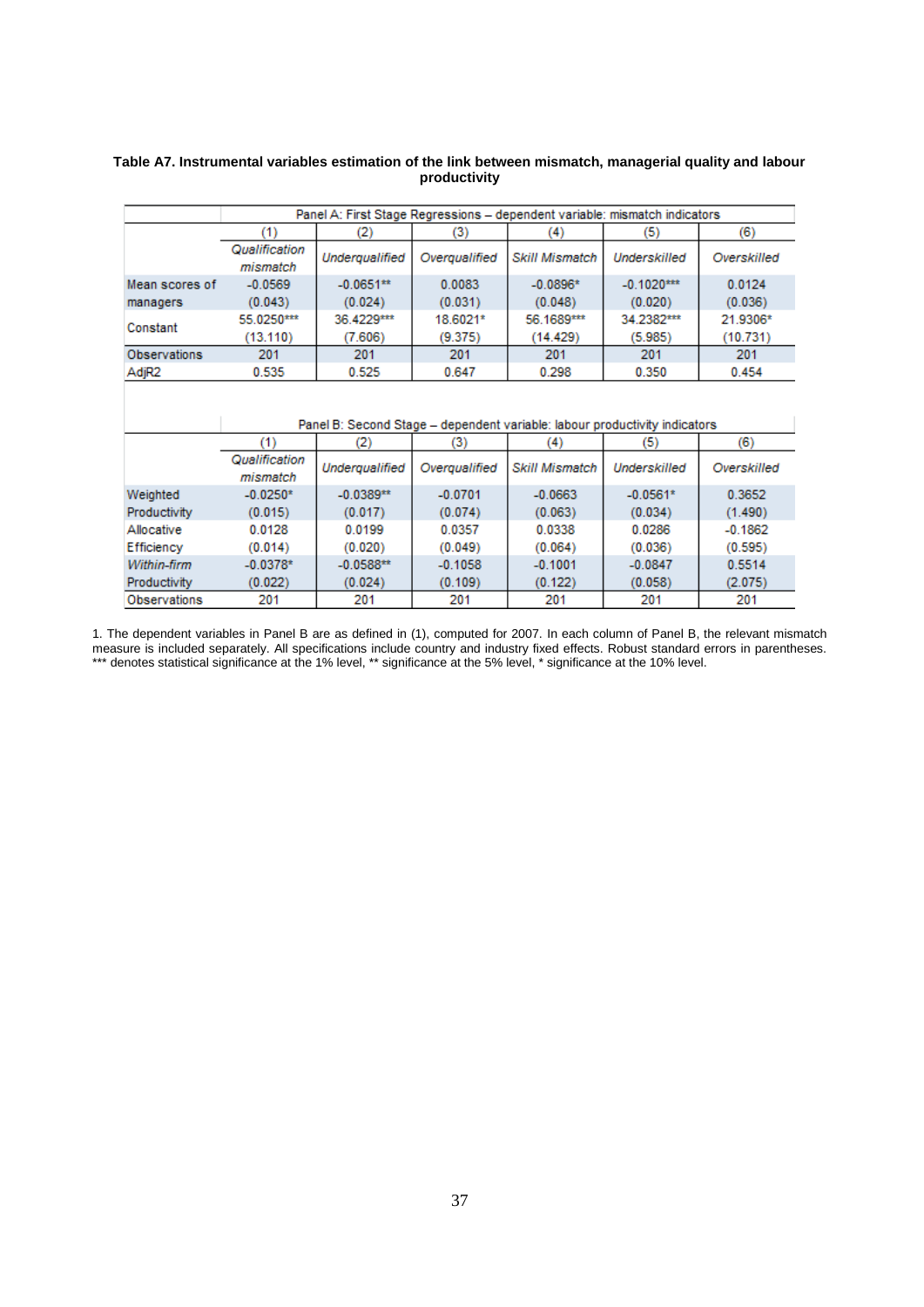### **Figure A1. Components of skill and qualification mismatch**

Panel A: Under-skilled and over-skilled workers



<span id="page-37-0"></span>Over-skilling OUnder-skilling

#### Panel B: Under-qualified and over-qualified workers



Note: The figures are calculated from the cross-country industry data from the sample described in Section 3.2. Under- (over-) qualified workers refer to the percentage of workers whose highest qualification is lower (higher) than the qualification they think is necessary to get their job today. Under- (over-) skilled workers refer to the percentage of workers whose scores are higher than that of the min (max) skills required to do the job, defined as the  $10<sup>th</sup> (90<sup>th</sup>)$  percentile of the scores of the well-matched workers in each occupation and country. In order to abstract from differences in industrial structures across countries, the 1-digit industry level mismatch indicators are aggregated using a common set of weights based on industry employment shares for the United States.

Source: OECD calculations based on the *Survey of Adult Skills* (2012).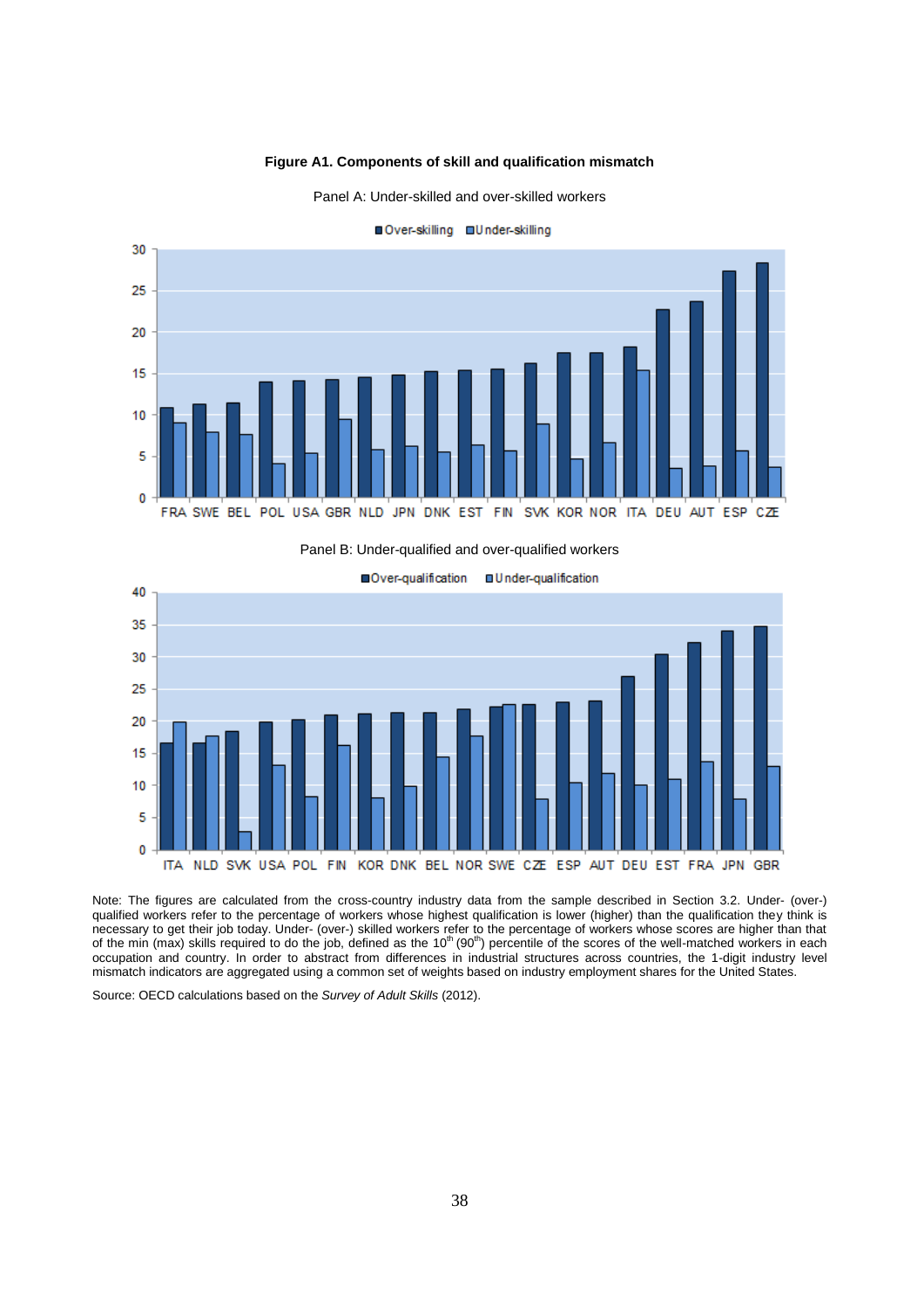### **Figure A2. Counterfactual productivity gains from reducing skill mismatch: robustness to aggregation method**



<span id="page-38-0"></span>Simulated gains to allocative efficiency from lowering skill mismatch to the best practice; per cent

Note: The chart shows the difference between the actual allocative efficiency and a counterfactual allocative efficiency based on lowering the skill mismatch in each country to the best practice level of mismatch. Both the actual and counterfactual numbers for each country are calculated by aggregating 1-digit industry level mismatch indicators both using weights based on their industry employment shares and those for the United States. As noted in Section 4.4, industry weights on the ISIC Rev. 4 basis are not available for the following seven countries in the sample: ESP, EST, GBR, JPN, KOR, POL and SVK.

Source: OECD calculations based on the *Survey of Adult Skills* (2012).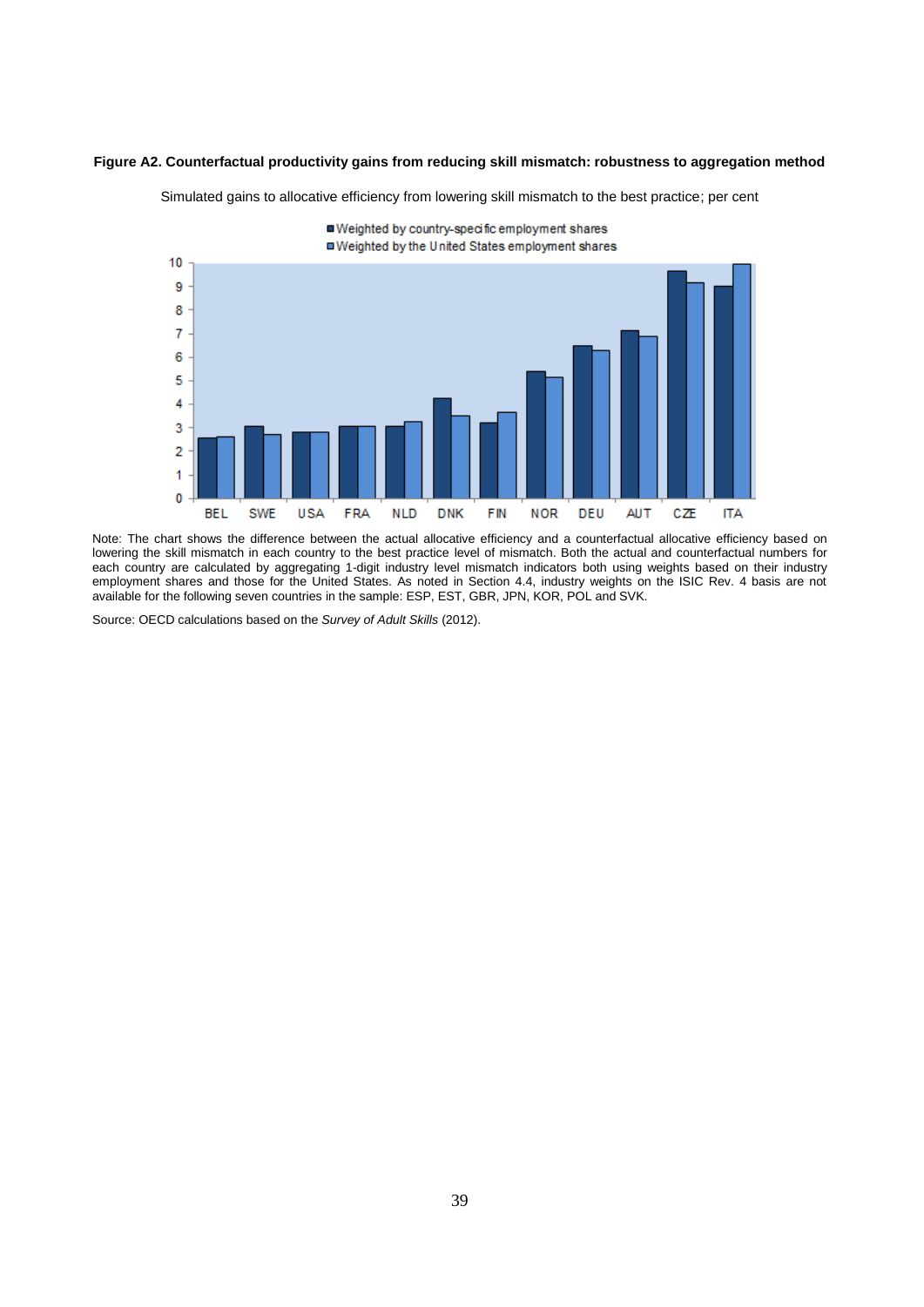### **APPENDIX B**

<span id="page-39-0"></span>1. On average, across OECD countries, only 15% of workers have skill mismatch, despite being well-matched in terms of qualifications, while 27% are only mismatched in terms of qualifications but well-matched in terms of skills. There is little overlap between qualification and skill mismatch, with on average only 9% of workers mismatched on both skills and qualifications. Looking at the different components of mismatch shows that the majority of the overlap is driven by workers who are over-skilled and over-qualified (Table B1). Given the literature that shows that the implications of qualification and skill mismatch may be different for productivity as well as the baseline results presented in the paper, it would be useful to control for this overlap in the regression analysis. However, there are two main issues that make it crucial to interpret these results with extreme caution. First, increasing the potential number of categories of mismatch decreases the number of observations in each industry cell. Second, the higher number of variables in the regression analysis creates additional pressure from a degrees of freedom perspective, given the already small sample size of 205 observations.

#### **Table B1. The overlap between qualification and skill mismatch**

|                                         | % of<br>workers |                                                | % of<br>workers |
|-----------------------------------------|-----------------|------------------------------------------------|-----------------|
| Over-qualified and under-skilled        | 1.2             | Under-qualified and well-matched (skill)       | 10.4            |
| Over-qualified and over-skilled         | 5.0             | Over-skilled and well-matched (qualification)  | 11.0            |
| Over-qualified and well-matched (skill) | 16.7            | Under-skilled and well-matched (qualification) | 4.0             |
| Under-qualified and under-skilled       | 1.3             | Well-matched (skill and qualification)         | 49.0            |
| Under-qualified and over-skilled        | 1.5             |                                                |                 |

<span id="page-39-1"></span>Selected OECD countries

Note: Based on the sample of the paper so the figures may vary somewhat from those reported in OECD (2013). Source: OECD calculations based on the Survey of Adult Skills (2012).

#### **Empirical Model**

2. The first specification uses the aggregate definitions of skill and qualification mismatch (as defined in Sections 2 and 3) and estimates an industry level regression of the following form:<br>  $prod_{s,c} = \alpha + \beta_1 BOTH_{s,c} + \beta_2 QMM$ defined in Sections 2 and 3) and estimates an industry level regression of the following form:

$$
prod_{s,c}^{j} = \alpha + \beta_1 BOTH_{s,c} + \beta_2 QMM_{s,c} + \beta_3 SMM_{s,c} + \beta_4 HERF_{s,c} + \delta_s + \delta_c + \varepsilon_{s,c}
$$
 (3)

where: *prod* is a measure of labour productivity (weighted productivity, *within-firm* productivity and allocative efficiency) in country *c* and industry *s*, while *BOTH* refers to the share of respondents with both qualification and skill mismatch, *QMM* to the share with only qualification mismatch and *SMM* to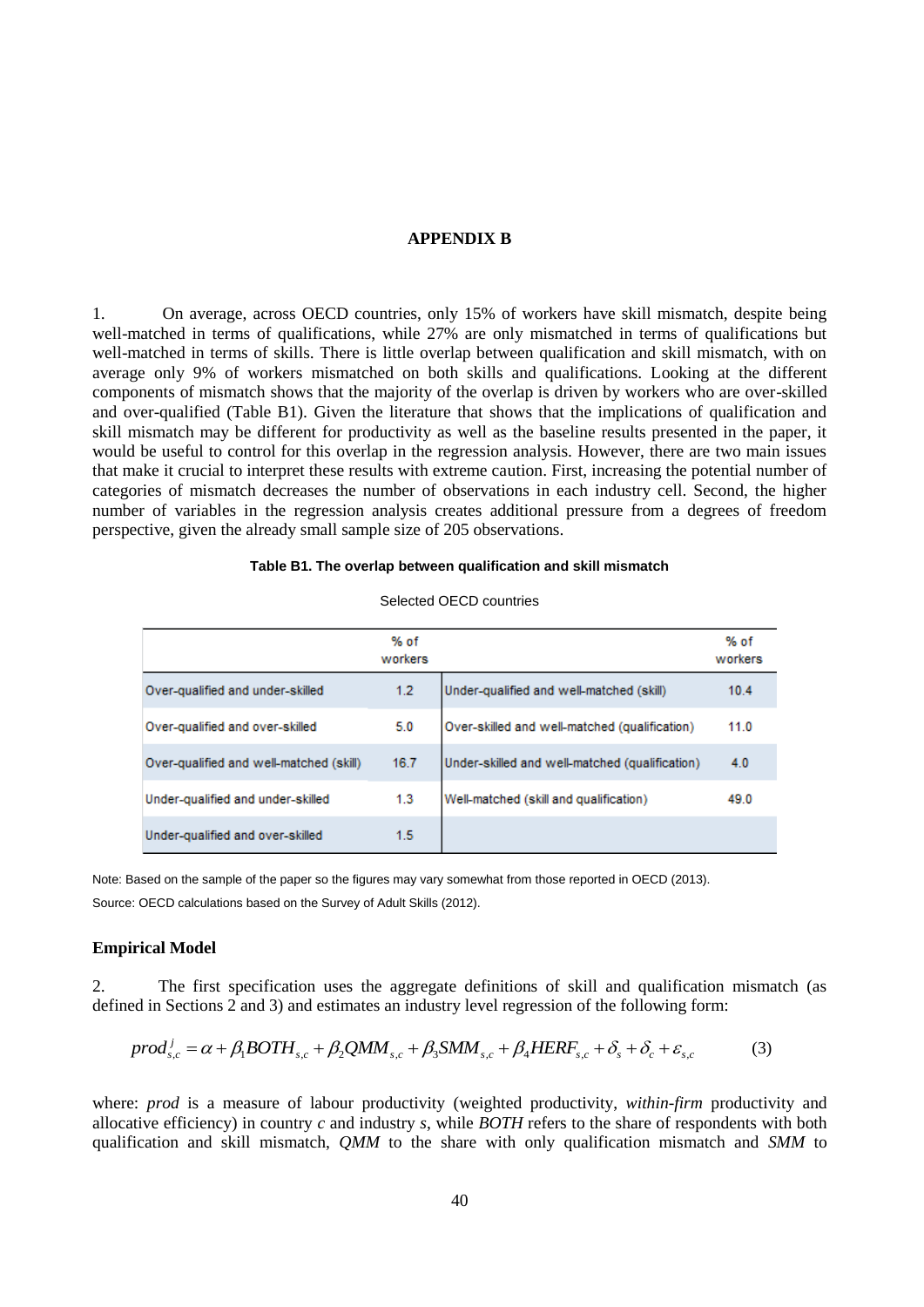respondents with only skill mismatch. *HERF* refers to a Herfindahl index that measures market power and is included to control for competition.<sup>27</sup> The omitted category is the percentage of workers who are wellmatched in terms of both skills and qualifications. The coefficients should be interpreted as the impact on productivity of an increase in the share of a given category (*e.g.* workers with qualification mismatch only) at the expense of the omitted category, holding constant all other categories constant (*i.e.* workers with skill mismatch only and workers who have both skill and qualification mismatch).

3. The second specification uses the overlap between the different components of skill and

qualification mismatch and estimates an industry level regression of the following form:  
\n
$$
prod_{s,c}^{j} = \alpha + \beta_1 OVERLAP_{s,c}^{k} + \beta_2 HERF_{s,c} + \delta_s + \delta_c + \varepsilon_{s,c}
$$
\n(4)

where: *prod* is a measure of labour productivity (weighted productivity, *within-firm* productivity and allocative efficiency) in country *c* and industry *s*, while *OVERLAP* refers to the different combinations of the overlap between qualification and skill mismatch. There are 9 potential categories  $(k=9)$ : over-qualified and under-skilled; over-qualified and over-skilled; over-qualified and well-matched in terms of skills; under-qualified and under-skilled; under-qualified and over-skilled; under-qualified and well-matched in terms of skills; over-skilled and well-matched in terms of qualifications; under-skilled and well-matched in terms of qualifications; and well-matched in terms of both skills and qualifications. *HERF* is the Herfindahl index, as described above. The omitted category is the share of workers who are well-matched in terms of both skills and qualifications.

4. Similar to the baseline model in the paper, these specifications control for country and industry fixed effects, while standard errors are clustered at the country level. Following Andrews and Cingano (2014), OLS regression estimates are weighted by available observations in each country-industry cell to control for outliers arising from the small number of observations in some cells.

# **Results**

5. Table B2 reports the results from the estimation of equation (3). The results are consistent with those reported in the odd-numbered columns of Table 2, which do not take into consideration the overlap between qualification and skill mismatch for each individual, but instead use aggregate measures of mismatch. More specifically, there is a negative relationship between having only qualification or only skill mismatch and labour productivity. The main channel of this effect is allocative efficiency, the ability of more productive firms to attract more labour. The relationship between having both qualification and skill mismatch and labour productivity is not statistically significant. These results indicate that as discussed in the paper, skill and qualification mismatch measure different aspects of the suitability of a worker for their job and it is useful to consider both to determine their impact on productivity.

<sup>27</sup> Calculated as  $\sum_{i=1}^{N} s_i^2$  where si is the market share of firm i and N is the number of firms in an industry, using ORBIS data.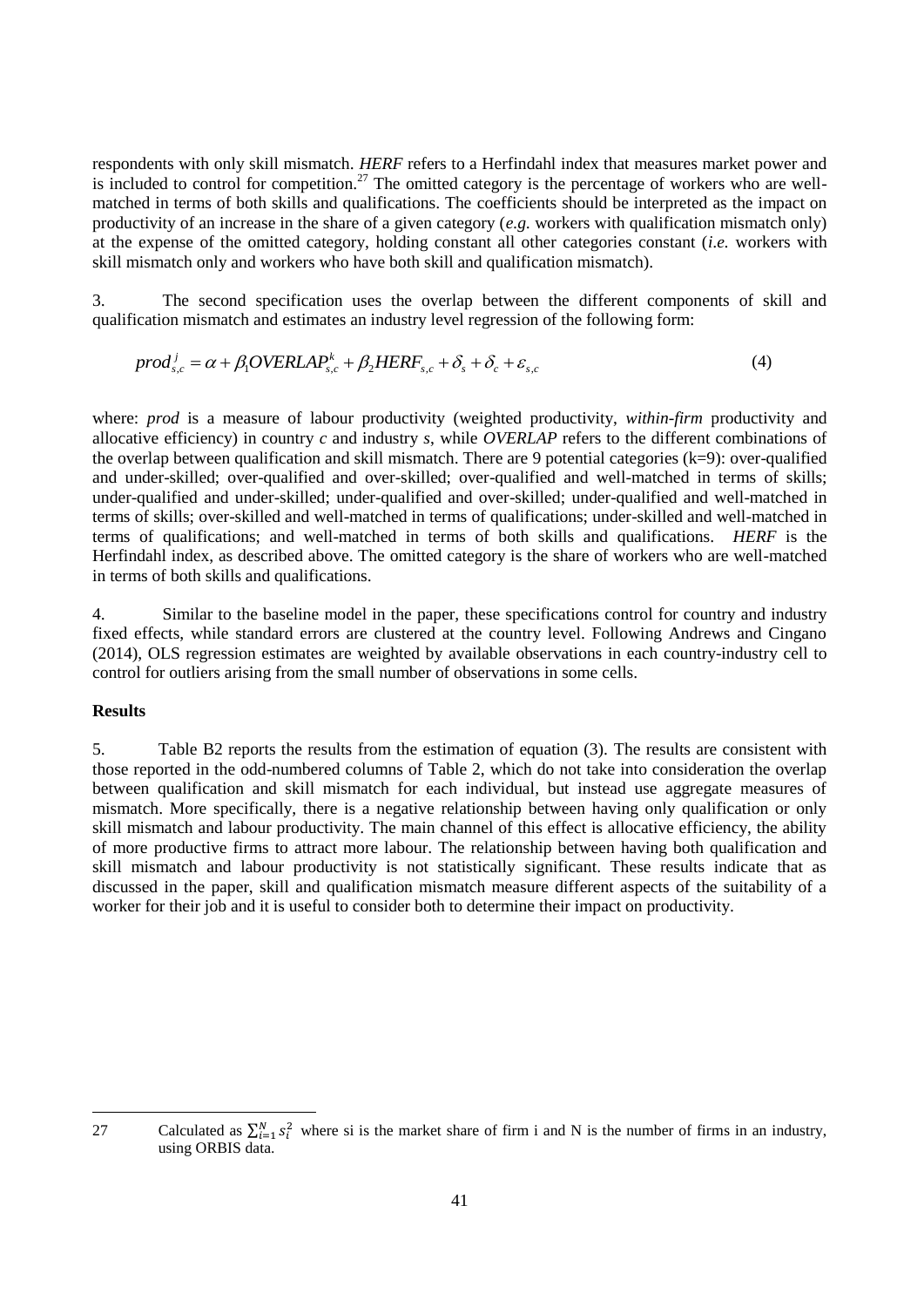### **Table B2. Mismatch and labour productivity: controlling for the overlap between qualification and skill mismatch**

<span id="page-41-0"></span>

|                                      | (1)          | (2)          | 31           |
|--------------------------------------|--------------|--------------|--------------|
|                                      | Weighted     | Allocative   | Within-firm  |
|                                      | Productivity | Efficiency   | Productivity |
| Workers with qualification and skill | 0.0025       | $-0.0044$    | 0,0069       |
| mismatch                             | (0.007)      | (0.003)      | (0.006)      |
| Workers with only qualification      | $-0.0132**$  | $-0.0098*$   | $-0.0034$    |
| mismatch                             | (0.006)      | (0.005)      | (0.004)      |
| Workers with only skill mismatch     | $-0.0102**$  | $-0.0084*$   | $-0.0018$    |
|                                      | (0.004)      | (0.004)      | (0.002)      |
| <b>Herfindahl index</b>              | $-3.0567***$ | $-2.6400***$ | $-0.4167$    |
|                                      | (0.935)      | (0.516)      | (0.574)      |
| AdjR <sub>2</sub>                    | 0.902        | 0.645        | 0.924        |
| <b>Observations</b>                  | 205          | 205          | 205          |

1. The dependent variables are as defined in (3), computed for 2007. All specifications include country and industry fixed effects and are clustered by country. Observations are weighted by industry size—number of firms. Robust standard errors in parentheses. \*\*\* denotes statistical significance at the 1% level, \*\* significance at the 5% level, \* significance at the 10% level.

2. Workers with qualification (skill) mismatch refer to the percentage of workers who are either over- or under- qualified (skilled). Under- (over-) qualified workers refer to the percentage of workers whose highest qualification is lower (higher) than the qualification they think is necessary to get their job today. Under- (over-) skilled workers refer to the percentage of workers whose scores are higher than that of the min (max) skills required to do the job, defined as the  $10^{th}(90^{th})$  percentile of the scores of the well-matched workers in each occupation and country.

6. Table 3 in Section 4.3.2 reports the results from the estimation of equation (4). Adding the proxy for managerial quality, based on the mean proficiency scores of managers based on PIAAC data, yields similar results to those presented in Table 3.<sup>28</sup> The relationship between managerial quality and *within-firm* productivity is positive, but not statistically significant. Although the main results from Table B3 remain, the impact of under-qualified and under-skilled workers on *within-firm* productivity becomes insignificant when managerial quality is controlled for. This is in line with the baseline results suggesting that most of the impact of under-qualification can be accounted for by differences in managerial quality as discussed in more detail in Section 4.3.3.

 $\overline{a}$ 

<sup>28</sup> These results are available from the authors on request.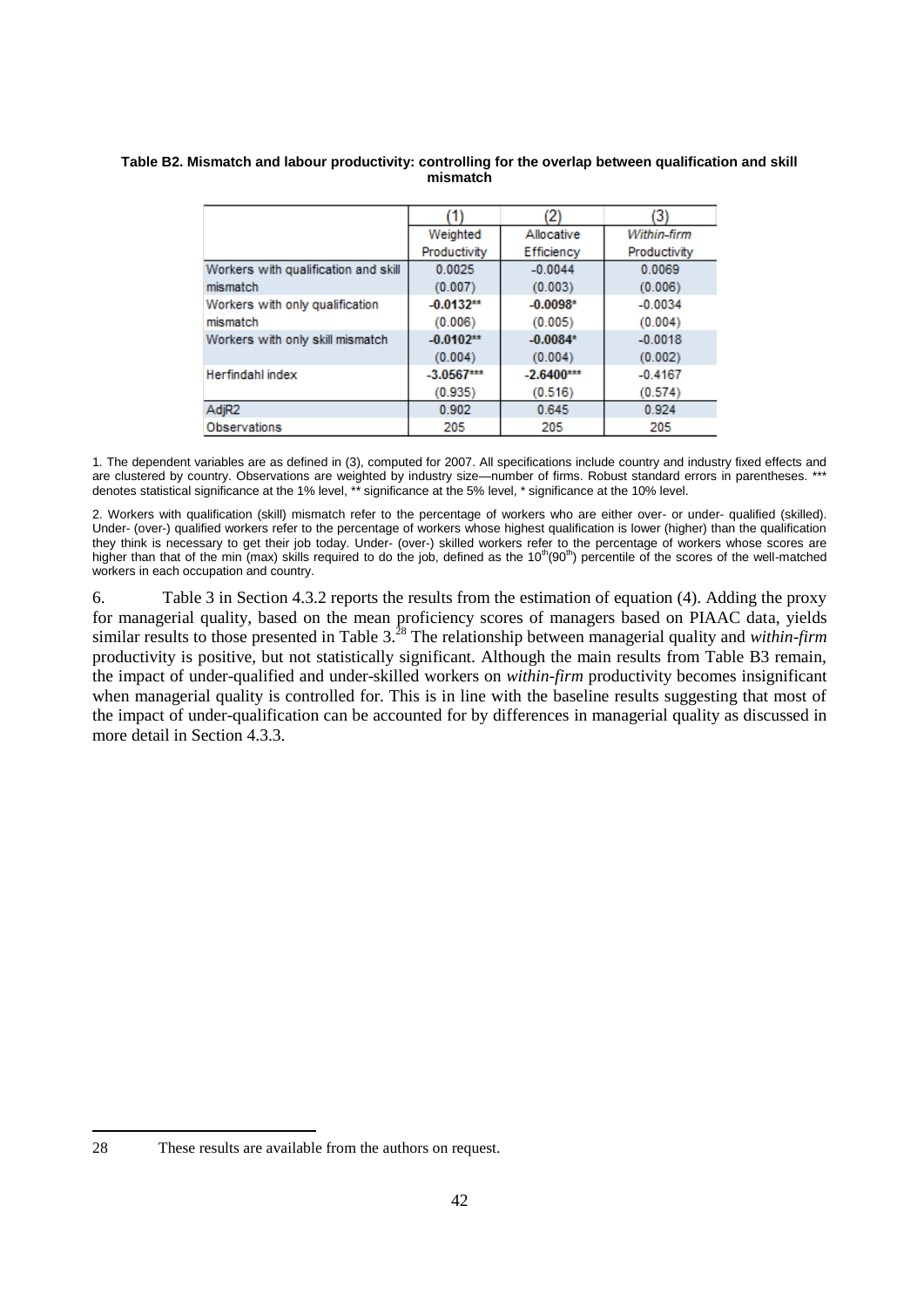## <span id="page-42-1"></span>**APPENDIX C**

<span id="page-42-0"></span>



Panel A: Percentage of workers with skill mismatch

Panel B: Percentage of workers with qualification mismatch



Note: This is an extension of Figure 2 to all the OECD countries in the *Survey of Adult Skills*. \* refers to countries that are not in included in the econometric analysis. Workers with qualification (skill) mismatch refer to the percentage of workers who are either over- or under- qualified (skilled), as defined in Section 2. Under - (over-) skilled workers refer to the percentage of workers whose scores are higher than that of the min (max) skills required to do the job, defined as the  $10<sup>th</sup>$  (90<sup>th</sup>) percentile of the scores of the wellmatched workers in each occupation and country. In order to abstract from differences in industrial structures across countries, the 1 digit industry level mismatch indicators are aggregated using a common set of weights based on industry employment shares for the United States.

Source: OECD calculations based on the *Survey of Adult Skills* (2012).